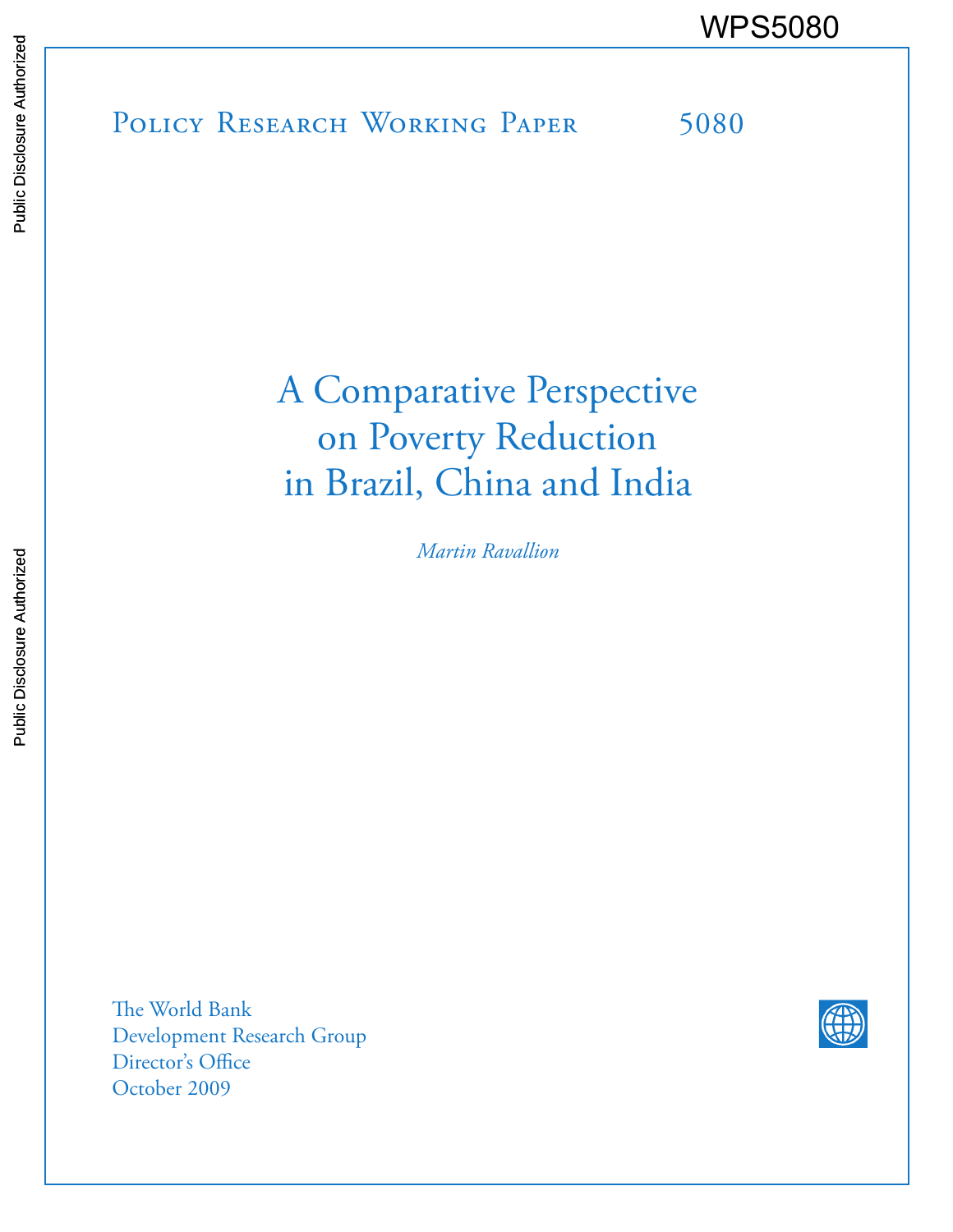#### POLICY RESEARCH WORKING PAPER 5080

# **Abstract**

Brazil, China and India have seen falling poverty in their reform periods, but to varying degrees and for different reasons. History left China with favorable initial conditions for rapid poverty reduction through market-led economic growth; at the outset of the reform process there were ample distortions to remove and relatively low inequality in access to the opportunities so created, though inequality has risen markedly since. By concentrating such opportunities in the hands of the better off, prior inequalities in various dimensions handicapped poverty reduction in both Brazil and India. Brazil's recent success in complementing marketoriented reforms with progressive social policies has helped it achieve more rapid poverty reduction than India, although Brazil has been less successful in terms of economic growth. In the wake of its steep rise in inequality, China might learn from Brazil's success with such policies. India needs to do more to assure that poor people are able to participate in both the country's growth process and its social policies; here there are lessons from both China and Brazil. All three countries have learned how important macroeconomic stability is to poverty reduction.

*The Policy Research Working Paper Series disseminates the findings of work in progress to encourage the exchange of ideas about development*  issues. An objective of the series is to get the findings out quickly, even if the presentations are less than fully polished. The papers carry the *names of the authors and should be cited accordingly. The findings, interpretations, and conclusions expressed in this paper are entirely those of the authors. They do not necessarily represent the views of the International Bank for Reconstruction and Development/World Bank and its affiliated organizations, or those of the Executive Directors of the World Bank or the governments they represent.*

This paper—a product of the Director's office, Development Research Group—is part of a larger effort in the department to monitor and explain progress against poverty in developing countries. Policy Research Working Papers are also posted on the Web at http://econ.worldbank.org. The author may be contacted at mravallion@worldbank.org.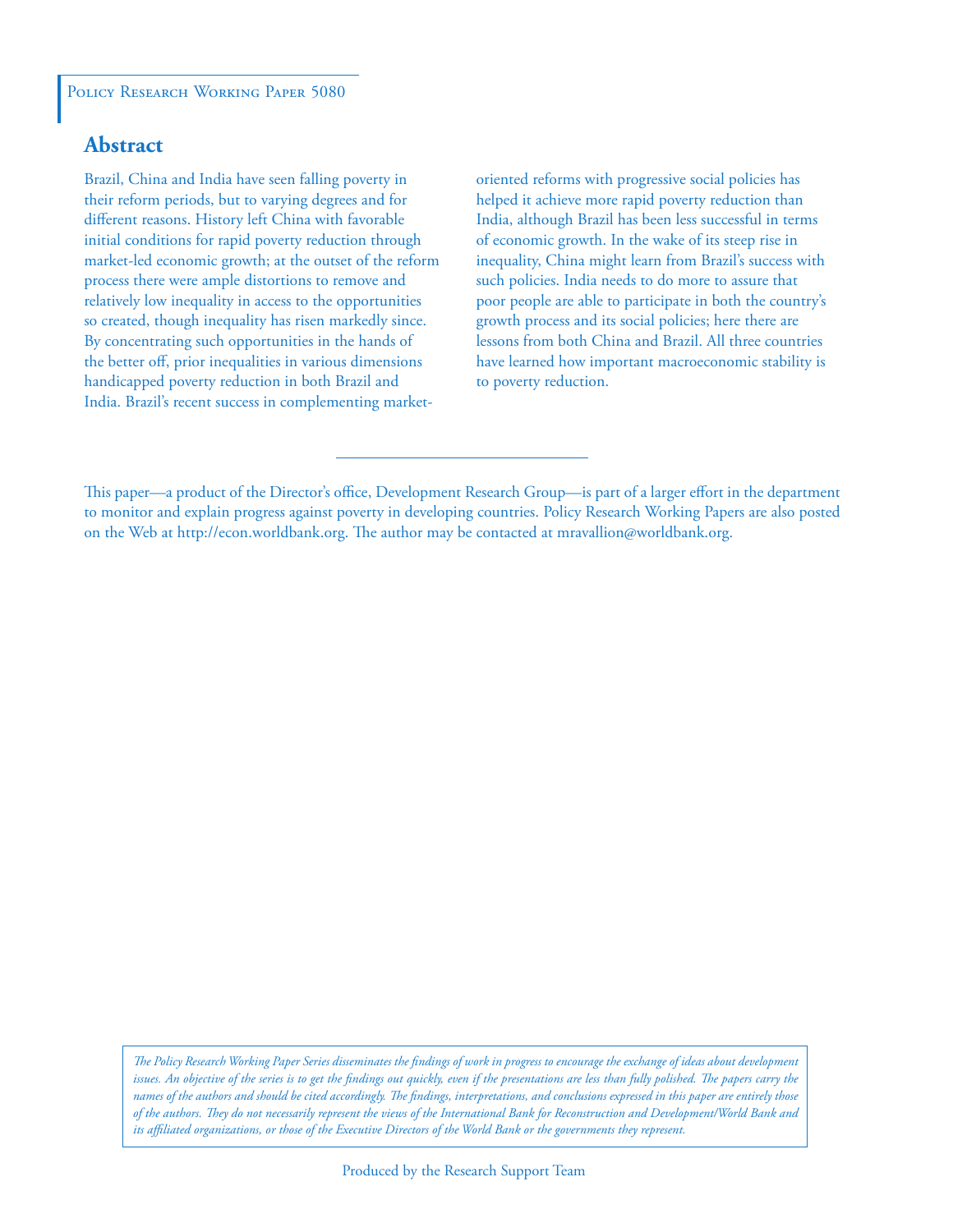# A Comparative Perspective on Poverty Reduction in Brazil, China and India

Martin Ravallion $1$ 

*Development Research Group, World Bank 1818 H Street NW, Washington DC, 20433, USA* 

 $\frac{1}{1}$  This paper aims to synthesize, and draw lessons from, the results of a World Bank research project on propoor growth, supported by the Bank's Research Committee. The author collaborated with a number of people on this project over a number of years. The early work on the topic was for India, in collaboration with Gaurav Datt. The research for China was mainly done with Shaohua Chen, while for Brazil the work was done with Francisco Ferreira and Phillippe Leite. (Specific papers are cited in the references.) For comments on this paper the author is grateful to Francisco Ferreira, Rinku Murgai, Dominique van de Walle and seminar participants at the National Council of Applied Economic Research, New Delhi. These are the author's views and should not be attributed to the World Bank or any affiliated organization.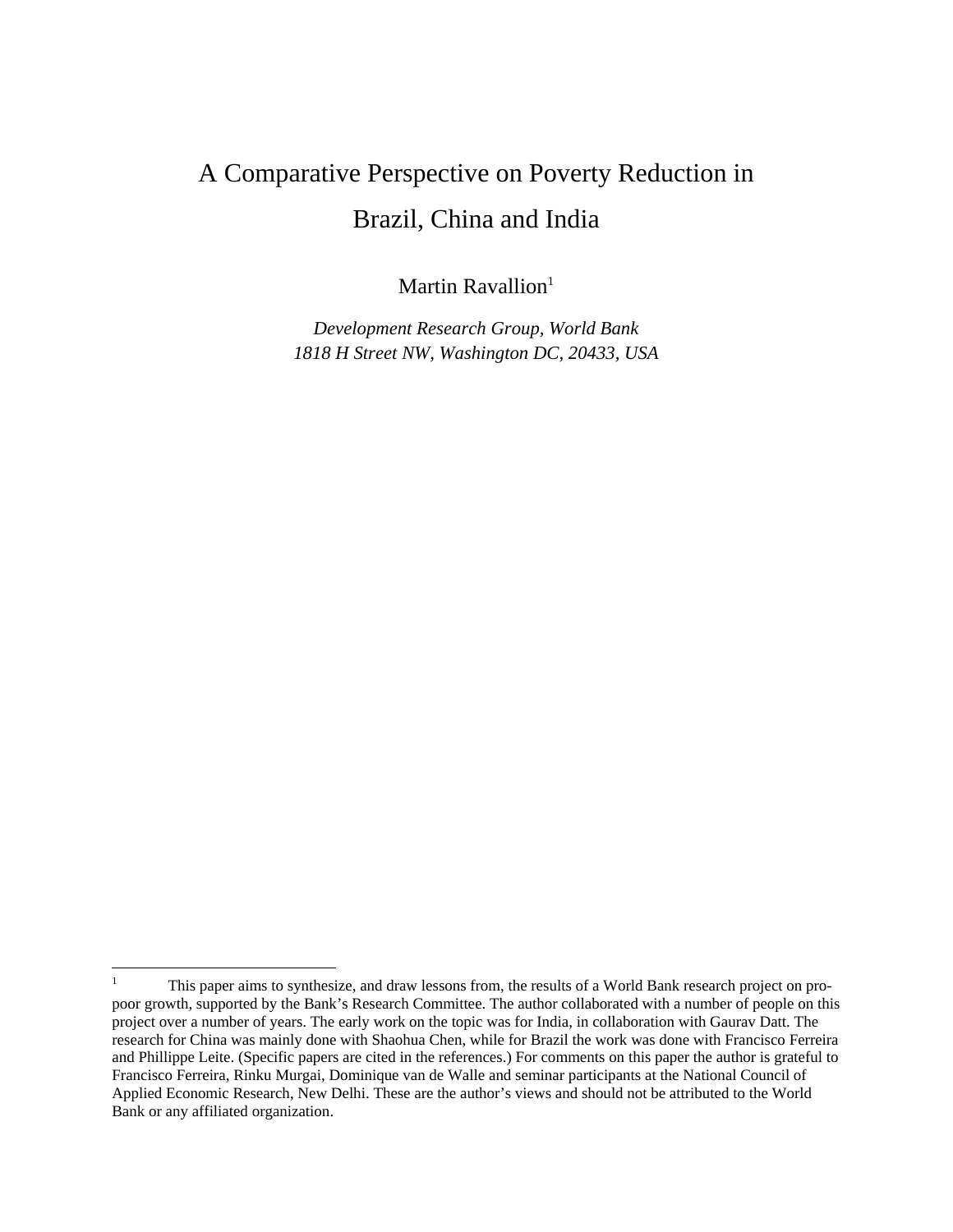The long-standing debates about how best to fight poverty in the developing world are reflected in the experiences of Brazil, China and India. All three countries have embarked on programs of market-oriented economic reforms. China was the first, where 25 years of a control economy left large potential gains from reform by the time that process started in the late 1970s. Brazil and India followed in earnest in the early to mid 1990s, though (in both cases) there had been tentative earlier efforts at reform.

All three have also seen progress against poverty in their reform periods, though at differing rates. In terms of the pattern of growth and distributional change, China and India have had more in common; both have seen rapid growth, but with rising inequality (with more of both in China). Brazil saw little growth but falling inequality.

There are some similarities among the three countries in their policies over the last 15 years, notably in the importance attached to macroeconomic stability, especially bringing inflation under control. But there are some big differences too, such as in the role played by policies directly aimed at redistributing incomes. When one looks more closely at their histories and policy regimes, Brazil and India turn out to have more in common with each other than with China. But each of these countries has something to teach the others. And other developing countries that have been less successful against poverty can learn from both the strengths and weaknesses of the approaches taken by all three countries.

This paper does not attempt to survey the (large) literature on poverty and growth in these countries, and many important contributions are not explicitly mentioned. It aims more narrowly to distill a few key lessons from a World Bank research project that has tried to measure and understand the progress against poverty of these three countries. The paper starts with a comparison of their overall performances, before examining each in turn. The last section tries to draw out some themes and lessons.

# **Performance against poverty**

National household surveys are used for measuring poverty and inequality all three countries, supplemented by data on prices and from the national accounts and population censuses. Thankfully, all three countries have a time series of reasonably comparable national sample surveys spanning their reform periods. (China's first such survey is for 1981, just after reforms began. For Brazil and India the surveys include pre-reform periods.) The surveys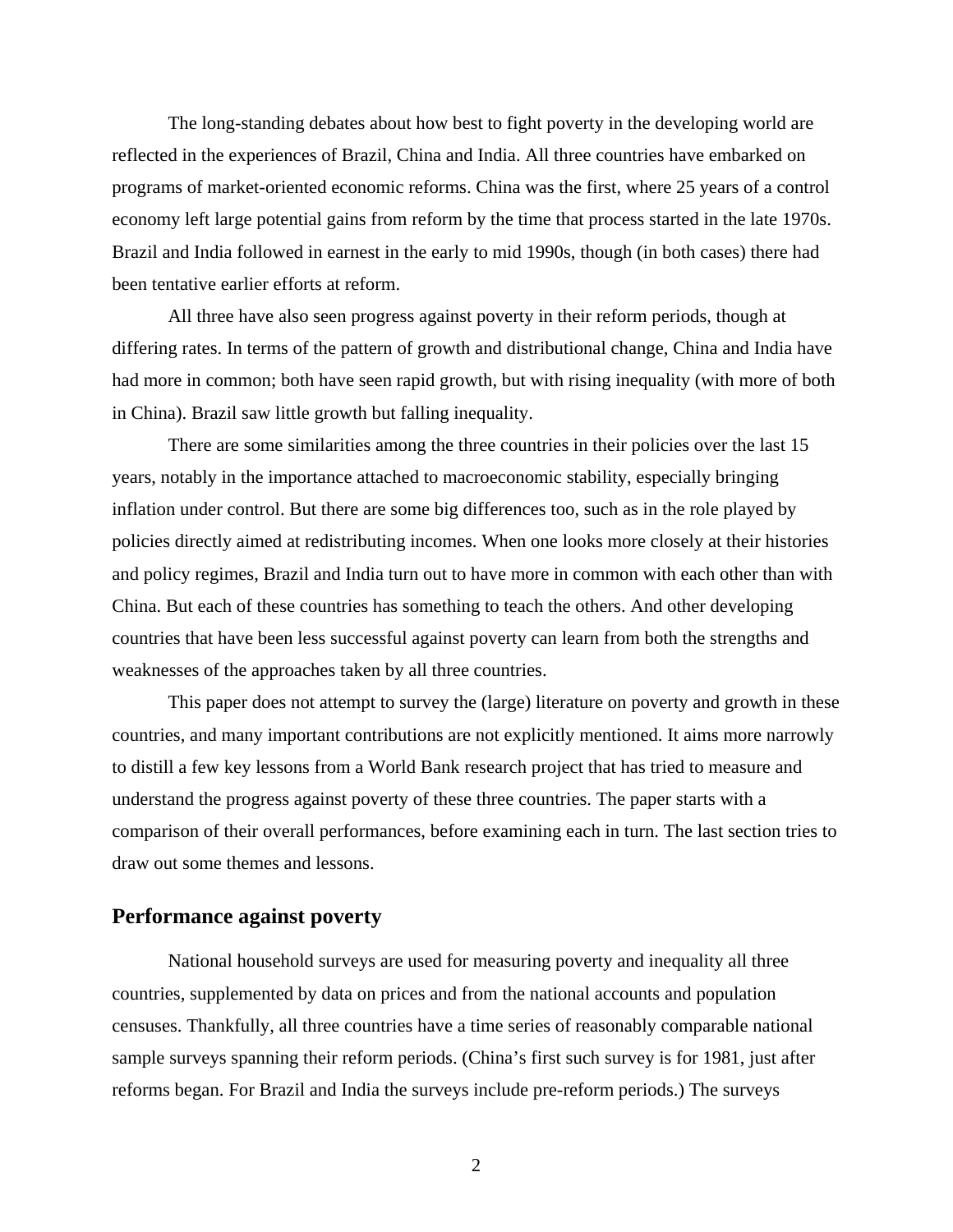measure household incomes (for Brazil and China) and household consumption expenditures (for India). (I will return to this difference.) For most of the discussion, a common poverty line is used, set at \$1.25 a day converted using purchasing power parity (PPP) exchange rates for consumption in 2005; this is the average poverty line found in the poorest 15 countries. I will also use a line of \$2.00 a day at 2005 PPP, which is the median poverty line for all developing counties with the available data (Ravallion et al., 2009). Differences with national poverty lines will also be noted. Poverty is measured by the headcount index, namely the percentage of the population living in households with income per person below the poverty line. Inequality is measured by the Gini index, given by half the mean absolute difference between all pairs of incomes normalized by the overall mean.<sup>2</sup> Growth rates are measures from national accounts. There are a number of issues concerning the data sources, as reviewed in the Appendix.

Table 1 provides summary statistics for all three countries for 1981, 1993 and 2005; 1993 is the mid-point, and is also a natural choice given the changes in the policy regimes of Brazil and India around that time. Notice that the table gives results for both the surveys mean and a "mixed mean" given by the geometric mean of the survey mean and its predicted value based on private consumption expenditure (PCE) per person from the national accounts (NAS); see the Appendix for further details. This method is not considered better, as it makes some strong assumptions (notably that the relative distribution based on the surveys is appropriate for the mixed mean). Rather it provides a sensitivity test, motivated in large part by concerns about the large and growing gap between the survey-based consumption aggregates from India's National Sample Surveys and those from India's NAS.<sup>3</sup> The following discussion focuses mainly on the survey-based measures, though noting any important differences with the mixed method, notably for India.

Figure 1 gives the headcount indices for nine reference years. Figure 1(a) is based on the national household surveys, while 1(b) uses the mixed method.

Given the very different initial levels of poverty, I shall measure the rate of progress by the proportionate annual rate of poverty reduction—the difference between the growth rate in the number of poor and the overall population growth rate—rather than in percentage points per

<sup>2</sup> The headcount index and the Gini index have been the most popular measures in the literature and policy discussions, but they are not necessarily the best. The headcount index does not reflect distribution below the line and the Gini index need not reflect well how distributional shifts impact on poverty.

<sup>3</sup> Note that the mixed method may well exaggerate the extent to which economic growth (as measured from national accounts) reduces poverty.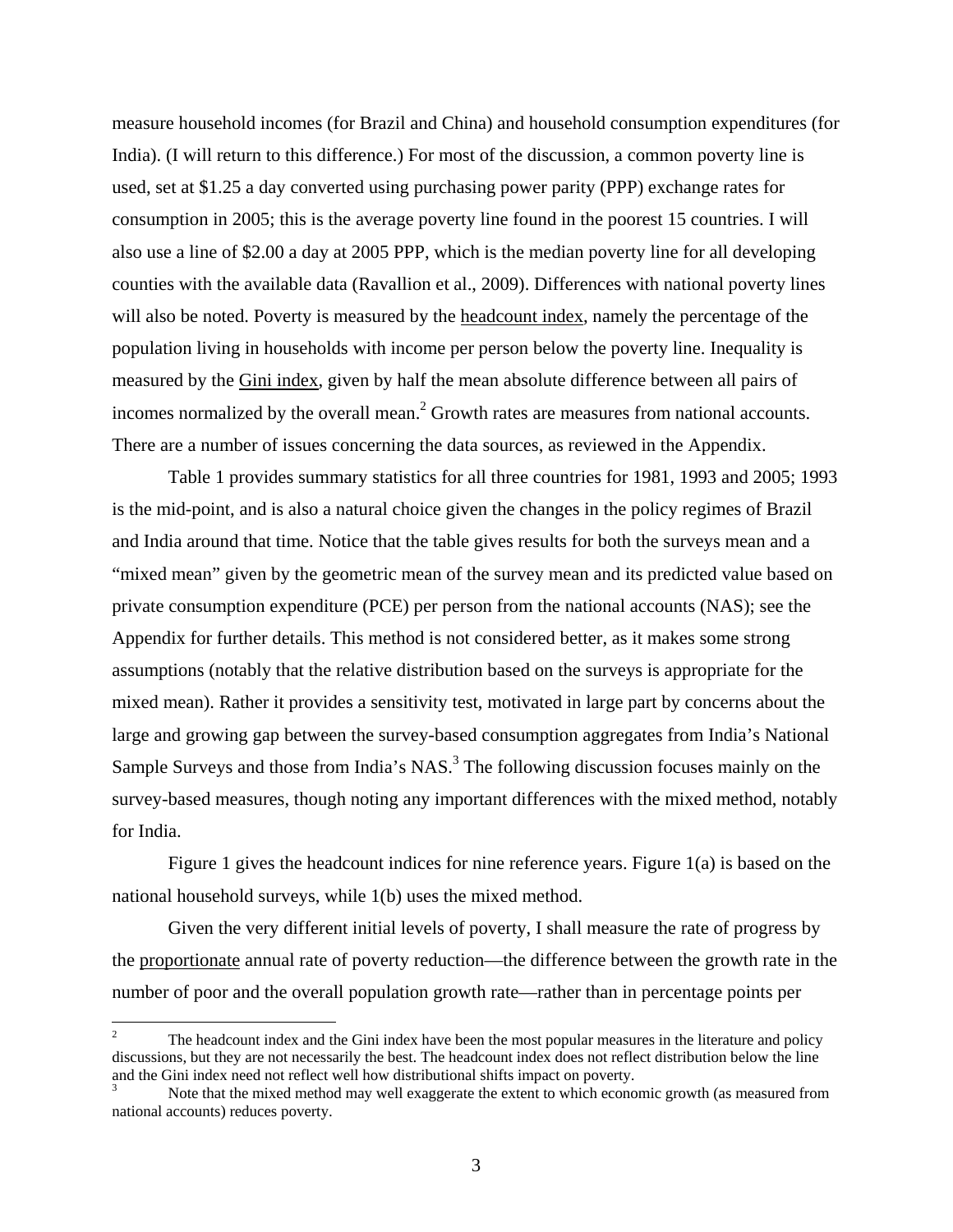year.<sup>4</sup> Table 2 gives the (compound annual) growth rates for the measures of average income or consumption and the poverty measures; the table also gives the growth rates of the total population, so the growth rates in the numbers of poor can be readily calculated. (Notice from Table 2 that the growth rates of the survey mean for India have been appreciably lower than consumption per capita as measured in the NAS.)

The data suggest that, around the time its reforms began, China had one of the highest proportions of the population living in poverty in the world. In 1981, a staggering 84% of the population lived below a poverty line of \$1.25 per day in 2005 prices and converted to RMB at purchasing power parity in 2005. The best data available suggest that only four countries (Cambodia, Burkina Faso, Mali and Uganda) had a higher headcount index than China in 1981. By 2005, the proportion of China's population living in poverty had fallen to 16%—well below the average for the developing world of 26%. The proportionate rate of poverty reduction over 1981-2005 was an impressive 6.6% per annum (and slightly higher using the mixed method), with the number of poor falling by 5.5% per annum.

Using the same poverty line for Brazil, the proportion of the population in poverty is appreciably lower than in China, and fell from about 17% to 8% over 1981-2005. The proportionate rate of poverty reduction of 3.2% per annum is certainly not China's rate but it is still impressive.<sup>5</sup> The rate of poverty reduction rose from 2.3% to 4.2% between the periods 1981-1993 and 1993-2005. Given population growth rates (which declined between the two periods), the number of poor went from being virtually constant in the pre-reform period to a decline of 2.7% per annum. The difference between the two periods is even more marked using the mixed method, which indicates no progress against poverty in the 1981-1993 period, but a rate of reduction in the headcount index of 5.1% per annum post 1993. Using the \$2 a day line, we see a somewhat slower pace of poverty reduction and a narrowing of the difference between the "reform" and "pre-reform" periods using the surveys alone, though the mixed method also suggests that virtually all the poverty reduction was in the latter period.<sup>6</sup>

 $\overline{a}$ 

<sup>4</sup> The proportionate rate of poverty reduction is calculated by a compound growth rate between end points. Alternatively one can use a regression of the log of the variable in question on time using all observations. The two will only give (to a close approximation) the same answer if the end points are on the regression line. I also used the regression method for the poverty measures and I shall note anything more than non-negligible differences. 5

The rate is slightly higher (3.6%) using a regression of the log poverty rate on time. 6

Ferreira et al. (2009) provide estimates for Brazil's national poverty line, which is about \$3 a day.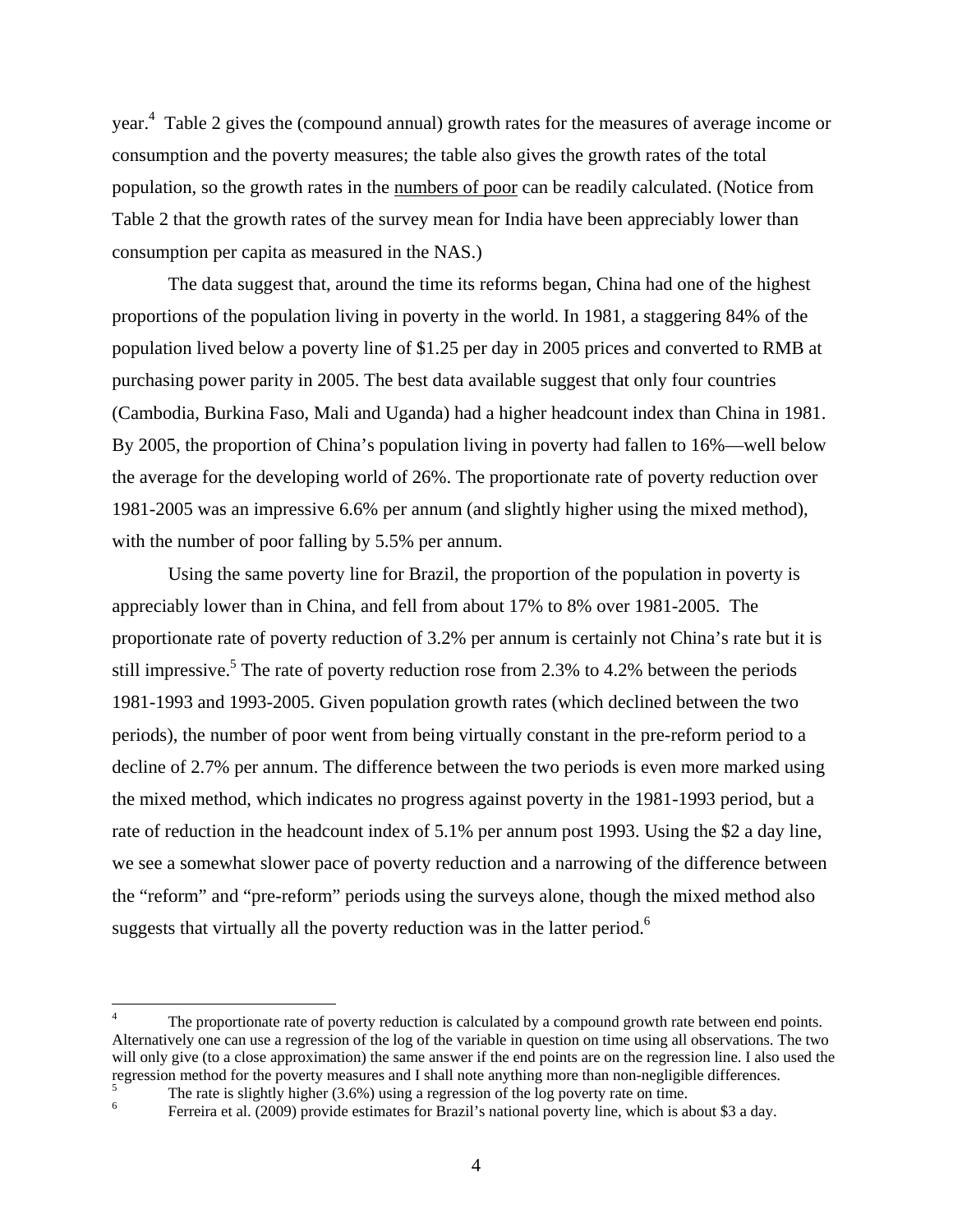In 2005 India's "\$1.25 a day" headcount index was 42%, as compared to 16% in China and 8% in Brazil. India had a lower headcount index than China until the mid 1990s (Figure 1a). India's headcount index was 60% in 1981, well below China's. (Using a poverty line close to India's official line, which is almost exactly \$1.00 a day at 2005 PPP, the headcount index fell from 42% in 1981 to 24% in 2005.) At 1.5% per annum for the \$1.25 line, India's proportionate rate of poverty reduction was lower than either Brazil or China, and was actually slightly higher in the earlier (1981-1993) period. It was not sufficient to prevent a rise in the number of poor given population growth rates (Table 2). Less poverty reduction occurred at the \$2.00 line, although this is to be expected given how many people live below the \$2 line.

As expected, the mixed method has the biggest impact on the assessment of India's record against poverty. Using this method, the proportionate rate of decline in the \$1.25 a day headcount index over 1981-2005 doubles, to 3.0% per annum, implying falling numbers of poor. The post-1993 period now has a slightly higher rate of progress against poverty than the earlier period. And China overtook India some seven years later using the mixed method. However, even using the mixed method, India has not performed as well in terms of poverty reduction as Brazil in the post-1993 period.

Growth performances do not mirror this record on poverty. China had the highest growth rate, as well as the highest rate of poverty reduction. China achieved a long-term growth rate for GDP per capita of about 9% over this period (though this may be overestimated somewhat; see the Appendix for details). India had a growth rate of almost 5% per annum in its reform period while in Brazil the annual growth in per capita GDP was slightly over 1% in its reform period. So Brazil achieved a higher rate of progress against poverty than India with a lower growth rate. Brazil's growth rates rose in the reform period, though only to about 1.3% per year. The trend rate of growth in India's GDP per capita in the period 1951-1991 was under 2% per annum, but it was more than double this rate in the period after 1991.

Another way of seeing the difference is to calculate the proportionate change in poverty per unit growth in GDP per capita—the growth elasticity of poverty reduction.<sup>7</sup> From Table 2 we see that the elasticity—calculated as the ratio of compound growth rates—was highest for Brazil

 $\overline{a}$ 

<sup>7</sup> This can be thought of as the "total elasticity", as distinct from the "partial elasticity" holding relative distribution constant (as derived by Kakwani, 1993); on this distinction see Ravallion (2007). Naturally, the total elasticity also reflects distributional changes, which are clearly of interest in this context. On alternative definitions of this elasticity see Heltberg (2004).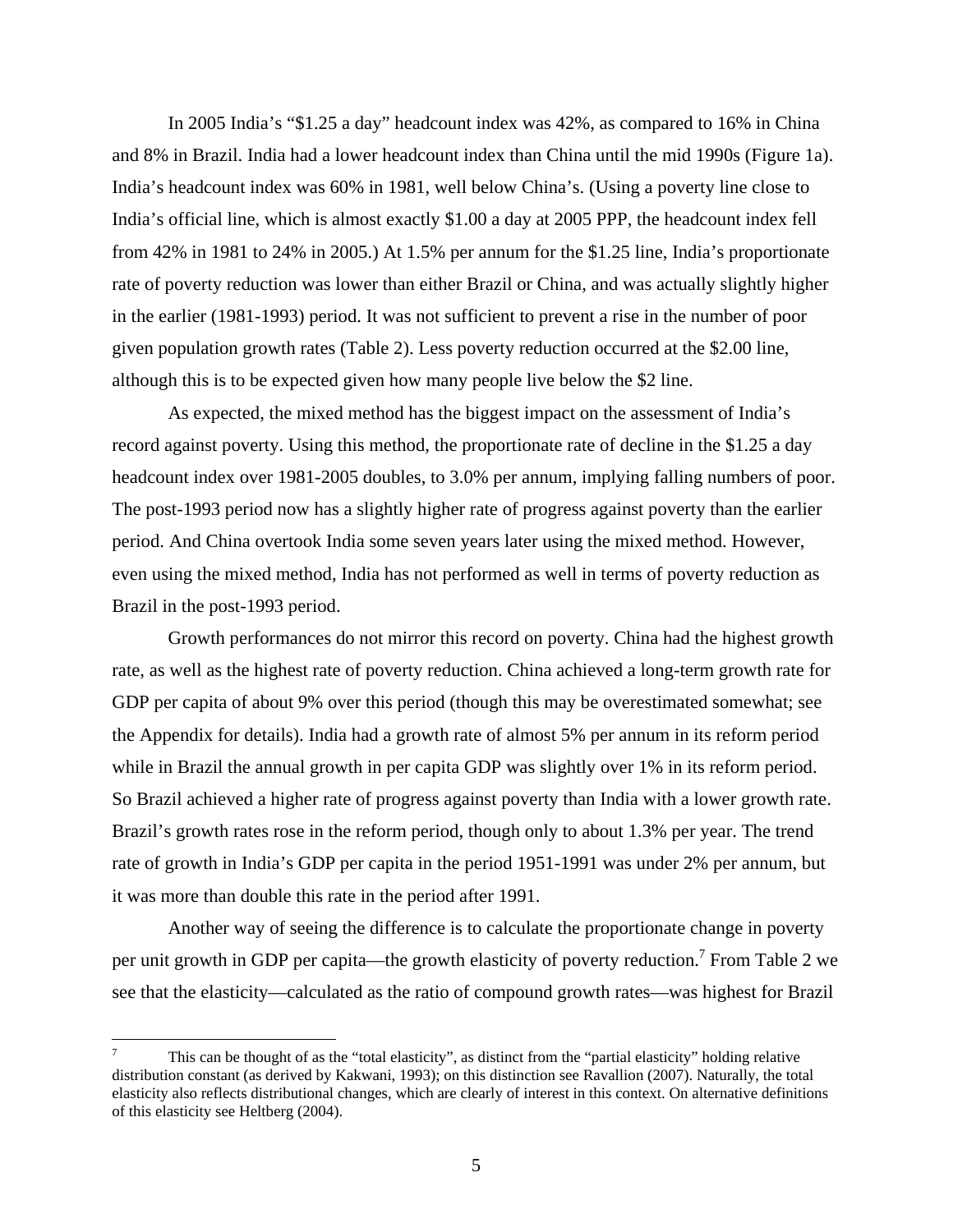for all poverty measures; for example, the elasticity is about -4.3 for growth in GDP per capita over 1981-2005 and using the \$1.25 a day line, while for China the corresponding elasticity is about -0.8.  $8$  For India it is -0.4 (-0.8 using the mixed method).<sup>9</sup>

These are large differences in the impact of a given rate of growth on poverty, notably between Brazil (on the one hand) and China and India (on the other). To put the differences in perspective, Table 3 gives the proportionate rates of poverty reduction implied by each combination of growth rate and elasticity. (These calculations illustrate the size of the differences in elasticities; it is not claimed that it was feasible, on economic or political grounds, for Brazil, say, to attain China's growth rate while keeping its own elasticity.) Suppose, for example, that India had Brazil's elasticity; then India's growth rate would have delivered a rate of poverty reduction of 15% per annum—well above even China's rate. Even with China's elasticity, India's rate of poverty reduction would have been more than double that implied by the surveys (though similar to that implied by the mixed method), and certainly enough to bring down the number of poor. Or if China had India's elasticity (based on the surveys) it would have seen a rate of poverty reduction less than half its actual rate.

What lies behind these large differences in the elasticity of poverty reduction to economic growth? Later I will examine the roles played by initial conditions and policies. But one factor is already evident in the summary statistics in Table 1. Inequality, as measured by the Gini index, rose over time in the (initially) low inequality countries (China and India) and fell in the highinequality country (Brazil).<sup>10</sup> Naturally, rising inequality will tend to dampen the impact of growth on poverty, while falling inequality will tend to enhance that impact. This pattern is suggestive of "inequality convergence," as implied by neoclassical growth theory, $^{11}$  although an equally plausible explanation is "policy convergence": pre-reform policy regimes in some countries kept inequality "artificially" low while in others they kept it high (Ravallion, 2003a).

 $\overline{a}$ 

<sup>8</sup> Even accepting Maddison's (1998) downward revision to China's growth rate (see Appendix), the elasticity is only -1.0.

<sup>9</sup> Slightly higher elasticities are obtained using consumption from NAS or (even higher) survey means for measuring growth rates; using the national poverty line (of about \$1.00 per day) also gives a slightly higher elasticity; for further details see Datt and Ravallion (2009).

The Gini index is not necessarily the best way of measuring inequality from the point of view of explaining differences in progress against poverty (as explained in Datt and Ravallion, 1992). However, it is the most widely understood measure of inequality.<br> $\frac{11}{10}$  See Benabou (1996) The

See Benabou (1996). The cross-country evidence is also suggestive of inequality convergence, even after allowing for likely biases in standard tests; see Ravallion (2003a).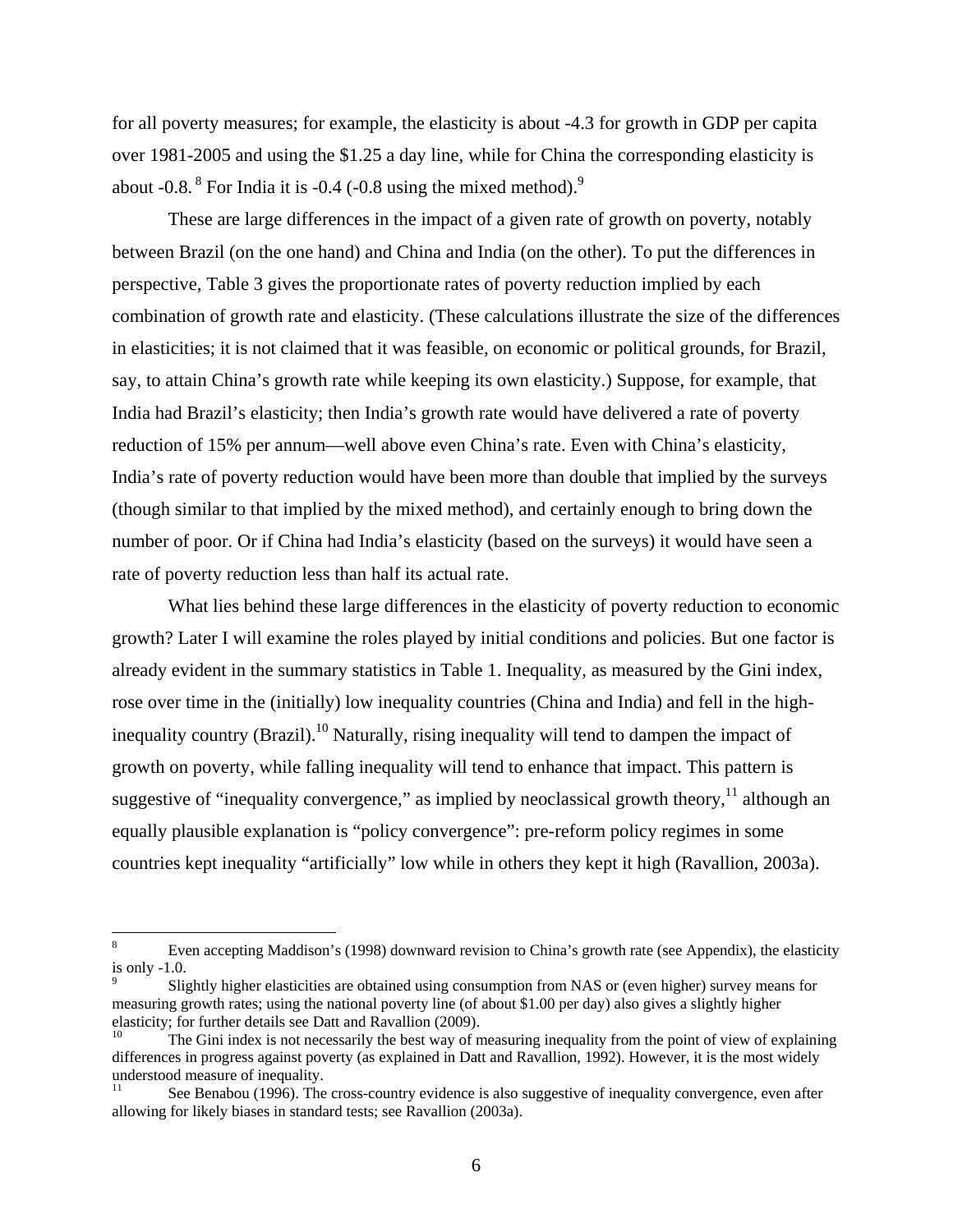The rise in inequality was far greater for China than India. The Gini index in India rose from about 0.31 around 1990 to 0.33 in 2005, as compared to a rise from 0.29 to 0.42 in China's reform period (Table 1). However, there are reasons for caution in this comparison. First, there are data concerns. India's inequality measure is based on consumption rather than incomes. Consumption inequality tends to be lower.<sup>12</sup> Income measures (from a different survey) suggest that inequality in India may well be far higher (Appendix). The other side of the coin to the rising gap between aggregate consumption from the sample surveys and that from the national accounts may well be that the rise in inequality has been underestimated. India may not be a low inequality country after all.

A second reason for caution is that there are important dimensions of inequality in India that are not evident in a conventional inequality index based on consumption or income. (This is true of China and Brazil as well, but India is where the concern is clearly greatest.) I refer to inequalities associated with identity, such as gender or caste, and inequalities in access to key social services, particularly health care and schooling.

The rest of this article discusses the differing performances against poverty of these three countries, and what factors came into play, including initial conditions, changes in income distribution associated with the pattern of growth, and policies, including direct interventions aiming to reduce inequality. The discussion begins with China.

#### **China: Substantial but uneven progress against poverty**

While certainly impressive in the aggregate, China's progress against poverty has been uneven over time and space. As can be seen from Figure 1, Progress was far greater in some periods (the early 1980s and mid-1990s) than others (the late 1980s). And far more progress was made in coastal than inland areas (Ravallion and Chen, 2007). This variance contains some lessons for China and other countries hoping to emulate China's success against poverty.<sup>13</sup>

An important role was played by the geographic and sectoral pattern of growth. Like most developing countries, living standards tend to be lower in rural areas of China, but China's disparities between rural and urban areas are particularly large. Around 1980, the chance of being poor was about 10 times higher in rural areas than urban areas. Thus it was very important

 $12$ 12 Consumption smoothing by households is the likely reason; low incomes in a given year are supplemented from savings or borrowings, and unusually high incomes are used to supplement wealth or pay off debts.

For an attempt to draw lessons for Africa from China's success see Ravallion (2009a).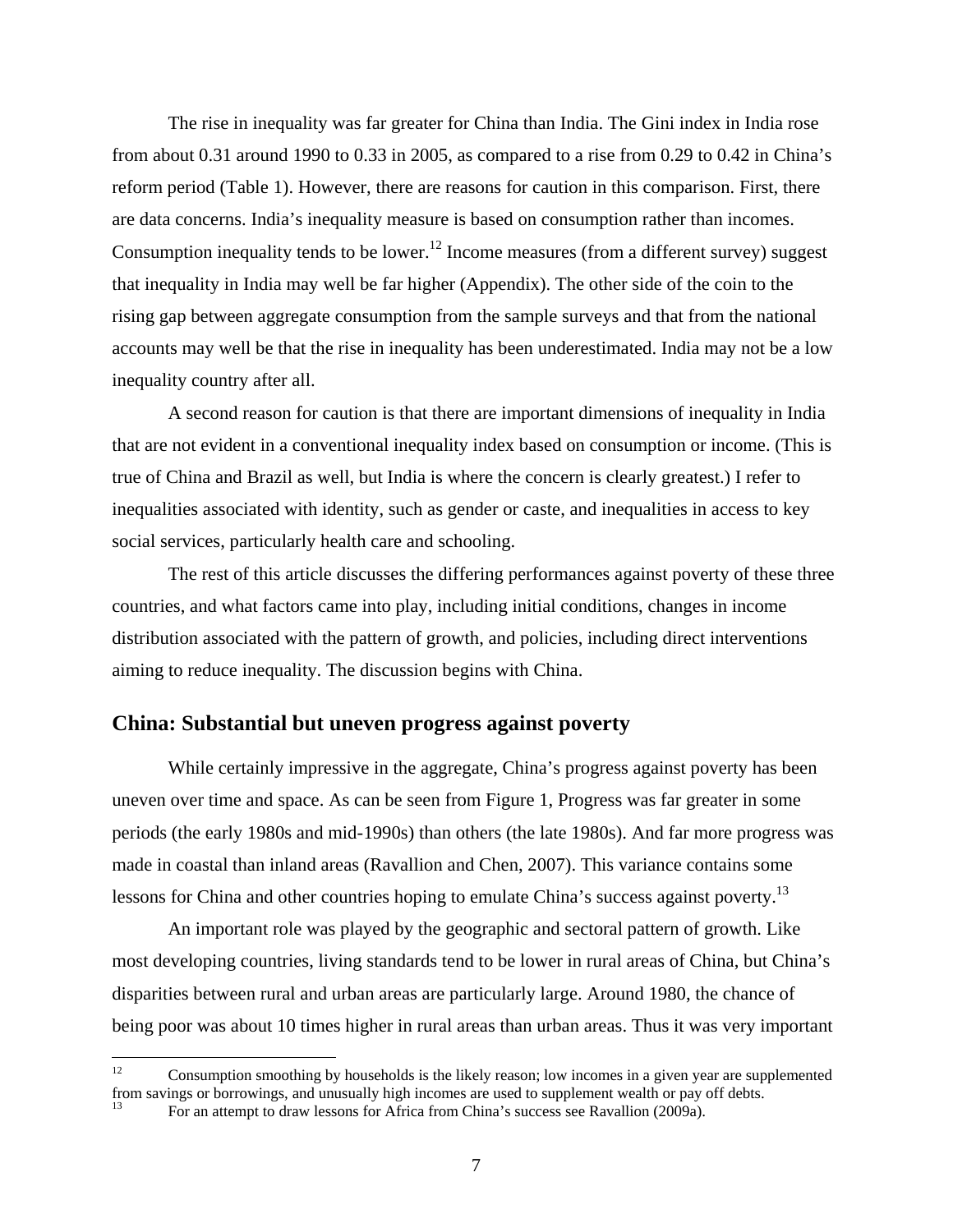that the reforms started in the rural economy. From about 1980 onwards, China undertook a series of pro-market economic reforms, starting with the Household Responsibility System (HRS) and supported by other reforms to liberalize markets for farm outputs and inputs.14 The scale of this reform is nothing short of amazing. The collectives were dismantled and virtually all of the farmland of the world's most populous country was allocated to individual farmers, and the allocation of land within communes appears to have been relatively equitable.<sup>15</sup> Farmhouseholds were then responsible for providing contracted output quotas to the state, but were free to keep (and sell) everything in excess of their quota. This system had much better incentives for individual production, since farmers kept the marginal product of their labor. These reforms to incentives and associated steps toward freeing up markets for farm outputs were clearly the main reason for the dramatic reduction in poverty in China in the early 1980s.

Growth in the rural economy accounted for the majority of China's success since 1980 (Ravallion and Chen, 2007). Looking back over the period since 1981, one finds that rural economic growth in China had a far higher poverty impact than urban economic growth. Similarly, growth in the primary sector (mainly agriculture) did more to reduce poverty than growth in either the secondary (mainly manufacturing) or tertiary (mainly services) sectors. Indeed, judged by the impact on poverty nationally, China's primary-sector growth had about four times the impact of growth in either the secondary or tertiary sectors (Ravallion and Chen,  $2007$ .<sup>16</sup> The provincial panel data analysis by Montalvo and Ravallion (2009) suggests that virtually all of the growth impacts on poverty worked through the primary sector.

The sectoral pattern of China's growth has slowed the pace of poverty reduction. Both mean income and long-run growth rates have also been lower in rural areas, yielding economic divergence between China's cities and their rural hinterland. This has been particularly strong

 $14$ 14 On the importance of these reforms in stimulating agricultural growth at the early stages of China's transition see Fan (1991) and Lin (1992). For a recent overview of the history of economic policies see Brandt and Rawski (2008).

The forces for and against this outcome were clearly similar to Vietnam, as studied by Ravallion and van de Walle (2008), who find that the process there resulted in a relatively equitable allocation of land. Unlike China, Vietnam also took the further step of creating a market in land-use rights; the results of Ravallion and van de Walle (2008) suggest that this increased the inequality of landholdings over time, but was nonetheless a poverty-reducing policy reform. In the case of China, agricultural land remained subject to non-market (administrative) re-allocation.<br>
These results are based on regressions of the proportionate rate of poverty reduction over time on the

growth rates by sector, weighted by their shares of output. If the composition of growth did not matter then the coefficients on the share-weighted growth rates would be equal across different sectors. Instead, one finds large and significant differences. For details see Ravallion and Chen (2007) (using national time series data) and Montalvo and Ravallion (2009) using provincial panel data.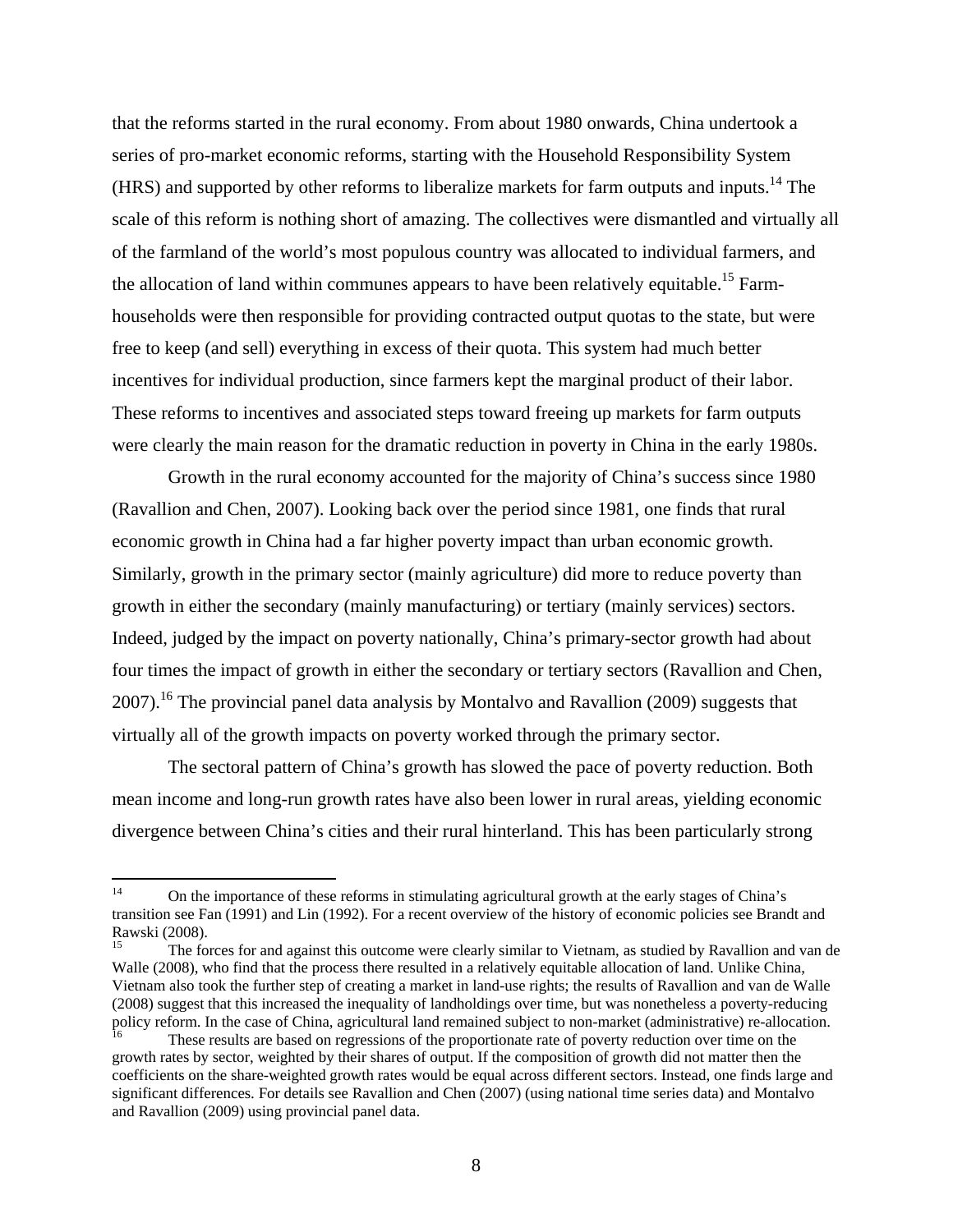since the mid-1990s. Similarly, while there was rapid agricultural growth in some periods, including the early 1980s, the sector's growth rate has since tended to decline. One expects agriculture's share of national output to fall with sustained economic growth in any developing country, but in China the relatively poor performance of the farm sector (both relative to other sectors, and compared to the first half of the 1980s) has constrained the pace of poverty reduction that was possible with China's (high) aggregate growth. The indications of strong externalities on rural development in China generated by the agricultural sector (as found by Ravallion, 2005) also point to the possibility of aggregate inefficiencies stemming from policy biases in favor of other sectors. To help assess the role of the sectoral imbalance in the growth process, imagine that the same aggregate growth rate was balanced across sectors. Such balanced growth would have taken half the time—10 years rather than 20 years—to bring the headcount index down to 10% (Ravallion and Chen, 2007).

Progress was also geographically uneven with some provinces seeing far more rapid reduction in poverty than others. Coastal areas fared better than inland areas. The trend rate of decline in the headcount index for China's inland provinces was less than half of that seen in the coastal provinces. However, while provinces with higher rural income growth tended to have higher poverty reduction, income growth rates were no higher in provinces where growth would have had more impact on poverty nationally.

The pattern of China's growth has not been a purely market-driven process. While unbalanced growth is to be expected in a developing country, the widening coastal-interior gap was a product of policy making, which favored the coastal areas that already had favorable initial conditions. Similarly, the government has influenced the sectoral composition of growth, such as when its priorities shifted to non-farm sectors in the mid 1980s. A number of specific policy instruments were used to influence the pattern of growth, including: $17$  subsidized prices for key inputs (including energy, utilities and land), weak or weakly enforced regulations (including environmental protection); favored treatment for industry in access to finance, especially for large (private and state-owned) enterprises; restrictions on labor movement through the Hukou system and discriminatory regulations against migrant workers in cities; and local administrative allocation of land, with the effect that out migrants from rural areas face a high likelihood that they will lose their agricultural land rights.

 $17\text{ }$ 

<sup>17</sup> For further discussion on these points see the useful overview in Kuijs and Wang (2006).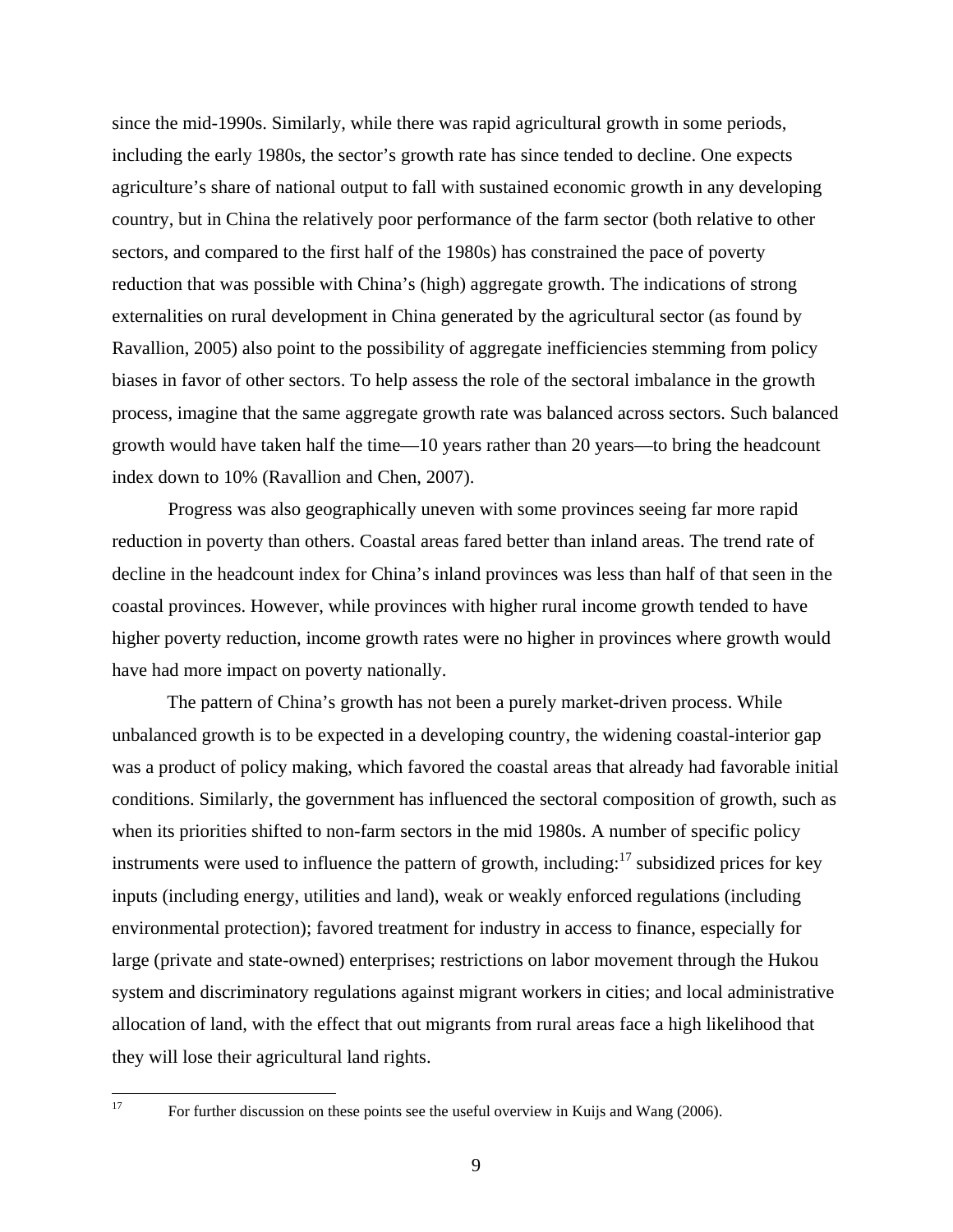Prices played a role in two ways. First, China's gradualism left further opportunities for pro-poor reform down the road by bringing the prices received by farmers for their contacted quotas up to market levels.18 The first stage of China's rural economic reforms created a foodgrain procurement system whereby the government effectively taxed farmers by setting quotas and fixing procurement prices below market levels (to assure cheap food for far less poor urban consumers). This gave the government a powerful anti-poverty lever in the short-term, by raising the procurement price, as happened in the mid-1990s, helping to bring both poverty and inequality down. Second, sharp increases in the overall price level adversely affected the poor (both absolutely and relatively). The time periods of higher inflation saw higher poverty measures, and this is a distributional effect given that it persists after controlling for economic growth (Ravallion and Chen, 2007; Montalvo and Ravallion, 2009).

The historical legacy of China's low level of inequality at the outset of the reform period helped assure that the poor could contribute to, and benefit from, growth-promoting policies. Low inequality tends to mean that the poor not only have a larger share of the pie, but also a larger share of the increases in the size of the pie.<sup>19</sup> Importantly, China's initially low income inequality came with relatively low inequality in key physical and human assets. Low inequality in access to farmland in rural areas appears to have been particularly important in ensuring that China's agricultural growth was pro-poor. On breaking up the collectives it was possible to assure that land within communes was fairly equally allocated. (However, marked intercommune inequality remained, given that household mobility was restricted.) With a relatively equal allocation of land—through land-use rights rather than ownership—the agricultural growth unleashed by the rural economic reforms of the early 1980s helped bring rapid poverty reduction.

Relatively low inequality in access to basic health and education also helped. For example, the (gross) primary enrollment rate in China around 1980 was well over 100% of the relevant age group, the adult literacy rate (proportion of people 15 years and older who can read and write) was 66% in 1981 (and rose to 93% in 2007), and the infant mortality rate was well under 50, with life expectancy at birth was 65 years (Table 1). These are good social indicators by developing country standards even today—similar in fact to India's, but 25 years later, and better than India's at the time that country's economic reforms started in earnest. As Drèze and

 $18\,$ There term "pro-poor" is used throughout this paper to mean absolute poverty reducing. For example, "propoor growth" is growth that reduces absolute poverty.

For evidence on this point see Ravallion (1997, 2007).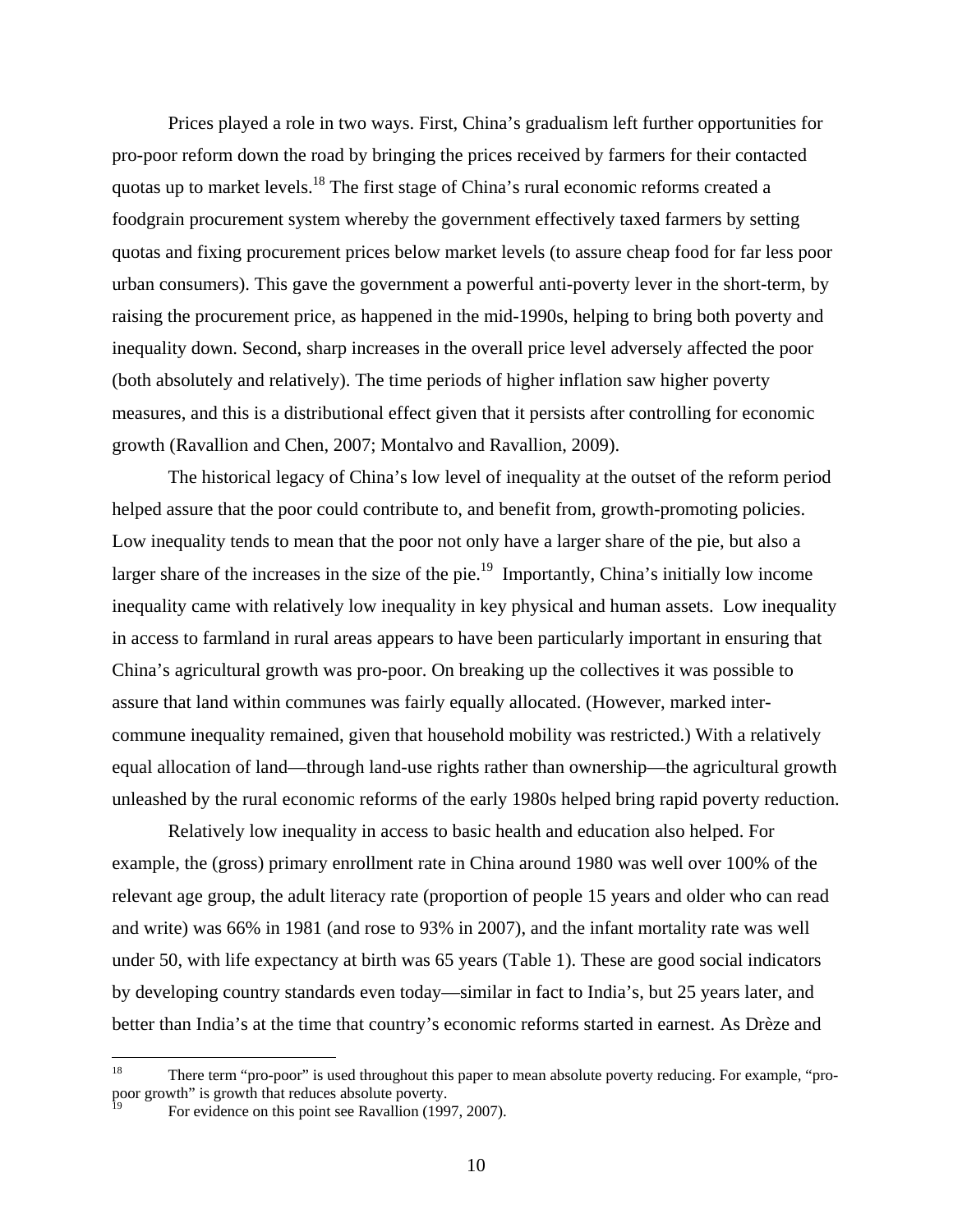Sen (1995) observe, China's achievements in basic health and education predate its economic reforms. So, while socialism proved to be a generally inefficient way to organize production, a positive legacy was the relatively low inequality in health and schooling at the outset of China's reform period. This has undoubtedly helped in assuring that the subsequent farm and (especially) non-farm growth was poverty-reducing.

The favorable initial conditions in terms of inequality (in various dimensions) combined with the early emphasis on agriculture and rural development assured a rapid pace of poverty reduction in China during the first half of the 1980s.

China's rapid economic growth has been accompanied by a steep rise in inequality. The trend rate of increase in the Gini index was 7 percentage points per decade, implying that China will reach Brazil's current level of inequality by 2025. While a trend increase in inequality is evident, the increase is not found in all sub-periods: inequality fell in the early 1980s, in the mid-1990s, and again in 2004. Favorable initial conditions meant that China's growth could bring rapid gains to the poor, but rising inequality started to dull the gains.

The upward pressure on inequality over most of the reform period has come from a number of sources, including the freeing up of labor markets and an associated rise in the returns to schooling. Arguably, some of this was "good inequality," at least initially, as it came with the creation of new economic opportunities.<sup>20</sup> But other inequalities have been less benign in that they generated inequality of opportunity. In this respect, the emerging inequalities in health and schooling in China have created concerns for future growth and distributional change. The large geographic disparities in living standards are symptomatic of deeper biases in public resource availability, which also contribute to unequal opportunities, depending on where one lives.

While basic schooling was widespread in China at the outset of the reform period around 1980, some significant inequalities in educational attainment remain in China, and these have become an increasingly important source of unequal opportunities. A junior high school education, and in some instances, a senior high school education, has become a de facto prerequisite for accessing non-farm work particularly in urban areas, where wages far exceed the shadow wages in farming. Thus, lack of schooling is now a very important constraint on prospects of escaping poverty in China, as elsewhere.

 $20\,$ 20 On the distinction between "good" and "bad" inequalities see Chaudhuri and Ravallion (2006). Also see the discussion in Bourguignon et al. (2007).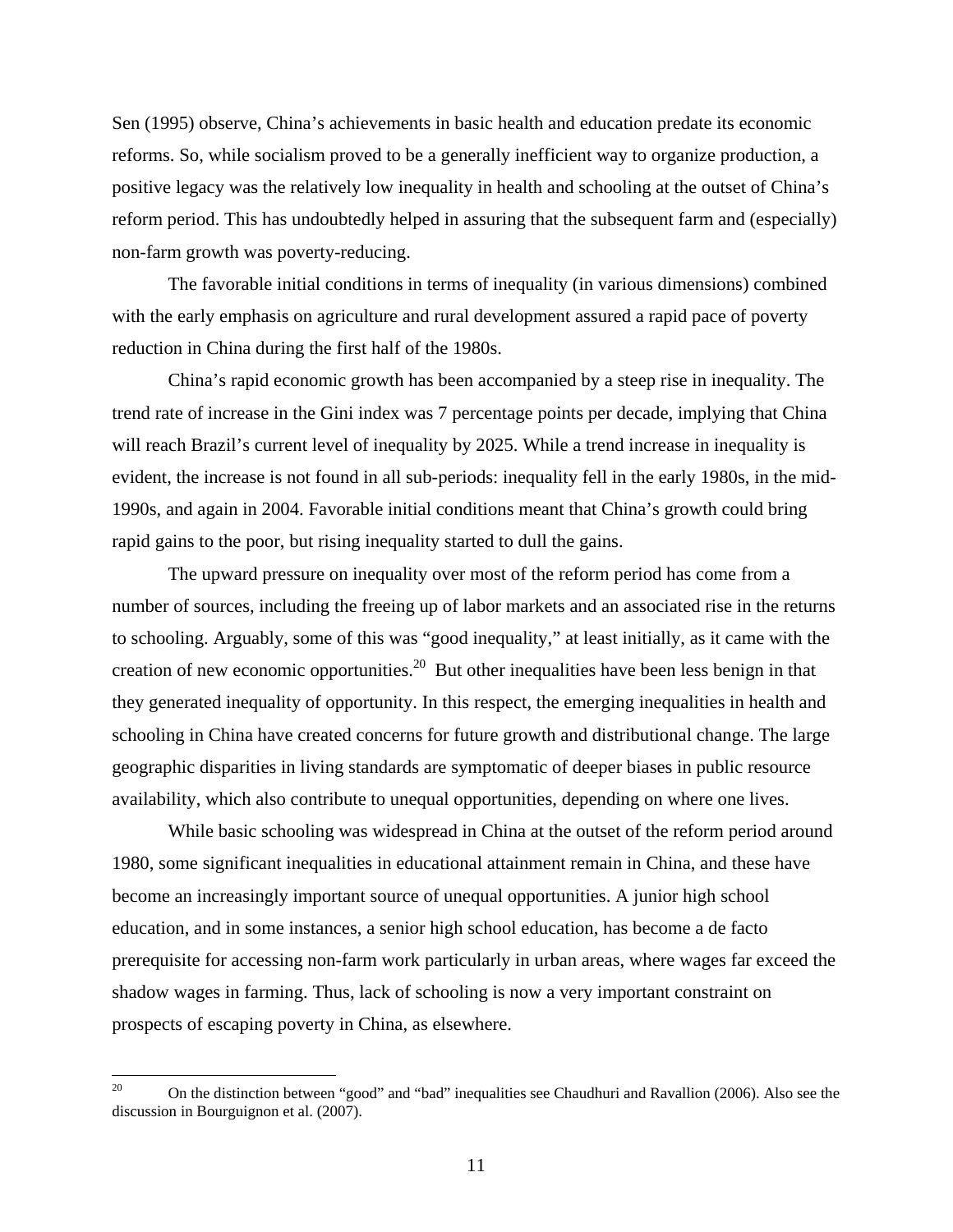The pattern of growth has also influenced the evolution of inequality in China, reflecting both good inequalities (as resource flows respond to new opportunities) and bad ones (as some poorly endowed areas are caught in geographic poverty traps).<sup>21</sup> Rural and, in particular, agricultural growth tended to bring inequality down in China, and lack of growth in these sectors in some periods has done the opposite (Ravallion and Chen, 2007). Rural economic growth reduced inequality within both urban and rural areas, as well as between them.

Was rising inequality simply the price that China had to pay for growth and (hence) poverty reduction? That is a difficult question, but it should not be presumed that such a tradeoff exists. That depends crucially on the source of inequality; when it comes in the form of higher inequality of opportunity it is likely to entail a cost to aggregate growth prospects (World Bank, 2005). China's experience actually offers surprisingly little support for the view that there is an aggregate trade-off. There are a number of empirical findings that lead one to question that view. First, while it is true that inequality tended to rise over time, the periods of more rapid growth did not bring more rapid increases in inequality; indeed, the periods of falling inequality (1981-85 and 1995-98) had the highest growth in average household income. Second, the subperiods of highest growth in the primary sector (1983-84, 1987-88 and 1994-96) did not typically come with lower growth in other sectors. Finally, the provinces with more rapid rural income growth did not experience a steeper increase in inequality; if anything it was the opposite (Ravallion and Chen, 2007). The provincial panel-data analysis in Montalvo and Ravallion (2009) suggests that, as far as poverty is concerned, there was little or no trade off between the sectoral pattern of growth and the overall level of growth, given that Montalvo and Ravallion find no evidence that non-agricultural growth helped reduce poverty.

Looking forward, it will be harder for China to maintain its past progress against poverty without addressing the problem of rising inequality. To the extent that recent history is any guide to the future, we can expect that the historically high levels of inequality found in China today will inhibit future prospects for poverty reduction. High inequality is a double handicap; depending on its source—especially how much comes from inequality of opportunity—it means lower growth and a lesser share for the poor in the gains from that growth. Inequality is

 $21$ Good inequalities are those that reflect and reinforce market-based incentives that are needed to foster innovation, entrepreneurship and growth, while bad inequalities do the opposite, by preventing individuals from connecting to markets and limiting the accumulation of human capital and physical capital. The distinction comes from Chaudhuri and Ravallion (2006).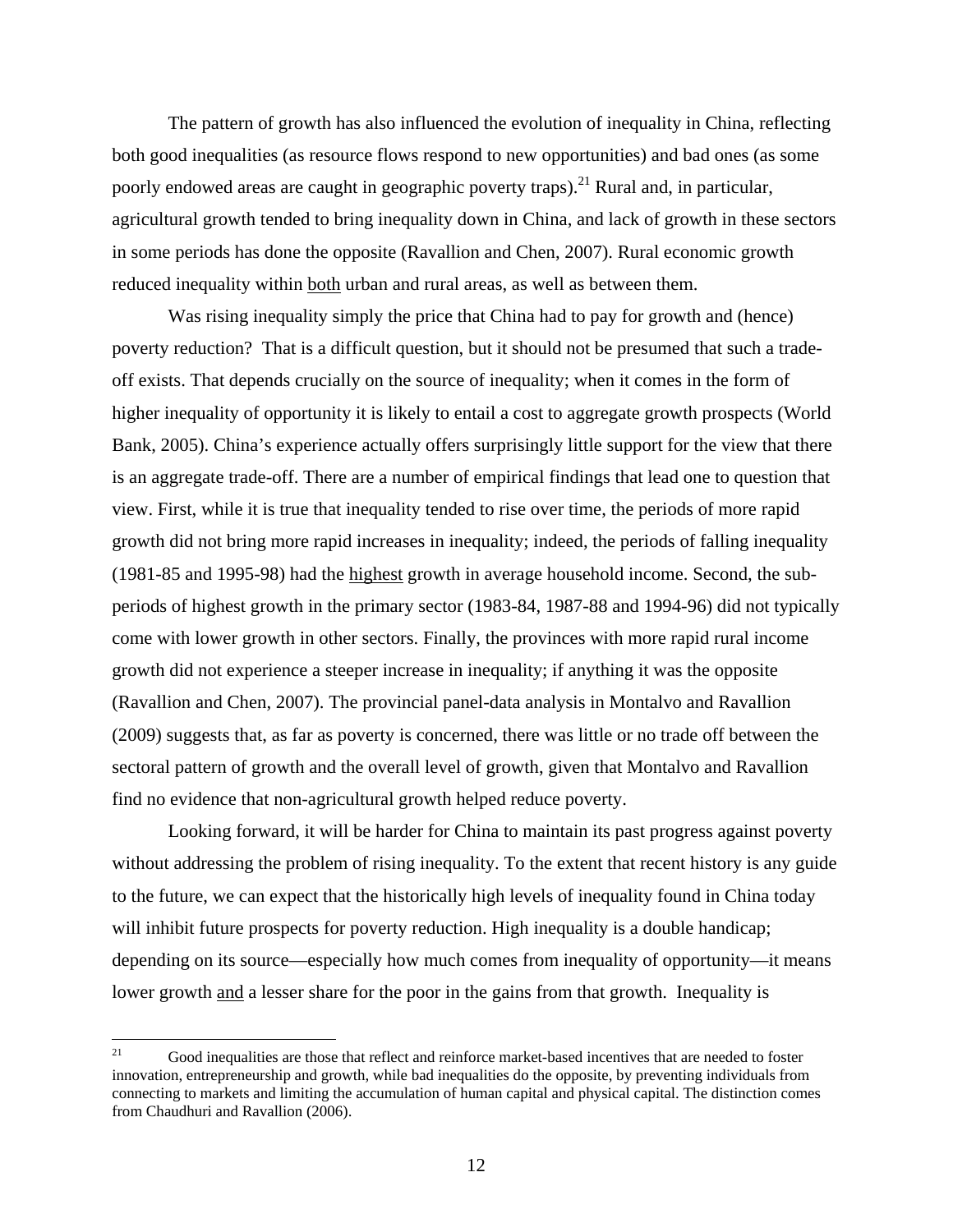continuing to rise in China and it is becoming an important factor inhibiting the prospects for future poverty reduction. At the outset of China's transition period to a market economy, levels of poverty were so high that inequality was not an important concern. That has changed.

Direct redistributive interventions have not been prominent in China's efforts to reduce poverty. Enterprise-based social security remained the norm, despite the dramatic changes in the economy, including the emergence of open unemployment and rising labor mobility. However, there are signs that this is changing. The "Minimum Livelihood Guarantee Scheme," popularly known as *Dibao*, has been the Government of China's main response to the new challenges of social protection in the more market-based economy. This program aims to guarantee a minimum income in urban areas, by filling the gap between actual income and a "*Dibao* line" set locally.

Such policies can be expected to play a more important role in the future. Even given the level of inequality in China today, there is a new potential for reducing poverty through redistributive policies. A simple way of quantifying that potential is to ask how much one would need to tax the "non-poor" in China to eliminate poverty.<sup>22</sup> There would be (understandable) resistance to taxing the middle class to finance a *Dibao*-type program. So let us suppose (for the sake of this illustrative calculation) that a linear progressive income tax could be levied on all those in China living above (say) the US poverty line, and that the revenue generated was used to finance redistribution in favor of the poorest, sufficient to bring everyone up to the international poverty line of \$1.25 a day (say). The necessary marginal rate of taxation can be readily calculated.<sup>23</sup> The answer is a tax rate of 36% in 2005, i.e., those Chinese living above the US poverty line, would need to pay a tax of roughly one third of the difference between their income and the US poverty line to bring everyone in China up to the \$1.25 a day line.<sup>24</sup> (The average tax rate would start at zero for those at the US poverty line, and then rise as income rises above that line). Later we will see how this compares to Brazil and India. However, the more important

 $22$ 22 Of course, this is a rather stylized and hypothetical question. It is not claimed that such a policy is politically or economically feasible. But at least it gives us a way of measuring the capacity for reducing poverty through redistribution, given the distribution of income in China.

Consider two poverty lines,  $z_U$  and  $z_L$  with  $z_U > z_L$ . The marginal tax rate  $\tau$  on incomes above  $z_U$ (yielding a tax in amount max $[\tau(y - z_{ij}),0]$  on income *y*) needed to generate the revenue to bring everyone up to the lower poverty line can be readily derived as  $\tau = PG(z_i) z_i / [\overline{y} - (1 - PG(z_i)) z_i]$  where  $PG(.)$  is the poverty gap index and  $\bar{y}$  is the overall mean. For further discussion of this measure of the capacity for redistribution see Ravallion (2009d).

For China in 2005, *PG*(1.25)=4.0% and *PG*(13)=73.8% while  $\bar{v}$  = \$3.55 per day at 2005 PPP.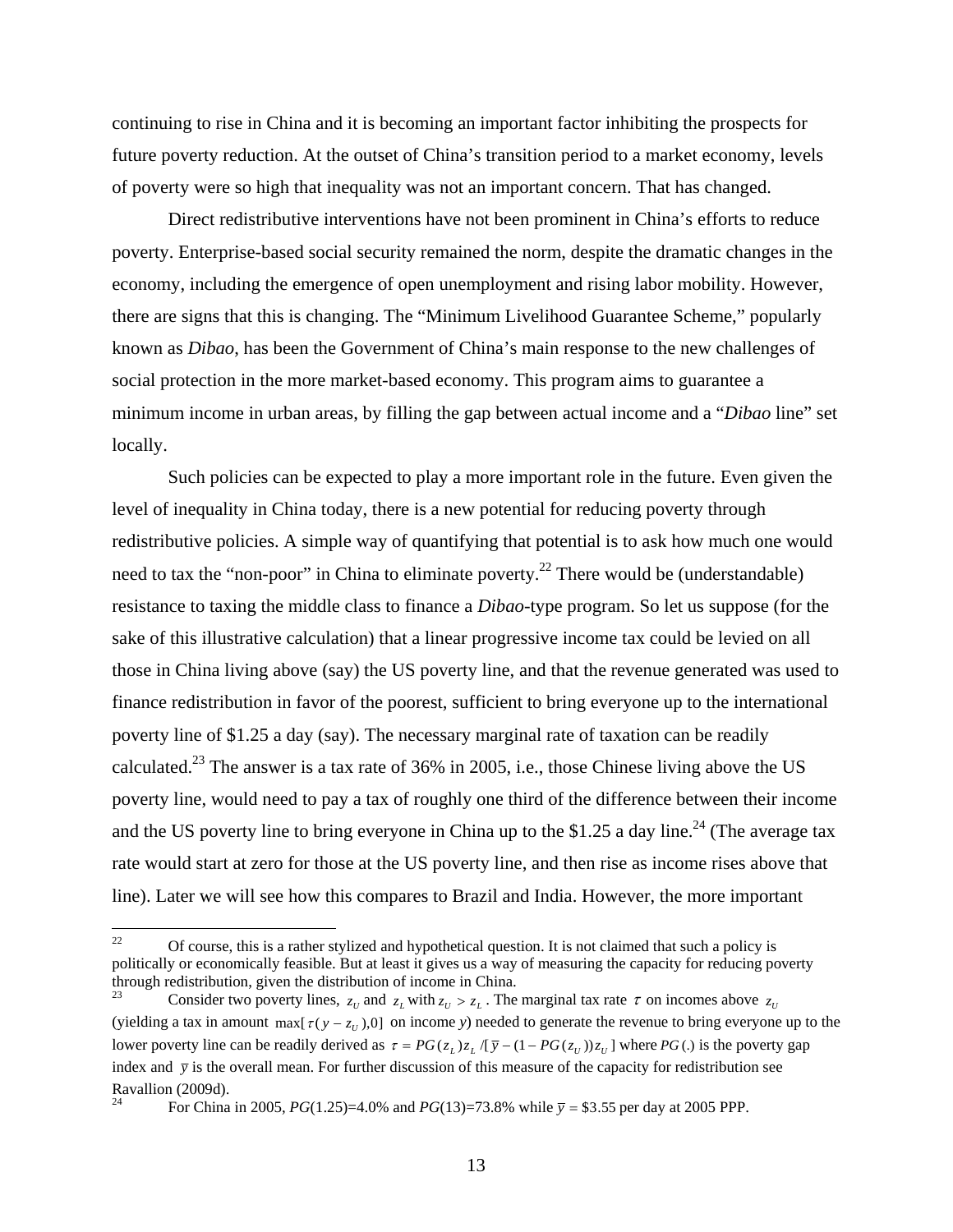point here is that if one repeats this calculation in 1981, it is clear that such a policy would have been utterly impossible at the outset of China's reform period: the required marginal tax rate then would have far greater than 100%, i.e., the poverty gap was so large then, and the country so poor, that redistribution was not a realistic option.

However, while in theory a program such as *Dibao* would eliminate poverty, the practice appears to fall well short of that goal, due largely to imperfect coverage of the target group (Ravallion, 2009b) and horizontal inequity between municipalities, whereby the poor living in poor areas fared worse in access to the program (Ravallion, 2009c). Reforming the program and expanding coverage are challenges looking forward.

#### **Brazil: Poverty reduction with little economic growth**

The period of economic stagnation in the 1980s and early 1990s in Brazil was marked by hyperinflation, as a result of accumulated fiscal deficits and an accommodating monetary policy. This was a period of Latin American macroeconomic populism, with persistent budget deficits, high inflation, trade distortions, extensive government ownership of productive enterprises in certain sectors and an inefficient social security system that did not reach the poor. Through a combination of de-indexation of labor contracts and an exchange-rate based stabilization policy (known as the Real Plan), the government finally managed to control inflation in 1994. This also marked the conclusion of a process of trade liberalization, which had begun in 1988 with tariff reductions and the removal of quantitative restrictions.

The new policy regime from the mid-1990s onwards conformed fairly closely to the "Washington Consensus:" macroeconomic stability, fiscal prudence, trade reform and privatization of some state-owned enterprises.<sup>25</sup> However, one important difference to the Washington Consensus is that the new policies were accompanied by significant reforms to social security and assistance transfers, which also became better targeted over time.<sup>26</sup>

Brazil clearly has a larger capacity for using redistribution to address its poverty problem than China. Consider again the marginal tax rate on the non-poor (by US standards) needed to fill all the poverty gaps (by the \$1.25 a day standard). We saw that in China, that would require a marginal tax rate on incomes about the US poverty line of 36%. By contrast, in Brazil in 2005, it

<sup>25</sup> <sup>25</sup> For further discussion see Ferreira et al. (2009) and, on trade policies, Ferreira et al. (forthcoming).<br><sup>26</sup> See Barros et al. (2006), Soares et al. (2006), Ferreira et al. (2008) and Ferreira et al. (2009).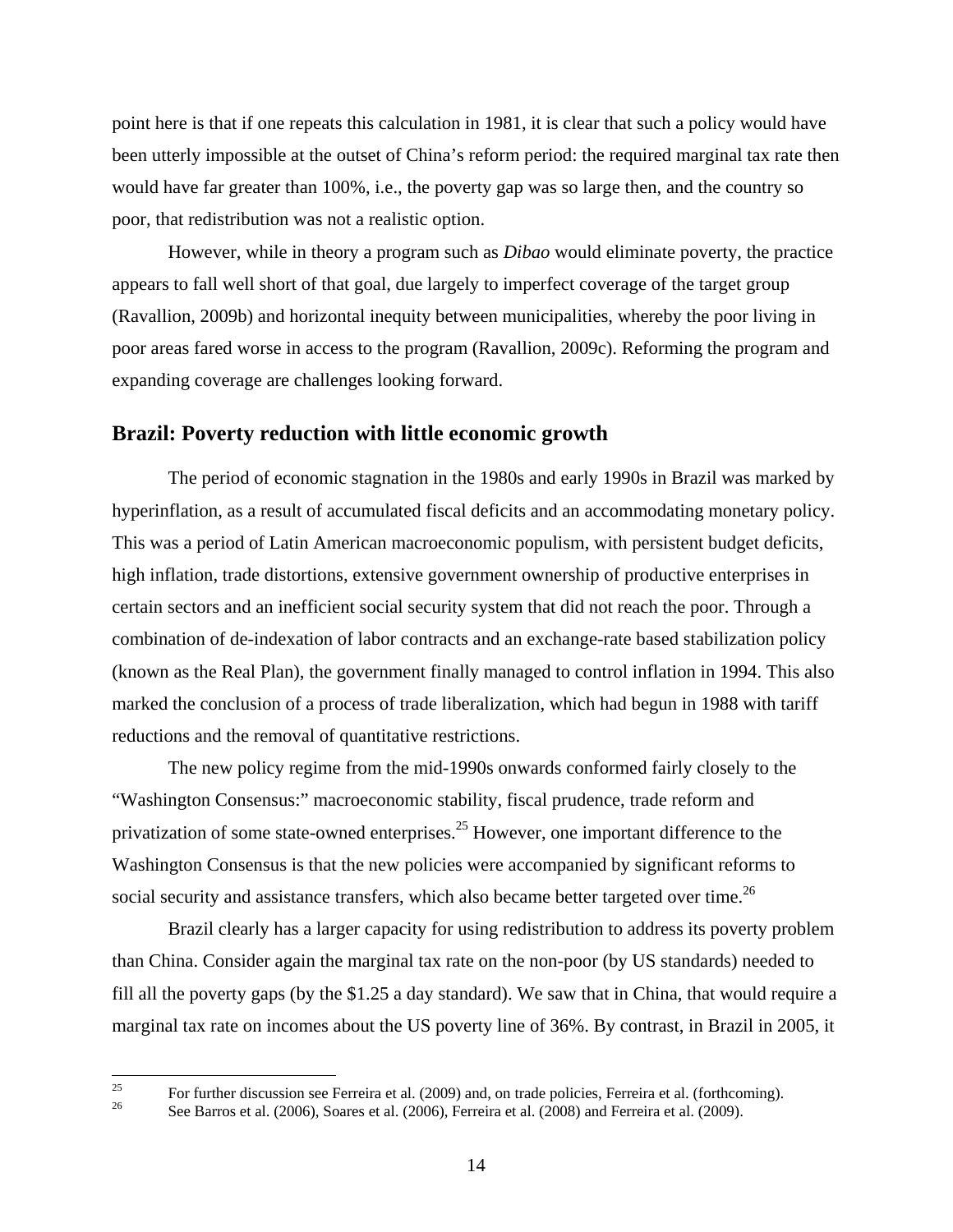would only require a marginal tax rate of only  $0.7\%$ !<sup>27</sup> Even for the \$2 a day line, the necessary marginal rate would only be 4%. (Using \$3 a day, which is close to Brazil's national poverty line, the tax rate rises to about 12%.) Of course, realizing this potential in practice is another matter.

In attempting to realize that potential for helping to reduce poverty through redistribution, and important role was played by various cash transfer programs. These included both noncontributory, unconditional, transfers as well as Conditional Cash Transfers (CCTs) targeted to poor families, which have played an important role from the late 1990s onwards. CCTs were targeted to poor families conditional on their children staying in school and obtaining basic health care. This was done under a series of programs, which were later consolidated (and extended to include conditions on child health care) under *Bolsa Família*, which grew to cover 11 million families, or about one quarter of the population—rising to about 60% of the poorest decile in terms of income net of transfers (Fiszbein and Schady, 2009, Figure 3.1).<sup>28</sup> The targeting to poor families used a proxy-means test, based on readily observed covariates of poverty (including location).

CCTs have emerged in a number of developing countries in recent times, following early examples such as the Food-for-Education program in Bangladesh and the *Progresa* program (now called *Oportunidades*) in Mexico.<sup>29</sup> They are often rationalized as a response to creditmarket failures that bite hardest for the poor, combined with a desire to reduce the cost to the next generation of these market failures. The credit market failure entails underinvestment by poor parents in their children's schooling. By attaching the transfer to behavior can induce the optimal amount of schooling for those children. It is not, however, clear that a CCT is the best way to address the credit market failure. Perhaps as importantly, the conditions (often called "coresponsibilities") applied to transfer recipients have made CCT programs more politically acceptable and (hence) sustainable.

The economy-wide reforms from the mid-1980s allowed modest positive growth, but the impact on poverty was disappointing. Unlike China, Brazil is a high inequality country, with a Gini index that was a little under 0.60 in the mid 1990s, while it was less than half that figure in

<sup>27</sup> Recalling the earlier notation, for Brazil in 2005, *PG*(1.25)=1.6% and *PG*(13)=52.3% while  $\bar{y}$  = \$9.16 per day at 2005 PPP.

The average transfer payment was about 5% of pre-transfer income. The poorest families receive a transfer even if they have no children.

For a useful overview see Fiszbein and Schady (2009).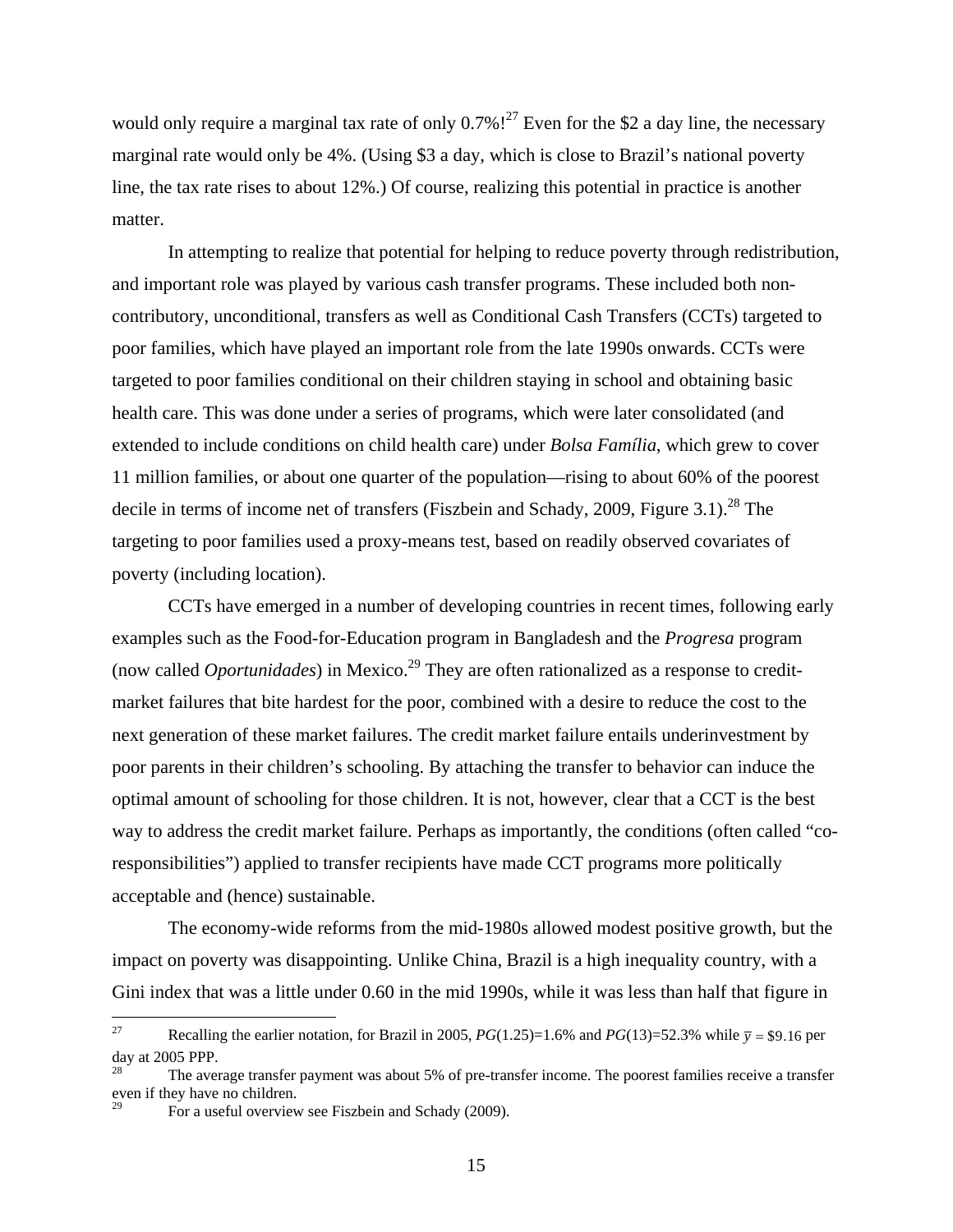China in the early 1980s. Brazil's higher inequality meant that, with no change in inequality, Brazil would have needed even higher growth than China to attain the same rate of poverty reduction. Underlying this high inequality of incomes, one finds inequality in human resources development, notably schooling attainments, which have a marked income gradient in Brazil. These inequalities limited the ability of the poor to participate in, and to benefit from, aggregate economic growth.

However, there is a very important difference between Brazil in its reform period (after the mid-1990s, say) and China (and also India, which I return to). Brazil saw a reduction in inequality over time, including inequality between regions and between urban and rural areas (Ferreira et al., 2008). As we saw earlier, this was the key factor that allowed Brazil to reduce poverty despite modest growth.

Similarly to China, the pattern of Brazil's growth mattered to the outcomes for the poor. While it was growth in the agricultural sector that had the dominant role in reducing poverty in China, in Brazil it was in the services sector, which was consistently more pro-poor than growth in either agriculture or industry. There was a lower growth rate in the services sector after 1994, which had a (small) negative effect on the rate of poverty reduction. So the reform pattern of growth was not pro-poor.

However, this change in the pattern of growth in Brazil was more than compensated for by slightly positive overall growth after 1994. In fact, the bulk of Brazil's poverty reduction in the period since the mid 1980s took place after 1994. Using regression decomposition methods, Ferreira et al. (2009) find that the main factors bringing down the poverty measures from 1994 onwards were the substantial reduction in inflation rates (under the Real Plan) and the expansion and reforms to the Federal government's social assistance spending, including on *Bolsa*  Familia.<sup>30</sup> Indeed, in the absence of these transfer policies, and given the generally poor performance in terms of economic growth, Ferreira et al. (2009) estimate that the headcount index in Brazil would have been about 5 percentage points higher in 2004.

The poverty impacts of social assistance spending, inflation and other changes in the policy environment entailed distributional effects on poverty (given that they are still found after

 $30\,$ 30 Unlike Mexico's CCT, the PROGRESA (later renamed *Opportunidades*), Brazil did not invest heavily on impacts evaluations of *Bolsa Familia*, so it is difficult to infer impacts. Ferreira et al. (2009) rely on time series data. Soares et al. (2006) use instead inequality decomposition methods calibrated to household survey data. They find that, although the size of the average transfer was low, the excellent targeting meant that *Bolsa Familia* alone could account for one fifth of the decline in inequality in Brazil after the programs' introduction.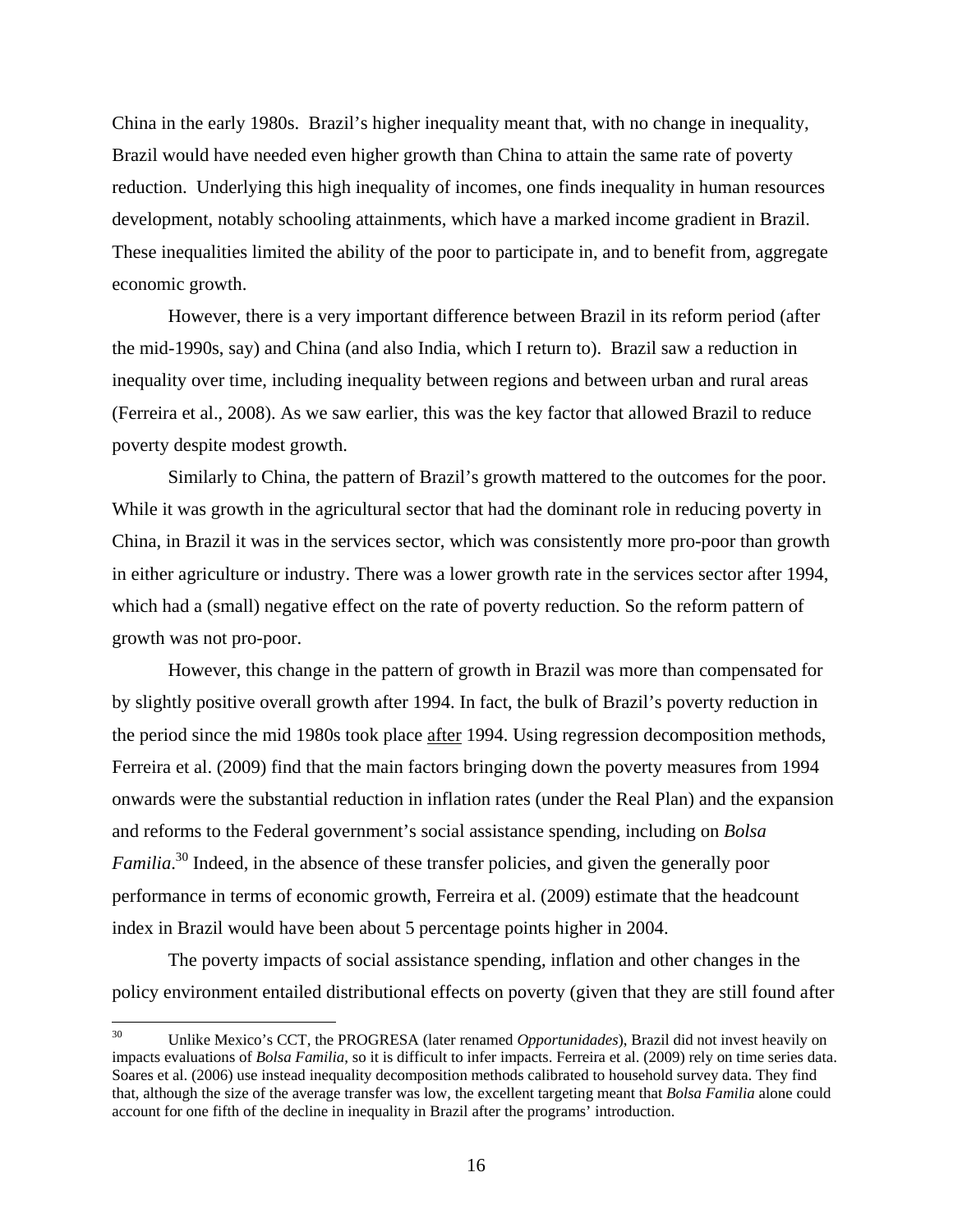one controls for the growth effect). The effect of the sectoral pattern of growth also embodied a distributional effect, in addition to a pure growth effect.

But the dominant distributional effects were from macroeconomic stabilization and social spending. The cumulative total effect on poverty of these two elements of the policy package was far larger in magnitude than the effects of changes in the level and composition of economic growth (Ferreira et al., 2009). Looking forward, we can expect that the higher levels of schooling for the children of poor families (such as promoted by the CCT programs) will help promote more pro-poor growth.

Two main lessons emerge from the Brazilian experience. First, reforms to social policies to make them more pro-poor can play an important role in sustaining poverty reduction, even during a period of economic stagnation. Second, sensible macroeconomic and trade policies need not hurt the poor and, in the specific case of taming hyperinflation, are likely to make a significant contribution in the fight against poverty, even when that is not the primary objective.

#### **India: Growth with disappointing outcomes for the poor**

There has been much debate about whether economic growth has helped reduce poverty in India. In an old but formative debate, some scholars argued that the agricultural growth process stimulated by the green revolution brought little or no gain to the rural poor, while others pointed to farm-output growth as the key to rural poverty reduction.<sup>31</sup> Armed with more data and a richer model of the channels linking farm productivity to poverty, Datt and Ravallion (1998a) find that higher farm productivity (output per unit area) brought both absolute and relative gains to India's rural poor, with a large share of the gains coming through higher real wages with higher farm productivity.

There has also been a debate about how much urban economic growth has benefited the poor. The optimism of many of India's post-independence planners that the country's largely urban-based and heavily protected industrialization process would bring lasting longer-term gains to both the urban and rural poor has not been shared by most observers then and since. Removing these distortions offered hope for a more pro-poor nonfarm growth process.

While there had been some steps toward economic reform in the 1980s, India's reforms only started in earnest in 1991, in the wake of a balance of payments crisis. A series of reforms

<sup>31</sup> For an overview of this debate see Datt and Ravallion (1998).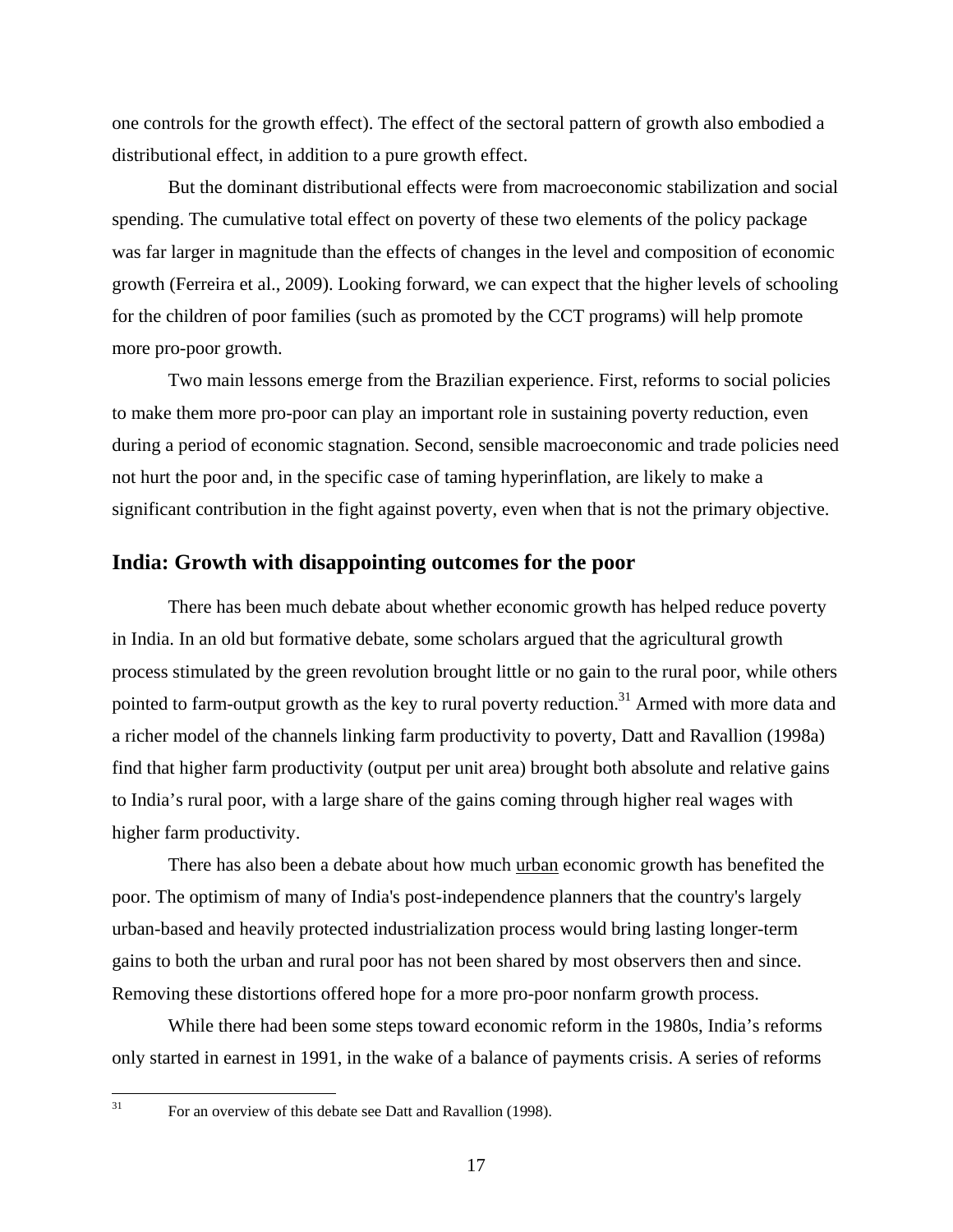supported the private sector and promoted a more open economy, with some efforts at restructuring the public sector.<sup>32</sup> Significant steps were taken in trade and industrial policy, though (unlike China) agriculture has been neglected. $33$ 

The evidence from India's National Sample Surveys suggests that economic growth has been poverty reducing, including in the reform period. However, a number of factors appear to have dampened the impact on poverty. The rise in inequality is one factor, as noted by a number of observers.34 Underlying this rise in inequality—and dulling the impact of growth on poverty one finds signs of geographic and sectoral divergence in India's growth process (Datt and Ravallion, 2002, 2009).<sup>35</sup> One aspect of this is the urban-rural composition of growth. As in China (and most developing countries) absolute poverty measures are higher in the rural sector, though the urban-rural gap is not as large as found in China. (The ratio of mean consumption in urban areas of India to rural areas is about 1.3, which is about half the ratio of mean income in urban China to that in rural China; see Ravallion and Chen, 2007, and Datt and Ravallion, 2009.) India has also seen divergence over time between urban mean consumption and the rural mean, which has contributed to rising overall inequality. Additionally, inequality has risen within both urban and rural areas since the early 1990s (Datt and Ravallion, 2009).<sup>36</sup>

Like China, past research has pointed to the importance of rural economic growth to national poverty reduction in India, although there are signs that the process of economic growth is changing, making urban economic growth more pro-poor (Datt and Ravallion, 2009). There is evidence of a much stronger linkage from urban economic growth to rural poverty reduction in the early 1990s. While the attribution to economic reforms cannot be proven, these findings are at least consistent with the view that the reforms have fostered a process of growth in India's urban economy that has brought larger benefits to the rural poor.

<sup>32</sup>  $\frac{32}{33}$  For an overview of the reforms see Ahluwalia (2002).

<sup>33</sup> Policy reforms in other areas (lower industrial protection and exchange rate depreciation) have brought indirect benefits to agriculture, notably through improved terms of trade, higher demand for farm products through the urban income effect, and some growth in agricultural exports. However, at the same time, the reform period saw a decline in public investment in key areas for agriculture, notably rural infrastructure.

<sup>&</sup>lt;sup>34</sup> See Ravallion (2000), Deaton and Dreze (2002) and Sen and Hiamnshu (2004).<br><sup>35</sup> This appears to proceed the reforms period starting in 1991. Bandyopadhyay (2004) finds evidence of "twin peaks" in India's growth process over 1965-97, whereby the divergence is between two "convergence clubs", one with low income (50% of the national mean) and one with high income (125%).<br> $\frac{36}{100}$  This is only true within urban areas if one corrects for changes in survey dec

This is only true within urban areas if one corrects for changes in survey design, as discussed in Datt and Ravallion (2009).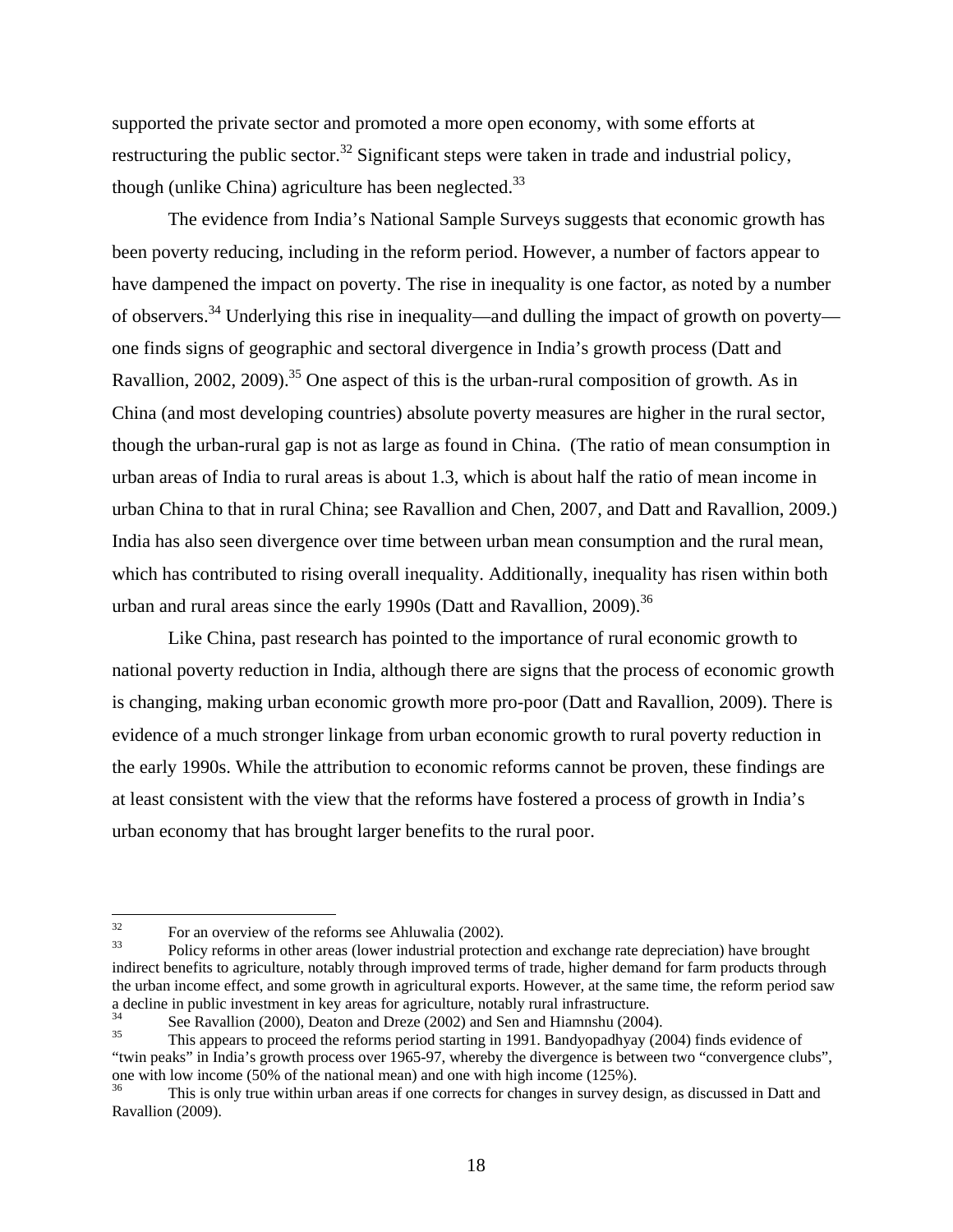However, a striking difference with China is found in the relative importance of different sectors to poverty reduction. Also in common with most (growing) developing economies, India's trend rate of growth has been higher in the modern industrial and services sectors—both of which tend to be urban-based—than the agricultural sector. However, the importance of agricultural growth to China's success against poverty stands in marked contrast to India, where the services sector has been the more powerful force (Ravallion and Datt, 1996). In this respect India has more in common with Brazil. The most likely explanation for this difference lies in the initial distribution of assets, with access to agricultural land being much more equitably distributed in China than India. China's advantage in this respect reflected the historical opportunity created by the de-collectivization of agriculture and introduction of the "household responsibility system."

Similarly to both China and Brazil, periods of high inflation hurt India's poor (Datt and Ravallion, 1998a; Ravallion and Datt, 2002). We know more about the transmission mechanism in India, in which short-term stickiness in the wages for relatively unskilled labor played an important role (Datt and Ravallion, 1998a).

Performance has differed markedly between states of India, particularly in the extent to which non-farm economic growth has reduced poverty. This is linked in turn to differences in initial conditions, most notably in human development (Datt and Ravallion, 2002; Ravallion and Datt, 2002). Inequalities in human development have undoubtedly retarded poverty reduction in all three countries, but the problem is surely greatest in India. As already noted, India's schooling inequalities were clearly larger than those of China at the beginning of their reform periods. India had still not attained a 100% primary enrollment rate by 1990, although China had reached that level 10 or more years earlier (Table 1). Almost 80% of adults (15 years and older) in China were literate in 1990, as compared to slightly less than half in India. And in the early 1980s, when China was embarking on its economic reforms, two-thirds of adults were literate—still appreciably higher than in India when its main reform period started 10 years later.<sup>37</sup>

Gender inequalities at the outset of the reform period also stand out in India. The (absolute and proportionate) differences between male and female enrollment and literacy rates

<sup>37</sup> 37 For a good discussion of these and other differences between China and India in human development attainments ate the outset of their respective reform periods see Drèze and Sen (1995, Chapter 4).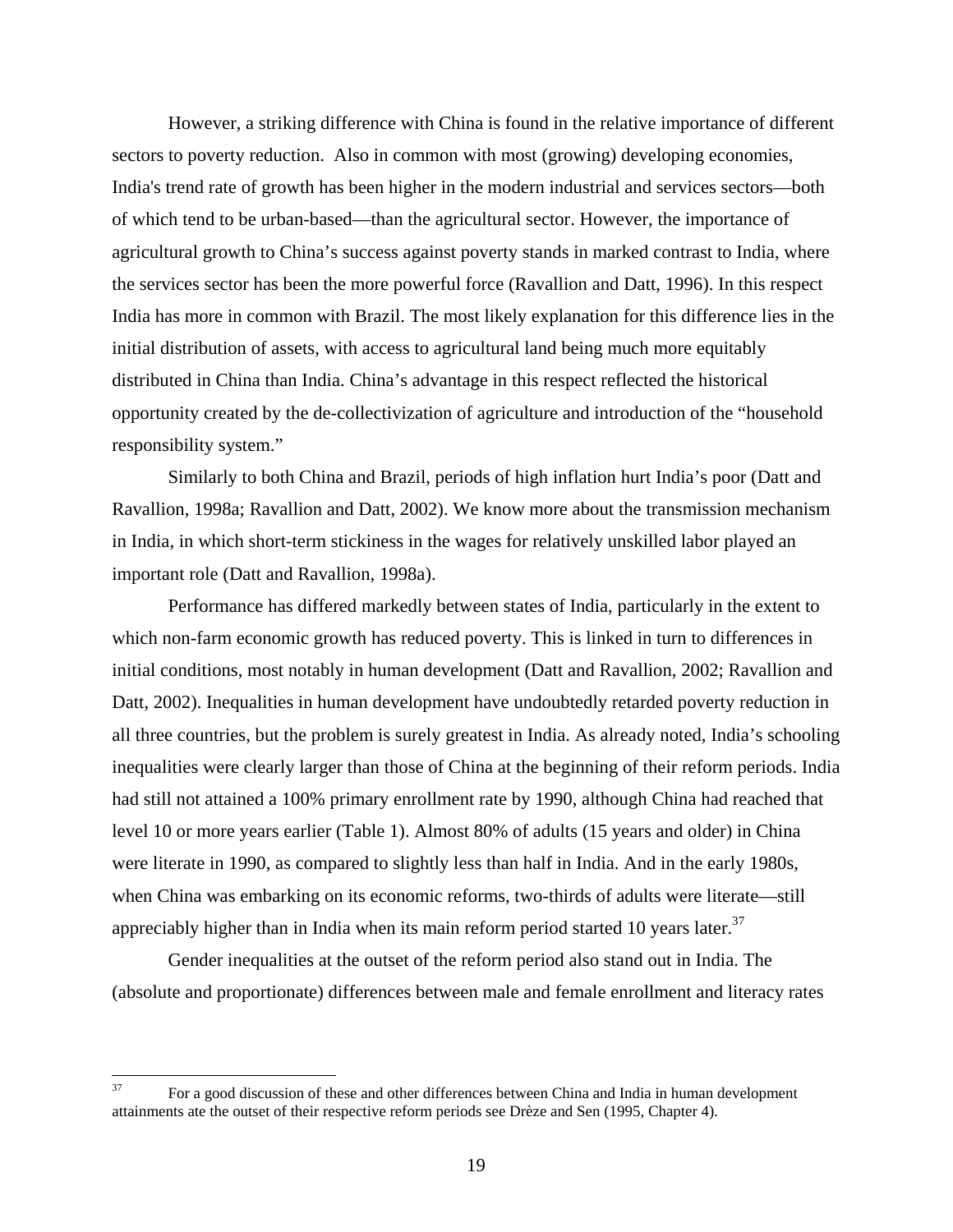were higher for India (Table 1).<sup>38</sup> Only about one-in-three adult women (and only one-half of adolescent girls) were able to read and write at the time India embarked on its current reform period; by contrast, when China embarked on its reforms 10 years earlier, over half of adult women and 70% of adolescent women were literate.<sup>39</sup> Over time, the gender gaps in education and literacy have been narrowing in India (Table 1).

India also lagged in its health attainments (Table 1). India's infant mortality rate in 1990 was 80 deaths per 1,000 live births, more than twice that of China in 1990, and there was also an eight year difference in life expectancy (60 years in India as compared to 68 years in China).

Sub-national differences in these and other inequalities also reveal their importance to poverty reduction. Across states of India, the differences in the impacts of non-farm economic growth on poverty reflect inequalities in a number of dimensions; low farm productivity, low rural living standards relative to urban areas and poor basic education all inhibited the prospects of the poor participating in growth of the non-farm sector (Ravallion and Datt, 2002). Interstate differences in initial levels of schooling appear to have been the dominant factor in explaining the subsequent impacts of non-farm economic growth on poverty. Those with relatively little schooling and few assets, or little access to credit, were less well positioned to take advantage of the new opportunities unleashed by market-oriented reforms. Sub-nationally, India's disparities in literacy rates are driven more by the differences in female literacy, which has greater explanatory power for rate of poverty reduction (Datt and Ravallion, 1998b).

The potential for using income redistribution to address India's poverty problem is far more limited than in China or (especially) Brazil. Repeating the hypothetical tax rate calculation made above for China and Brazil, it would be impossible to raise enough revenue from a tax on Indian incomes above the US poverty line to fill India's poverty gap relative to the \$1.25 a day line; the required marginal tax rate would exceed 100%.<sup>40</sup> Indeed, even at a 100% marginal tax rate, the revenue generated could fill only 20% of India's aggregate poverty gap. Using the mixed method instead, the marginal tax rate still exceeds 100%, though only narrowly.<sup>41</sup>

<sup>38</sup> 38 For a discussion of the reasons for this gender gap in India, including its historical roots in Brahminical tradition as well as more current biases in the schooling system and parental behavior see Drèze and Sen (1995, Chapter 6).

<sup>&</sup>lt;sup>39</sup> The adolescent literacy rates are from Drèze and Sen, 1995, Table 4.2).<br><sup>40</sup> Recalling the earlier notation, the value of *PG*(13) is 86.7% in India. With a value of *PG*(1.25) of 10.51% and mean consumption of \$1.76, the required marginal tax rate would be almost 500%!<br><sup>41</sup> The value of *PC*(13) is 82.6% using the mixed method, while *PC*(1.25) is 3.98

<sup>41</sup> The value of *PG*(13) is 82.6% using the mixed method, while *PG*(1.25) is 3.98% and mean consumption is \$2.30.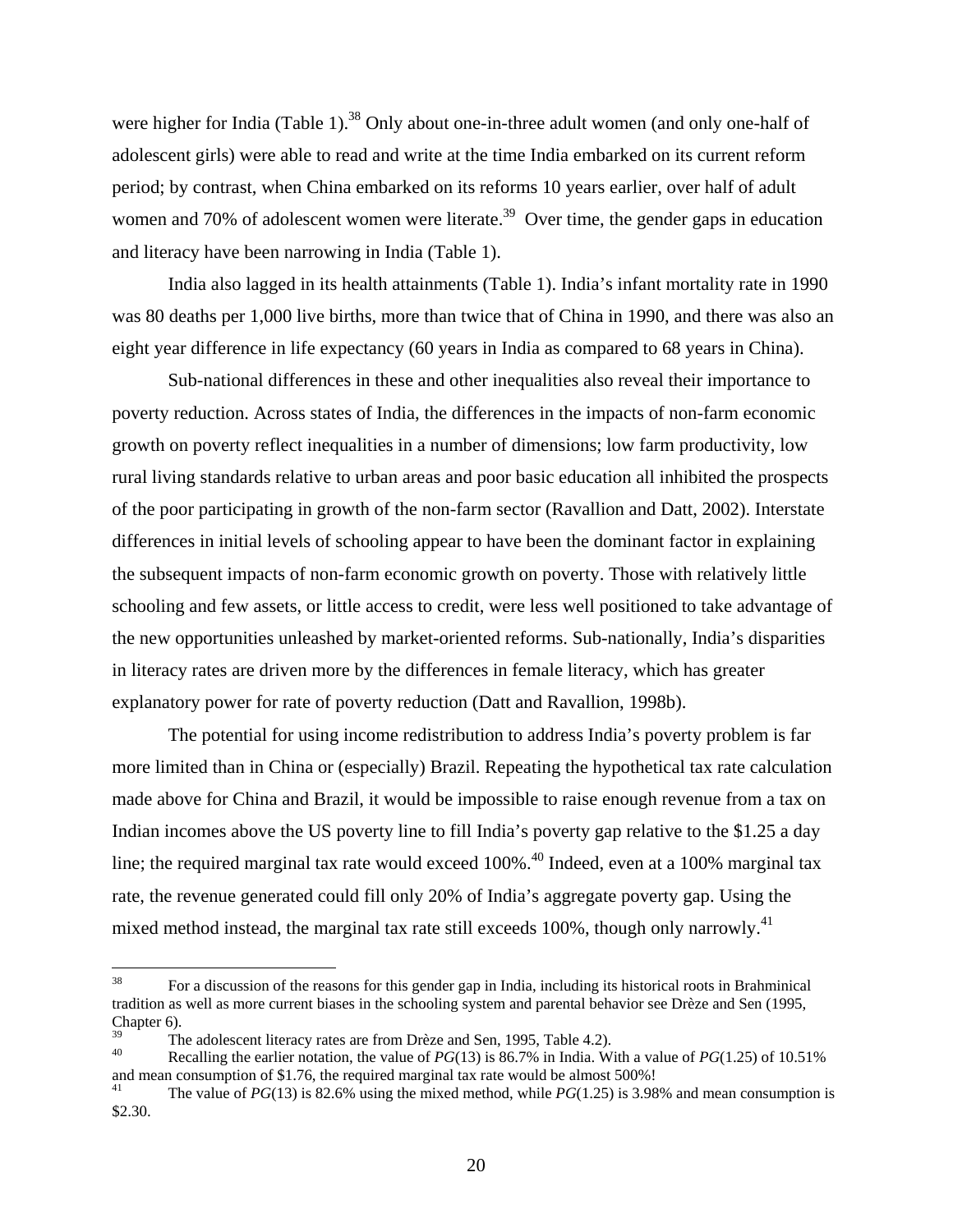India has had a long history of direct interventions, often aimed at fighting poverty, notably through food subsidies, farm-input subsidies, subsidized credit schemes and workfare schemes. The subsidies on food and fertilizers, in particular, have been costly in budgetary terms and economically inefficient; some of the poor have clearly benefited, but many have not, while many of the non-poor have. Survey data for 2004/05 indicate that India's the poorest wealth quintile are the least likely to have some form of ration card, to allow access to subsidized goods, and that the richest quintile are the most likely (Ajwad, 2006).

There are a number of reasons for caution in making an assessment of the poverty impacts of such programs, including political economy considerations.42 But few careful observers would contend that India's record in using this class of policies to fight poverty is anything but mixed. By conventional assessments of who is "poor," these interventions have probably reduced poverty somewhat, but they have not been well-targeted and there have been persistent problems of corruption.<sup>43</sup>

There is much hope for the new *National Rural Employment Guarantee Scheme*  (NREGS). This promises to provide up to 100 days of unskilled manual labor per family per year, at the statutory minimum wage rate for agricultural labor, to anyone who wants it in rural India. The scheme was rolled out in phases and now has national coverage. India has had much experience with such programs, going back to the Famine Codes of the late nineteenth century.<sup>44</sup> NREGS was heavily influenced by the famous *Employment Guarantee Scheme* (EGS) in Maharashtra, which started in the early 1970s. This aims to assure income support in rural areas by providing unskilled manual labor at low wages to anyone who wants it. The scheme was financed domestically, largely from taxes on the relatively well-off segments of Maharashtra's urban populations. The employment guarantee is a novel feature of the EGS idea, which helps support the insurance function, and also helps empower poor people. Those seeking relief must work to obtain support, and the work done can help develop badly needed public works, particularly in poor areas. The work requirement helps assure a degree of "self-targeting," in that non-poor people would not often be attracted to such work. The ability to provide self-targeted insurance against down-side risks has been a marked advantage of these schemes over other

<sup>42</sup> See Ravallion (2009) (in the context of an anti-poverty program in China, though the points made are reasonably generic). On the political economy of targeting see Gelbach and Pritchett (2000).<br><sup>43</sup> For further discussion, including an analysis of the average and marginal incidence of these programs, see

Lanjouw and Ravallion (1999).

On India's Famine Codes see Drèze (1990).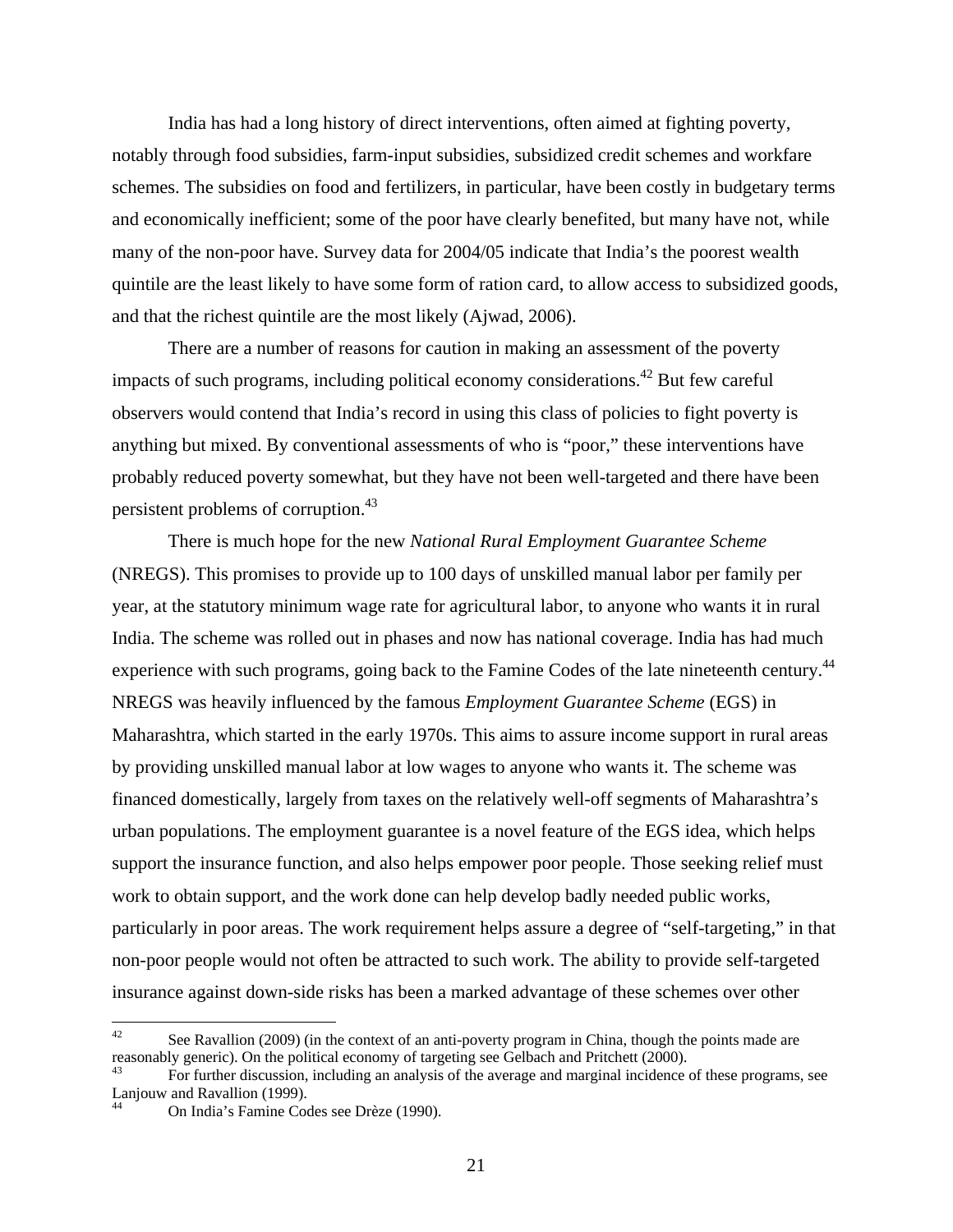options, including the targeted transfers favored by Brazil. However, there are costs too, and these are often hidden; in particular, the work requirement imposes a cost on participants, namely their foregone income from other uses of their time.

Past research on these schemes has pointed to the importance of design features to realizing the potential benefits, notably that the wage rate is consistent with assuring the guarantee of employment, given the budget (Ravallion et al., 1993). The value of the assets created is also crucial to the cost-effectiveness in fighting poverty, relative to other schemes (Ravallion and Datt, 1995). Issues of program implementation and monitoring, and the scope for corruption, also figure prominently in concerns about whether the potential of NREGS will in fact be realized. NREGS incorporates a number of innovative design features that will help address these concerns, including the use of social audits and an advanced monitoring and information system. NREGS will certainly help reduce poverty in rural India, though how much impact it has remains to be seen. $45$ 

India can learn from other county's efforts (including Brazil's) at assuring that transfers and subsidies in the name of poverty reduction really do reach the poor and do so in a way that promotes positive behavioral changes (such as related to girls' schooling in India). The CCT programs used by Brazil and other countries merit India's attention, these would need to be adapted to the Indian context. (The proposed new national identity cards in India would help with the administrative control of such a program.) However, it would clearly be important to combine this type of incentive scheme for promoting investment in human capital of children in poor families with "supply-side" efforts in delivering better health and education services.

#### **Conclusions**

History is clearly important to understanding the differences between these three countries in their progress against poverty. China's high pace of poverty reduction reflects both growth-promoting policy reforms—to undo the damage left by past policy failures—and the advantageous initial conditions left by the pre-reform regime—notably the relatively low inequality in access to productive inputs (land and human capital), which meant that the poor were able to share more fully in the gains from growth.

<sup>45</sup> An *ex ante* assessment suggested that NREGS on poverty are likely at the prevailing wage rates and budget allocations to the scheme, also given the likely deadweight losses (including foregone income of participants) (Murgai and Ravallion, 2005).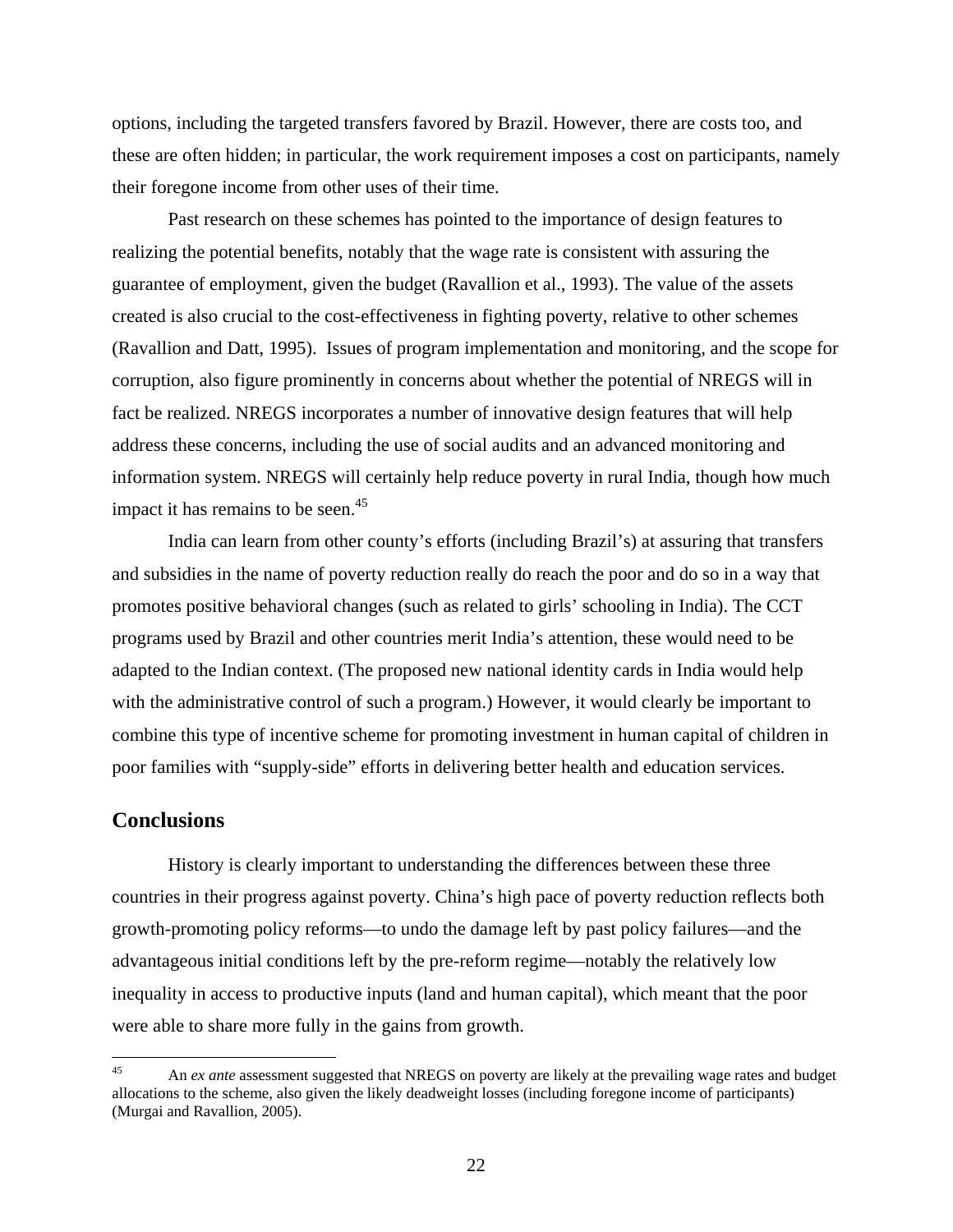By contrast, Brazil's pre-reform regime was one of high inequality, with distortions that probably kept inequality high. Brazil's historically high inequality has clearly been a constraint on progress against poverty; high inequality meant that a low share of the gains from growth went to the poor, and the high inequality may well have retarded growth, which was low over most of the period, though picking up in the reform period. The other side of the coin to this aspect of Brazil's initial conditions was a high capacity for redistribution. Brazil has been doing well against poverty in its reform period, by combining greater macroeconomic stability with more effective and pro-poor social policies. While Brazil's macroeconomic instability of the past was rather extreme, the experiences of all three countries confirm the importance of keeping inflation under control; periods of higher inflation brought slower progress against poverty in all three countries. However, without substantially higher growth rates, it will be very difficult for Brazil to achieve China's success against poverty.

Since the late 1980s, rising inequality in China has attenuated the gains to the poor from growth and threatens the growth process looking forward. Indeed, without more effective efforts to redistribute, China is well on the way to becoming a high inequality country, like Brazil. In addressing the country's new inequality problem, China can learn from Brazil. Combining China's growth-promoting policies with Brazil's social policies would surely be a good formula for any country.

In some respects, India's record against poverty has more in common with China than Brazil, notably in the combination of growth with rising inequality and falling poverty. But if one probes more deeply there are also some similarities with Brazil. India's consumption inequality is relatively low, and certainly not as high as Brazil's income inequality, although India's level of income inequality is probably higher than consumption inequality, and by one assessment it is higher than China's and not much lower than Brazil's. India's (large) inequalities in other dimensions, including human development, have clearly handicapped the country's progress against poverty, particularly from non-farm economic growth, although there are some encouraging signs of greater poverty impact from the urban economic growth process in the reform period. Both countries have probably paid a price over time for high initial inequalities of opportunity.

Four policy-related themes emerge from this comparative study. First, a country's initial conditions matter to understanding the specific strategy it takes for fighting poverty, but as those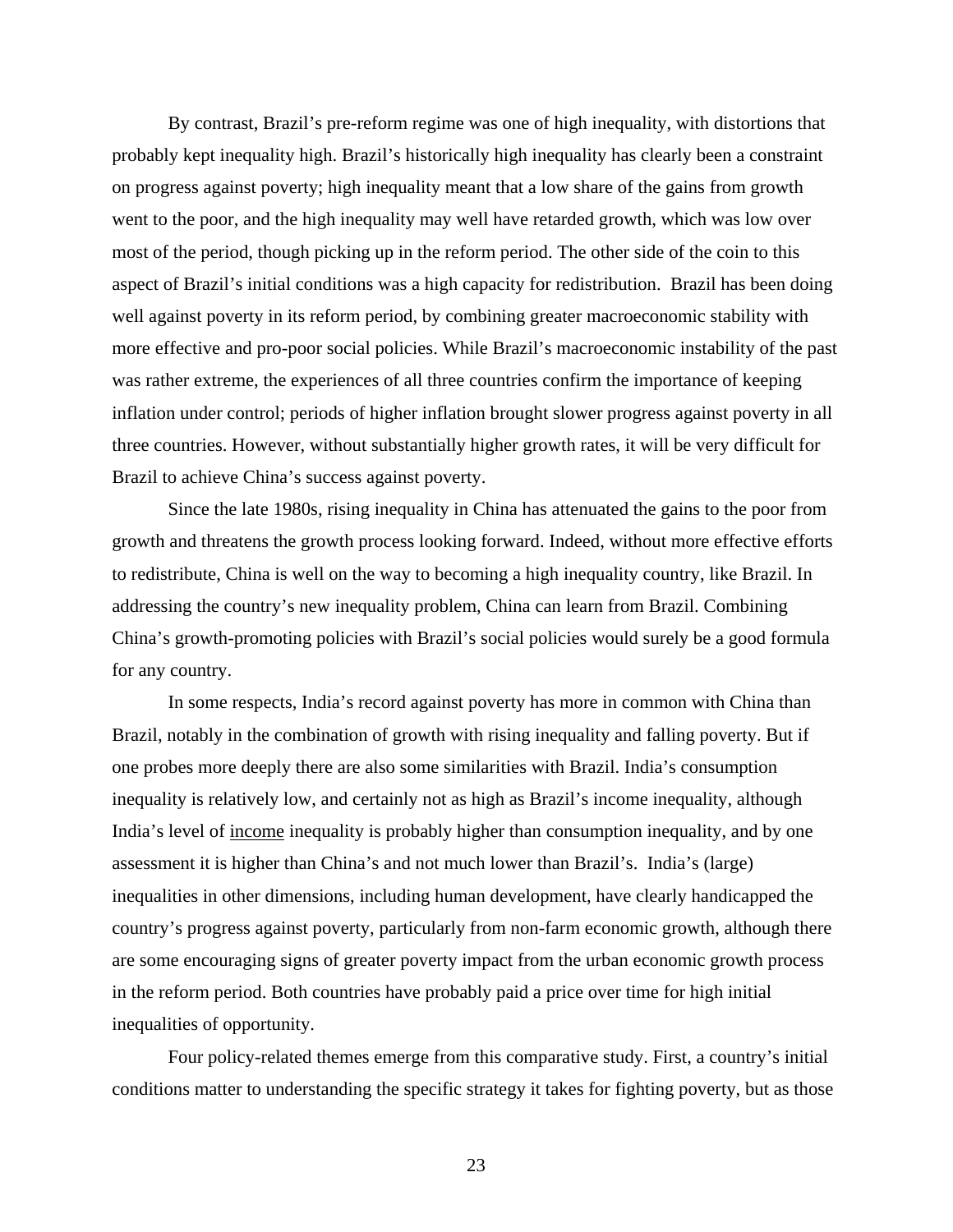conditions change so too should the strategy. In China's case, the combination of low initial inequality (in both incomes and human capital) and ample growth-inhibiting distortions pointed to a "pro-growth strategy" against poverty, with inequality only emerging as an important policy concern much later. In Brazil's case, high initial inequality, high capacity for redistribution, seemingly long lags in the economic reform process and its impact, all pointed to the need for complementary redistributive social policies. In the case of India, the presence of ample opportunities for growth-promoting reforms in the "license Raj" came with high inequality in human capital and weak public capabilities for redressing those inequalities. The subsequent growth could probably not have delivered rapid poverty reduction under these conditions, though there now appears to be scope for more effectively channeling the benefits of India's more rapid growth into efforts for delivering better health and education to its poor; this must surely be seen as the key factor in assuring more rapid poverty reduction—by allowing the poor to participate more fully in the opportunities unleashed by India's growth process, which will also allow the poor to contribute more to that growth in the future. Just as Brazil has begun to seriously tackle the country's high income inequality, India needs to address more vigorously its own inequalities, starting with those in human development.

Second, all three strategies for fighting poverty entailed significant policy reforms, in which the political will for change grew out of crises. China's formative rural reforms were triggered by a crisis of food insecurity. The failure of collectivized farming was evident in declining food availability in the mid 1970s, which was also starting to be felt in China's relatively privileged cities. Something had to be done to raise farm output. While there were many proposals at the time, they were mostly based on the idea of breaking up the collective farms and returning to peasant farming, as well as partially liberalizing food markets. The success of the first wave of China's rural reforms prompted continuing reform efforts in the nonfarm economy. For Brazil and India the crises were macroeconomic. In Brazil's case, the debt crisis and hyperinflation in the 1980s and early 1990s, prompted macroeconomic and external reforms under the Real Plan. In India's case the impetus for reform emerged out of a severe balance of payments crisis, following a period of unsustainable fiscal expansion in the 1980s. In all three cases, the crisis strengthened politically the hands of (long-standing) reform advocates—essentially allowing a shift in the balance of power over economic policy making.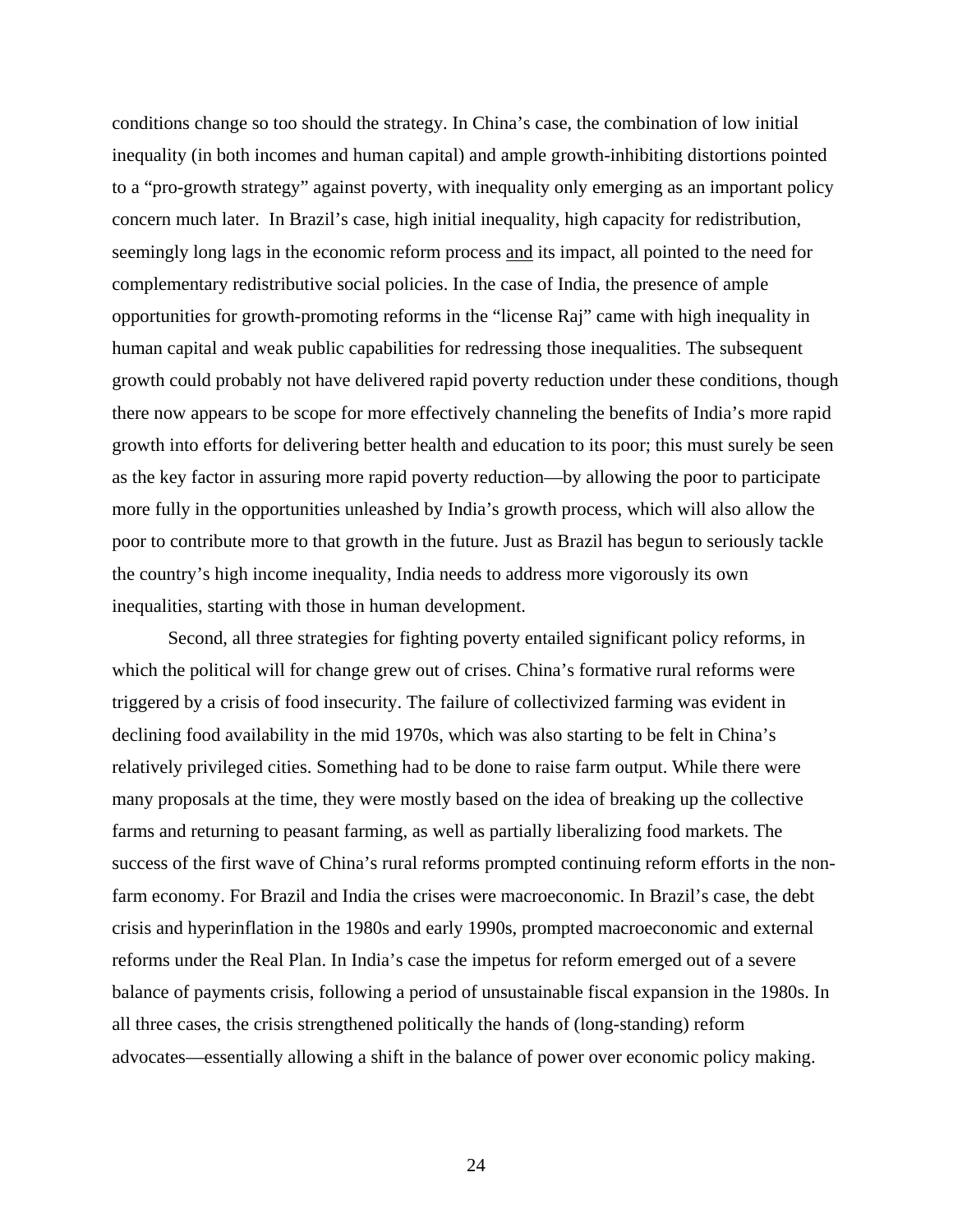Third, in all three countries, the sectoral pattern of growth mattered to poverty reduction, independently of the overall rate of growth. In China, growth in the output of the primary sector (mainly agriculture) was the main driving force in poverty reduction, while in Brazil and India, the tertiary (services) sector was more important. The secondary (industrial) sector played a less important direct role in all three countries (though there may well be indirect effects via growth in the other two sectors). Given that different types of policies are needed to foster growth in different sectors, the sectoral priorities of policy makers—which have varied over time within each country as well as between them—have mattered to progress against poverty.

Fourth, while economic growth generally helps reduce poverty, there can also be an important role for redistributive policy, depending (again) on initial conditions, notably the domestic capacity for redistribution. Since the mid-1990s, Brazil has clearly been more aggressive than either China or India in its efforts to attack poverty through direct interventions, notably using conditional cash transfers. Here Brazil's greater capacity for attacking poverty through redistribution has clearly helped. However, countries such as China and India can learn from Brazil's success in addressing the (continuing) problem of high inequality. Indeed, China appears to be well on the way to having a similar capacity for redistribution as Brazil. All three countries need to invest more in rigorous impact evaluations of their future social policies.

One can summarize this comparative assessment by imagining a simple score card for the two key dimensions of effective country performance against poverty: pro-poor growth and propoor social policies. In their reform periods, China clearly scores well on the pro-poor growth side of the card, but neither Brazil nor India do; in Brazil's case for lack of growth and in India's case for lack of poverty-reducing growth. Brazil scores well on the social policies side, but China and India do not; in China's case, progress has been slow in implementing new social policies more relevant to the new market economy (despite historical advantages in this area, inherited from the past regime) and in India's case, the bigger problems are the extent of capture of the many existing policies by non-poor groups and the weak capabilities of the state for delivering better basic public services.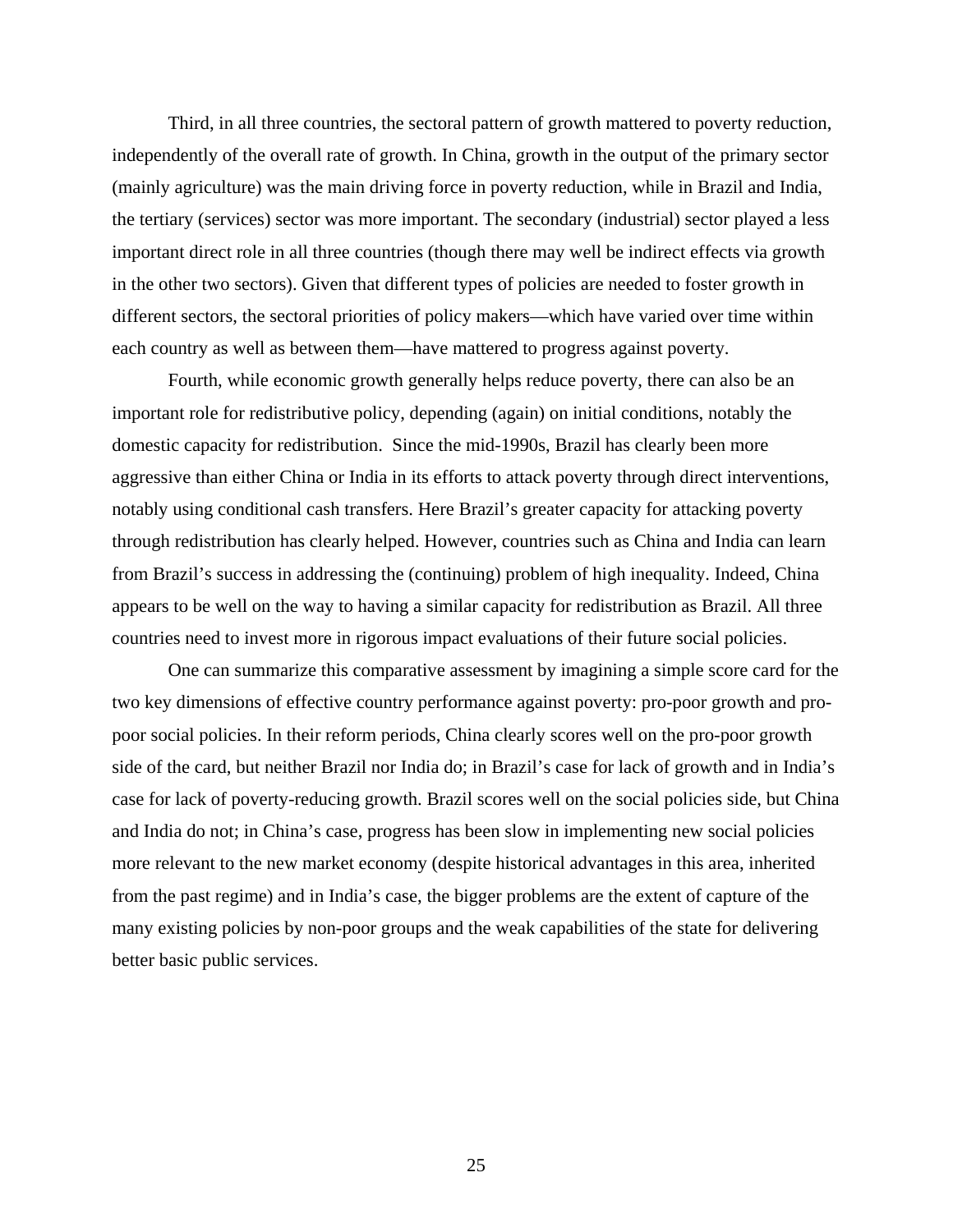# **Appendix: Data issues**

Details on the data used in the country-specific studies can be found in the relevant papers cited. This Appendix provides only an overview of the main issues related to the comparisons of country performance over time. Unless noted otherwise the poverty and inequality measures reported here are from *PovcalNet* and other data are from the World Bank's Development Data Platform.

*Household surveys:* The main data needed for assessing progress against poverty come from household surveys of consumption or income, supplemented by data on prices. But there is more than one way of doing a survey, and the heterogeneity amongst existing data sources can cloud comparisons over time and across countries.

There are problems in the available household surveys for all three countries, but it is India where those problems are most worrying. The biggest concern is that there is a rising gap between aggregate household consumption as measured from India's National Sample Surveys (NSS) (the main household surveys used to measure poverty) and the PCE component of domestic absorption in the NAS (Table 1). There are reasons why these two data sources should not agree, even if both are correct, given differences in what is being measured.<sup>46</sup> However, the extent of this discrepancy for India is large by international standards, with aggregate consumption based on the sample surveys being not much more than half of the household consumption component of the NAS. (For developing countries as a whole, the survey-based mean consumption is about 90% of consumption as measured in the NAS.) There is no sound basis for assuming that the national accounts are right and the surveys are wrong. But this data issue does cast a cloud of doubt over India's progress against poverty.

One possible approach to this problem is to simply re-scale the survey means to be consistent with the national accounts, which are assumed to be comparable and accurate. In one version of this method, Bhalla (2002) replaces the survey mean by consumption from the NAS, but keeps the survey-based distribution; in other words, he re-scales all survey-based consumption (or income) levels by the ratio of NAS consumption to the survey mean.<sup>47</sup> However, there is no obvious basis for assuming that the discrepancy between the survey mean and NAS consumption per capita is solely due to underestimation in the surveys or that the survey measurement errors are distribution neutral; the surveys may well under-estimate the mean but also under-estimate inequality. Instead, Karshenas (2004) replaces the survey mean by its predicted value from a regression on consumption per capita from the NAS. So instead of using NAS consumption, Karshenas uses a stable linear function of NAS consumption, with mean equal to the overall mean of the survey means. As in Bhalla's method, this assumes that NAS consumption data are comparable and ignores the country-specific information on the levels in surveys. That is a questionable assumption. However, Karshenas assumes that the

 $46$ <sup>46</sup> Further discussion of these differences can be found in Ravallion (2000, 2003b) and Deaton (2005).<br>Pourguings and Morrisson (2002) and Sala i Martin (2006) also re-scale the mean although that a

<sup>47</sup> Bourguignon and Morrisson (2002) and Sala-i-Martin (2006) also re-scale the mean, although they anchor their measures to GDP per capita rather than to consumption.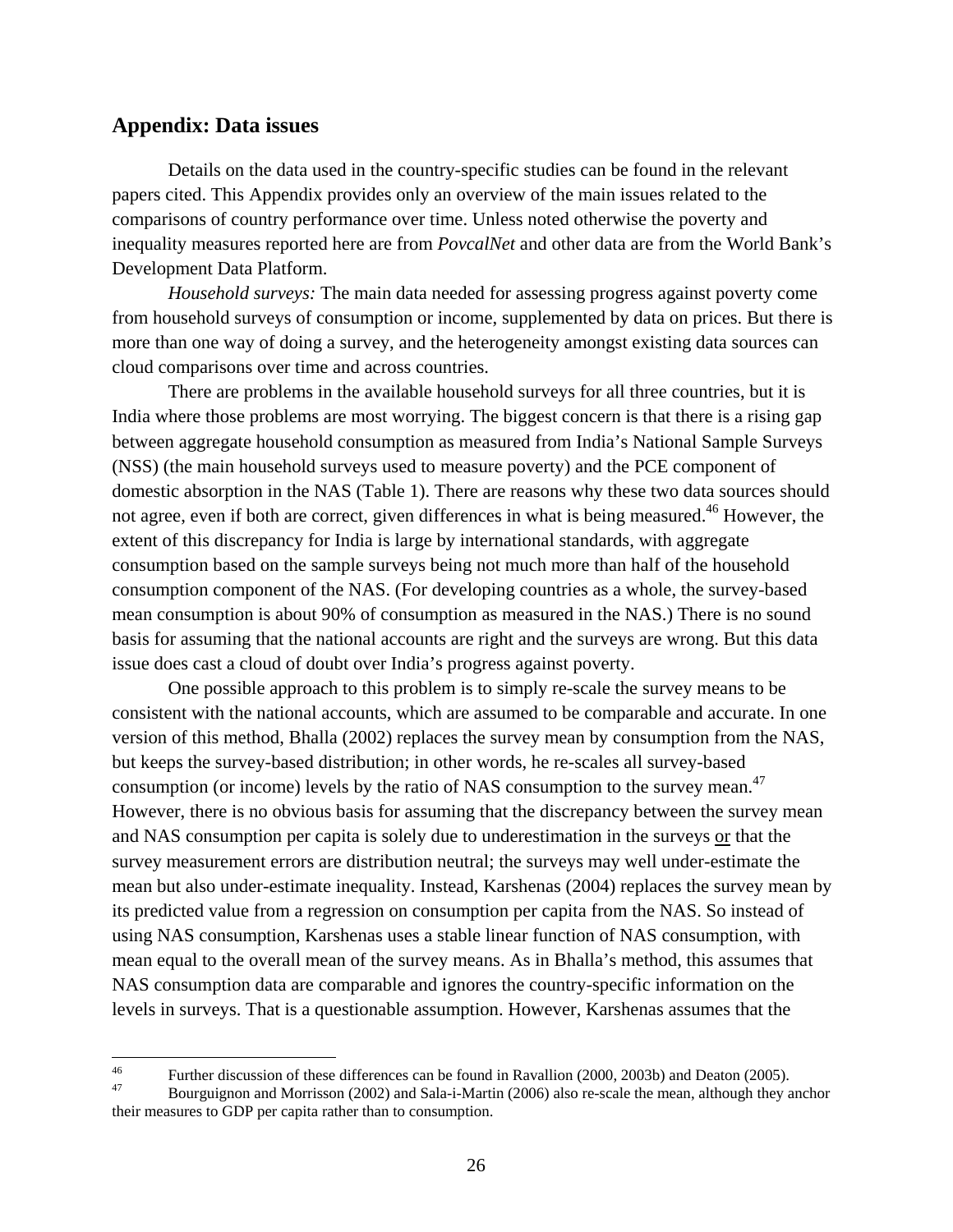surveys are correct on average and focuses instead on the problem of survey comparability, for which purpose the poverty measures are anchored to the national accounts data.

Under certain conditions, one can derive a defensible method of mixing NAS and survey data. The idea is to treat the NAS data as the Bayesian prior, and the survey as the new information. Chen and Ravallion (2009) show that if consumption is log-normally distributed with a common variance between the prior and the new data, then the mixed (posterior) estimator is the geometric mean of the survey mean and its predicted value based on consumption per person from the NAS. These are strong assumptions; in particular, the prior based on the NAS may well have a different degree of inequality to the survey. However, this result does at least offer a clear foundation for a sensitivity test, given the likely heterogeneity in surveys. The predicted values were based on date-specific cross-country regressions (Chen and Ravallion, 2009)

*Poverty lines:* There are also differences in the way poverty is measured from surveys in these countries. The poverty lines used in each country do not have the same purchasing power with Brazil's national poverty line having a real value appreciably higher than India's and China's. It is compelling to apply a common standard, such that any two people with the same purchasing power over commodities are treated the same way—both are either poor or not poor, even if they live in different countries.<sup>48</sup> The main international line used here is \$1.25 a day at purchasing power parity (PPP) in terms of household consumption in 2005; this is the average poverty line found in the poorest 15 countries in a data set on national poverty lines across 75 developing countries.<sup>49</sup> Key summary statistics are also given for a line of \$2.00 a day at 2005 PPP, which is the median poverty line for all developing counties with the available data.

*Consumption versus income:* A further difference is in the way household welfare is measured for deciding who is poor. India's NSS uses consumption rather than income, as used in Brazil and China; due to consumption smoothing, income inequality tends to be higher than consumption inequality. The level of income inequality in India is likely to be higher than consumption inequality. The NSS does not include incomes, but one estimate based on incomes (though from a different survey to the NSS) found a Gini index of income inequality in India in 2004/05 of 0.53—still lower than in Brazil, but not by much, and higher than in China (Lanjouw and Murgai, 2009).

So there are two potentially offsetting data problems in comparing poverty in India with that in Brazil and China. Average consumption from India's surveys may well underestimate mean income but it may well underestimate inequality too.

*National accounts:* This paper reports World Bank data on the NAS aggregates (GDP and PCE), which are based on official sources. These too can be questioned. Here the country that has figured most prominently in the debates in the literature is China, for which it has been argued that official estimates over-estimate the growth rate of GDP. In particular, Maddison

<sup>48</sup> One argument against this view is that people care about relative deprivation relative to the norms within their own country. For a critical discussion of this view see Ravallion (2008a).

See Ravallion et al. (2009). On the differences between this line and the prevailing official line in India see Ravallion (2008b). Note that India's and China's official poverty lines are closer to \$1.00 per day at 2005 PPP.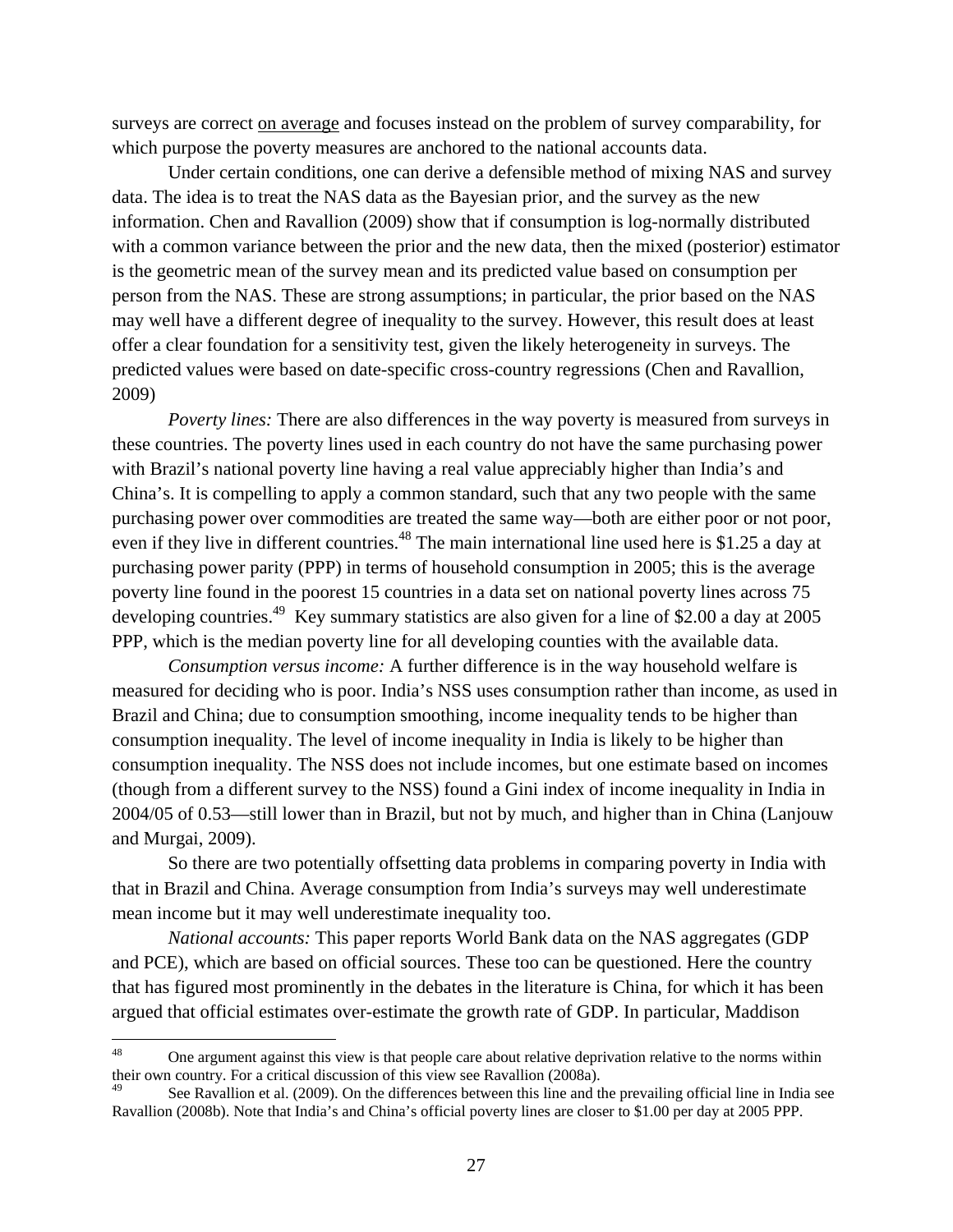(1998) has argued that the official statistics overstate China's GDP growth rate by about 2% points over the reform period.<sup>50</sup> While some degree of over-estimation appears likely, questions have also been raised about the Maddison's data and assumptions, notably in a detailed and comprehensive review by Holz  $(2006a,b)$ <sup>51</sup> Holz's critique illustrates the tension between imposing international standards for data collection and adapting to local realities; for example, influenced by practices in some OECD countries, Maddison assumes zero growth of labor productivity in "non-material services", while Holz questions the appropriateness of that assumption in the Chinese transition context.

*PPPs:* International comparisons of economic aggregates have long recognized that market exchange rates are deceptive, given that some commodities are not traded; this includes services but also many goods, including some food staples. Furthermore, there is likely to be a systematic effect, stemming from the fact that low real wages in developing countries entail that labor-intensive non-traded goods tend to be relatively cheap. Global economic measurement, including poverty measurement, has relied instead on PPPs, which give conversion rates for a given currency with the aim of assuring parity in terms of purchasing power over commodities, both internationally traded and non-traded.

This paper uses the PPPs for "individual consumption by households" from World Bank (2008a,b), based on the 2005 *International Comparison Program* (ICP). This entailed a number of improvements over past ICP rounds, including in developing detailed product listings and descriptions, which add significantly to the cost of the data collection. Country coverage improved considerably. Most importantly in the present context, this was the first time China participated officially in the ICP; nor had India participated in the 1993 ICP (the prior round used for estimating global poverty measures). The Bank uses a multilateral extension of the bilateral Fisher price index known as the EKS method. On the advantages of this method over the alternative (Geary-Khamis) method see Ackland et al. (2006).

The new PPPs still have some limitations, despite the improvements introduced by the ICP's 2005 round. Making the commodity bundles more comparable across countries (within a given region) invariably entails that some of the reference commodities are not typically consumed in certain countries, generating either missing values or prices drawn from unusual outlets. However, the only way to avoid this problem is to choose instead more representative country-specific bundles, which introduces a quality bias, whereby lower quality goods are priced in poor countries. Also, the weights attached to different commodities in the conventional PPP rate may not be appropriate for the poor; Chen and Ravallion (2009) examine the sensitivity of our results to the use of alternative "PPPs for the poor" available for a subset of countries from Deaton and Dupriez (2009).

While in most countries the ICP price surveys had national coverage, for China, the ICP survey was confined to 11 cities. We treat the ICP PPP as an urban PPP for China and use the

<sup>50</sup> More precisely, Maddison (1998) proposes a downward revision of 2.4% points for the GDP growth rate over 1978-1995; Maddison and Wu (2008) propose a downward revision of 1.7% points over 1978-2003.

Also see Maddison's (2006) reply to Holz, and the latter's counter-reply (Holz, 2006b).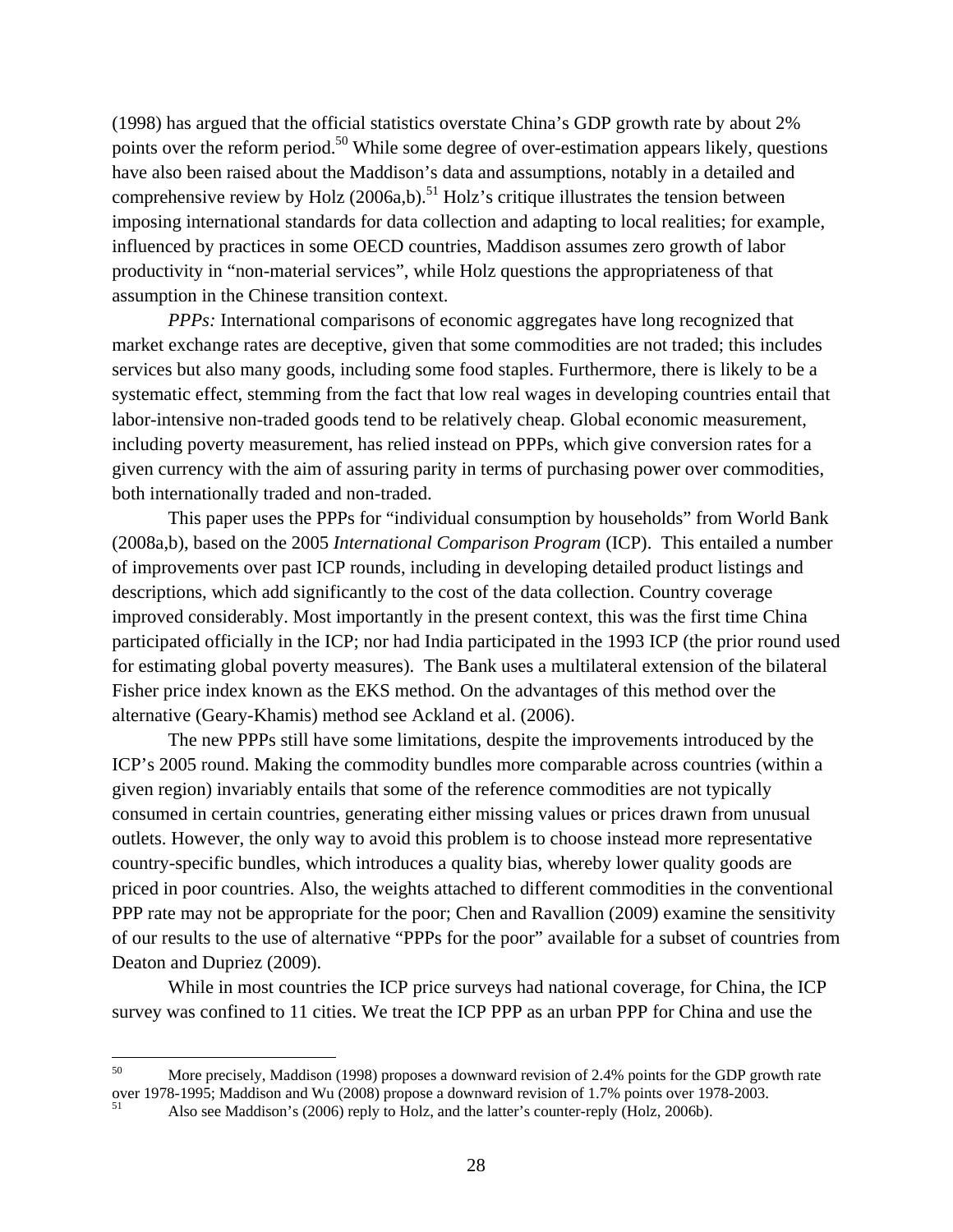ratio of urban to rural national poverty lines to derive the corresponding rural poverty line in local currency units (Chen and Ravallion 2008). For India the ICP included rural areas, but they were underrepresented. We derived urban and rural poverty lines consistent with both the urbanrural differential in the national poverty lines and the relevant features of the design of the ICP samples for India; further details can be found in Ravallion (2008b). No adjustments were made for Brazil.

Given the changes in data and methodology between ICP rounds, PPPs for different benchmark years cannot be easily compared, and cannot be expected to be consistent with national data sources (Dalgaard and Sørensen, 2002; World Bank, 2008b). We follow common practice in letting the national data override the ICP data for inter-temporal comparisons; this is the most reasonable position to take given the changes in methodology between different ICP rounds (World Bank, 2008b). Thus the PPP conversion is only done once for each country, and all estimates are revised back in time consistently with the data for that country.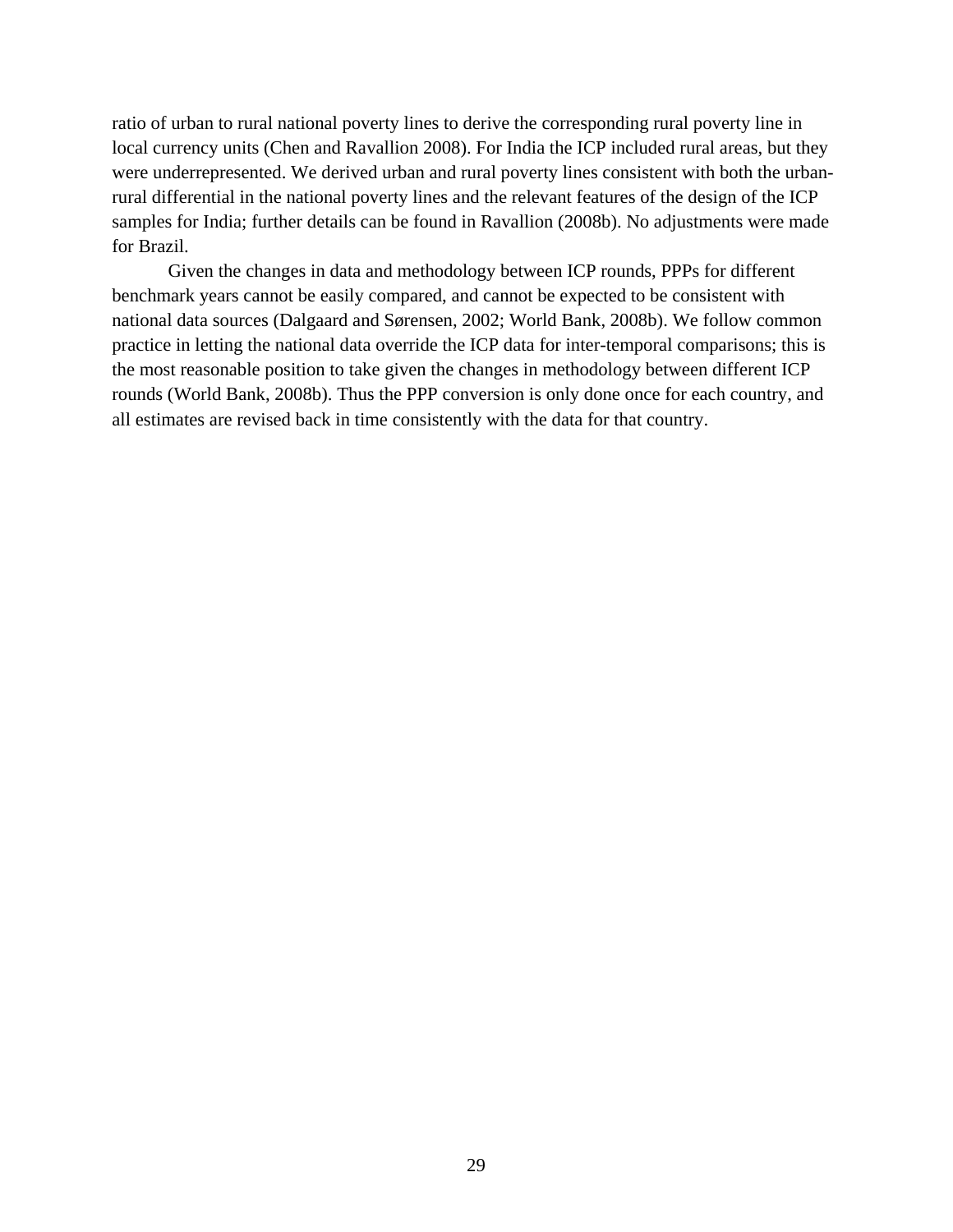



1(a) Survey-based

1(b) Mixed method



Source: Chen and Ravallion (2009).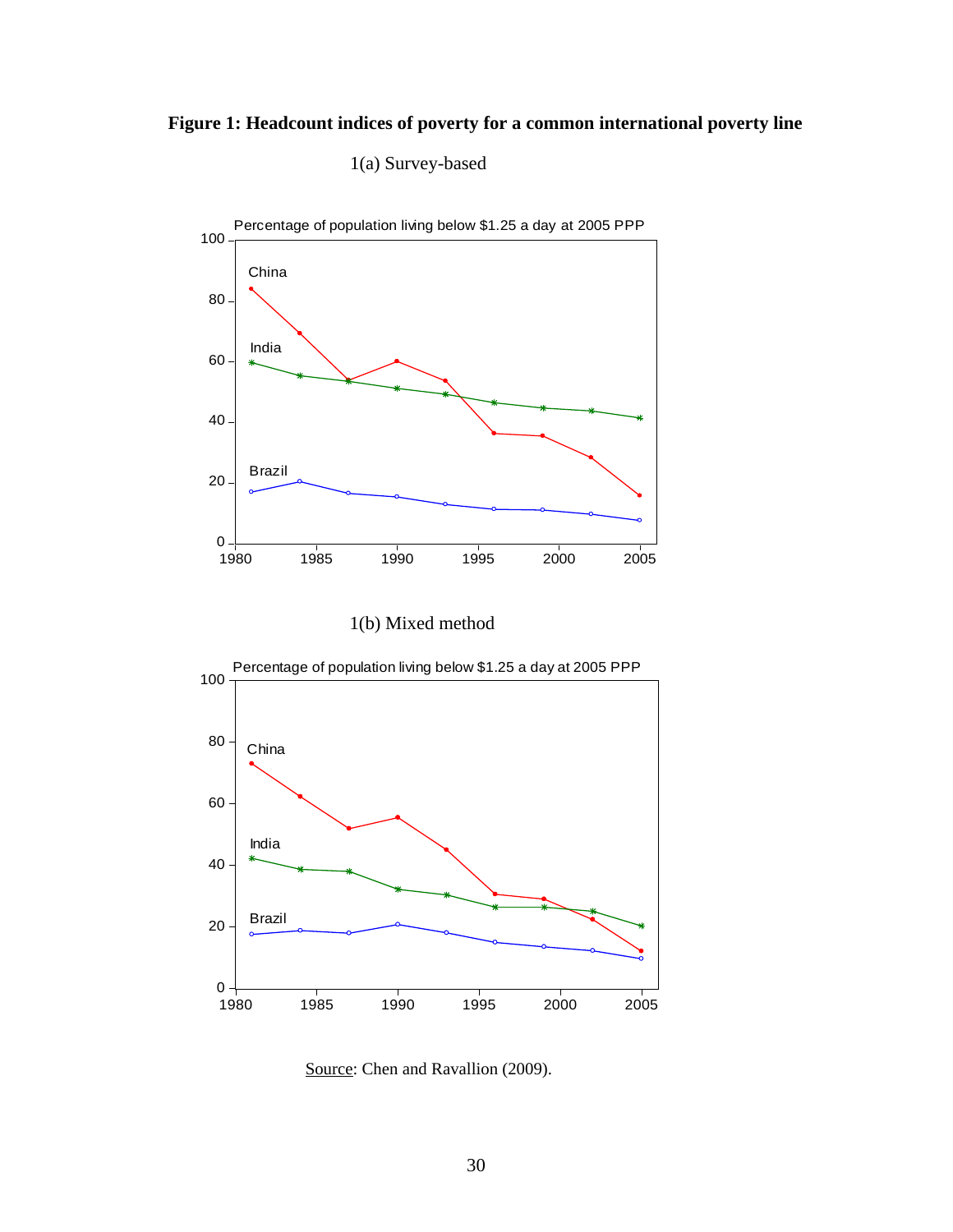# **Table 1: Summary statistics**

|                                         | <b>Brazil</b> |        |        |        | China  |         | India  |        |        |
|-----------------------------------------|---------------|--------|--------|--------|--------|---------|--------|--------|--------|
|                                         | 1981          | 1993   | 2005   | 1981   | 1993   | 2005    | 1981   | 1993   | 2005   |
| Average income or consumption           |               |        |        |        |        |         |        |        |        |
| GDP per capita                          |               |        |        |        |        |         |        |        |        |
| (\$PPP per year)                        | 7072.8        | 7241.0 | 8471.0 | 543.5  | 1505.5 | 4076.3  | 901.4  | 1274.1 | 2233.9 |
| PCE per capita                          |               |        |        |        |        |         |        |        |        |
| (\$PPP per year)                        | 3727.3        | 3711.1 | 4408.6 | 248.9  | 635.4  | 1336.6  | 642.5  | 790.3  | 1208.8 |
| Survey mean                             |               |        |        |        |        |         |        |        |        |
| (\$PPP per year)                        | 2367.5        | 3091.4 | 3344.2 | 300.2  | 571.8  | 1294.8  | 494.5  | 560.3  | 642.2  |
| Mixed mean                              |               |        |        |        |        |         |        |        |        |
| (\$PPP per year)                        | 2323.7        | 2473.0 | 3030.0 | 382.3  | 597.5  | 1219.6  | 613.9  | 699.3  | 841.0  |
| <b>Inequality and human development</b> |               |        |        |        |        |         |        |        |        |
| Gini index (%)                          | 57.5          | 59.7   | 57.6   | 29.1   | 35.5   | 41.5    | 35.1   | 30.8   | 33.4   |
| Infant mortality                        |               |        |        |        |        |         |        |        |        |
| rate (deaths per                        |               |        |        |        |        |         |        |        |        |
| 1000 births)                            | 72.2          | 49.2   | 21.8   | 45.8   | 36.3   | 21.4    | 113    | 80     | 57.7   |
| Life expectancy at                      |               |        |        |        |        |         |        |        |        |
| birth (years)                           | 62.8          | 66.6   | 71.81  | 65.5   | 68.3   | 72.6    | 55.7   | 59.7   | 64.0   |
| Primary                                 |               |        |        |        |        |         |        |        |        |
| enrollment rate                         | 136.7         | 141.0  | 136.9  | 111.7  | 127.5  | 111.2   | 81.6   | 93.6   | 114.6  |
| (Female/male, %)*                       |               |        |        | (86.9) | (93.3) | (99.5)  | (67.6) | (76.7) | (97.6) |
| Secondary                               |               |        |        |        |        |         |        |        |        |
| enrollment rate                         | 47.2          | 54.2   | 105.5  | 43.2   | 37.7   | 75.5    | 33.1   | 41.3   | 54.0   |
| (Female/male, %)*                       |               |        |        | (73.2) | (75.1) | (100.8) | (49.3) | (59.7) | (82.3) |
| Literacy (% of                          |               |        |        |        |        |         |        |        |        |
| people age 15+)                         | 74.6          | 86.4   | 89.6   | 65.5   | 77.8   | 93.3    | 40.8   | 48.2   | 66.0   |
| (Female/male, %)*                       |               |        |        | (64.6) | (78.2) | (93.3)  | (48.7) | (54.7) | (70.9) |
| <b>Poverty</b>                          |               |        |        |        |        |         |        |        |        |
| Headcount index                         |               |        |        |        |        |         |        |        |        |
| (\$1.25; %)                             | 17.1          | 13.0   | 7.8    | 84.0   | 53.7   | 16.3    | 59.8   | 49.4   | 41.6   |
| Headcount index                         |               |        |        |        |        |         |        |        |        |
| using mixed                             |               |        |        |        |        |         |        |        |        |
| method (\$1.25; %)                      | 17.6          | 18.1   | 9.7    | 73.0   | 45.0   | 12.1    | 42.3   | 30.4   | 20.3   |
| Headcount index                         |               |        |        |        |        |         |        |        |        |
| $(\$2.00; %)$                           | 31.1          | 24.7   | 18.3   | 97.8   | 78.6   | 36.9    | 86.6   | 81.7   | 75.6   |
| Headcount index                         |               |        |        |        |        |         |        |        |        |
| using mixed                             |               |        |        |        |        |         |        |        |        |
| method (\$2.00; %)                      | 31.7          | 31.5   | 21.1   | 95.4   | 78.4   | 33.9    | 77.0   | 68.4   | 57.0   |

Notes: GDP, per capita consumption expenditure (PCE) and the survey mean are all at PPP for 2005 and 2005 constant prices and annual. Survey means relate to household income per person for Brazil and China and household consumption expenditure per person for India. Adult literacy rate for Brazil is 2006 and 2007 for China and India. Enrollment rates are 1980 and 2006 for China. \*: Enrollment and literacy rates have been approximately equal for Brazil since the 1970s, and so are omitted.

Sources: Poverty and inequality measures are from *PovcalNet*. All other data are from the World Bank's Development Data Platform.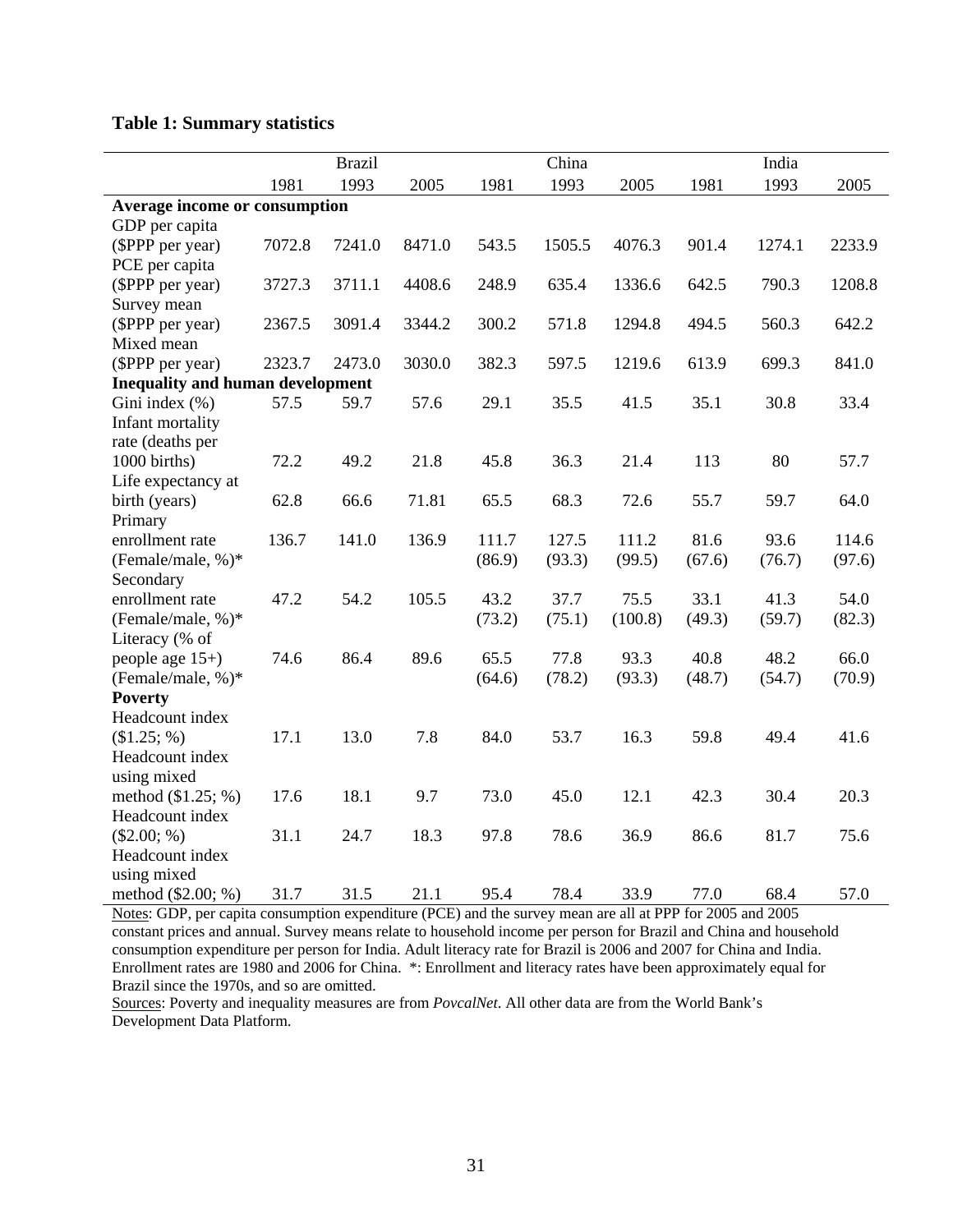# **Table 2: Growth rates**

|                            |         | <b>Brazil</b> |         |         | China   |         |         | India   |         |
|----------------------------|---------|---------------|---------|---------|---------|---------|---------|---------|---------|
|                            | 1981    | 1993          | 1981    | 1981    | 1993    | 1981    | 1981    | 1993    | 1981    |
| % per year                 | $-1993$ | $-2005$       | $-2005$ | $-1993$ | $-2005$ | $-2005$ | $-1993$ | $-2005$ | $-2005$ |
| GDP per capita             | 0.2     | 1.3           | 0.8     | 8.9     | 8.7     | 8.8     | 2.9     | 4.8     | 3.9     |
| PCE per capita             | 0.0     | 1.4           | 0.7     | 8.1     | 6.4     | 7.3     | 1.7     | 3.6     | 2.7     |
| Survey mean                | 2.2     | 0.7           | 1.4     | 5.5     | 7.0     | 6.3     | 1.0     | 1.1     | 1.1     |
| Mixed mean                 | 0.5     | 1.7           | 1.1     | 3.8     | 6.1     | 5.0     | 1.1     | 1.5     | 1.3     |
| Headcount index $(\$1.25)$ | $-2.3$  | $-4.2$        | $-3.2$  | $-3.7$  | $-9.5$  | $-6.6$  | $-1.6$  | $-1.4$  | $-1.5$  |
| Headcount index; mixed     |         |               |         |         |         |         |         |         |         |
| method $(\$1.25)$          | 0.2     | $-5.1$        | $-2.5$  | $-4.0$  | $-10.4$ | $-7.2$  | $-2.7$  | $-3.3$  | $-3.0$  |
| Headcount index (\$2.00)   | $-1.9$  | $-2.5$        | $-2.2$  | $-1.8$  | $-6.1$  | $-4.0$  | $-0.5$  | $-0.6$  | $-0.6$  |
| Headcount index; mixed     |         |               |         |         |         |         |         |         |         |
| method $(\$2.00)$          | $-0.1$  | $-3.3$        | $-1.7$  | $-1.6$  | $-6.7$  | $-4.2$  | $-1.0$  | $-1.5$  | $-1.2$  |
| Population                 | 1.9     | 1.5           | 1.7     | 1.4     | 0.9     | 1.1     | 2.1     | 1.7     | 1.9     |

Notes: The compound annual growth rate between year 0 and year *T* is  $g = (y_T / y_0)^{1/T} - 1$ . (This gives very

similar results to the annualized log difference, ln(  $y_T$  /  $y_0$  ) /  $T$  .)

Source: Table 1.

# **Table 3: Rates of poverty reduction under all combinations of growth rates and elasticities**

|                          | Rate of poverty reduction (% | Growth rate                  |         |         |  |  |
|--------------------------|------------------------------|------------------------------|---------|---------|--|--|
| per year; $$1.25$ a day) |                              | (GDP per capita; % per year) |         |         |  |  |
|                          |                              | Brazil                       | China   | India   |  |  |
|                          |                              | (1.3)                        | (8.8)   | (4.8)   |  |  |
| Elasticity               | Brazil $(-3.2)$              | $-4.2$                       | $-28.2$ | $-15.4$ |  |  |
| of poverty               | China $(-0.8)$               | $-1.0$                       | $-6.6$  | $-3.8$  |  |  |
| reduction                | India:                       |                              |         |         |  |  |
| to GDP                   | survey mean $(-0.3)$         | $-0.4$                       | $-2.6$  | $-1.5$  |  |  |
| growth                   | mixed mean $(-0.7)$          | $-0.9$                       | $-6.2$  | $-3.4$  |  |  |

Note: The time periods are 1993-2005 for Brazil and India, and 1981-2005 for China (corresponding to their reform periods.) The numbers in parentheses are the elasticities (left) and growth rates (top).

Source: Table 2.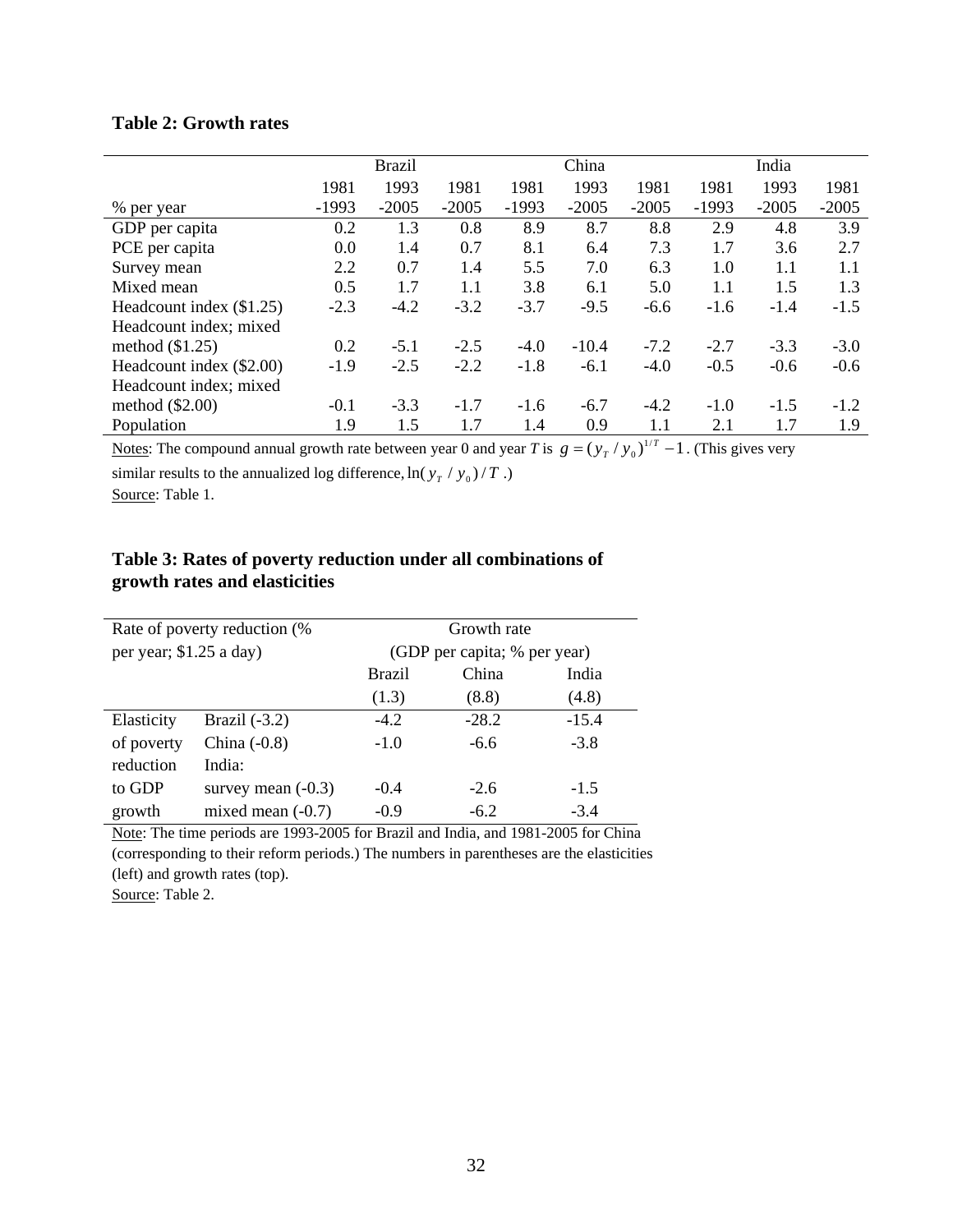### **References**

- Ackland, Robert, Steve Dowrick and Benoit Freyens, 2006, "Measuring Global Poverty: Why PPP Methods Matter," mimeo, Australian National University.
- Ahluwalia, Montek S., 2002, "Economic Reforms in India: A Decade of Gradualism," *Journal of Economic Perspectives* 16(3).
- Ajwad, M. I., 2006, "Coverage, Incidence and Adequacy of Safety Net Programs in India." Background paper for Social Protection for a Changing India, World Bank.
- Bandyopadhyay, Sanghamitra, 2004, "Twin Peaks: Distribution Dynamics of Economic Growth across India States," in Anthony Shorrocks and Rolph Van Der Hoeven (eds), *Growth, Inequality and Poverty*, Oxford: Oxford University Press.
- Barros, Ricardo Paes, Mirela de Carvalho, Samuel Franco and Rosane Mendonça, 2006, "Determinantes Imediatos da Queda da Desigualdade de Renda Brasileira", Chapter 12 in Barros, Foguel and Ulyssea (eds.) *Desigualdade de Renda no Brasil: uma analise da queda recente*. Rio de Janeiro: IPEA.
- Benabou, Roland, 1996, "Inequality and Growth," in Ben Bernanke and Julio Rotemberg (eds), *National Bureau of Economic Research Macroeconomics Annual*, Cambridge: MIT Press, pp.11-74.
- Bhalla, Surjit, 2002, *Imagine There's No Country: Poverty, Inequality and Growth in the Era of Globalization*, Institute for International Economics, Washington DC.
- Bourguignon, François and Christian Morrisson, 2002, "Inequality Among World Citizens: 1820-1992," *American Economic Review*, 92(4): 727-744.
- Bourguignon, François, Francisco Ferreira and Michael Walton, 2007, "Equity, Efficiency and Inequality Traps: A Research Agenda", *Journal of Economic Inequality*, 5:.235-256.
- Brandt, Loren and Thomoas Rawski, 2008, "China's Great Economic Transformation," in Brandt, Loren and Thomoas Rawski (eds) *China's Great Economic Transformation*, Cambridge: Cambridge University Press.
- Chaudhuri, Shubham and Martin Ravallion, 2006, "Partially Awakened Giants: Uneven Growth in China and India" in *Dancing with Giants: China, India, and the Global Economy*, edited by L. Alan Winters and Shahid Yusuf, World Bank.
- Chen Shaohua and Martin Ravallion, 2008, "China is Poorer than we Thought, but no Less Successful in the Fight Against Poverty," in Sudhir Anand, Paul Segal, and Joseph Stiglitz (ed), *Debates on the Measurement of Poverty*, Oxford University Press.

and \_\_\_\_\_\_\_\_\_\_\_\_\_, 2009, "The Developing World is Poorer than we Thought, but no Less Successful in the Fight Against Poverty", Policy Research Working Paper 4703, World Bank, Washington DC. (http://econ.worldbank.org/docsearch).

Datt, Gaurav and Martin Ravallion, 1992, "Growth and Redistribution Components of Changes in Poverty Measures: A Decomposition with Applications to Brazil and India in the 1980s," *Journal of Development Economics*, 38: 275-295.

and \_\_\_\_\_\_\_\_\_\_\_\_\_, 1998a, "Farm Productivity and Rural Poverty in India,"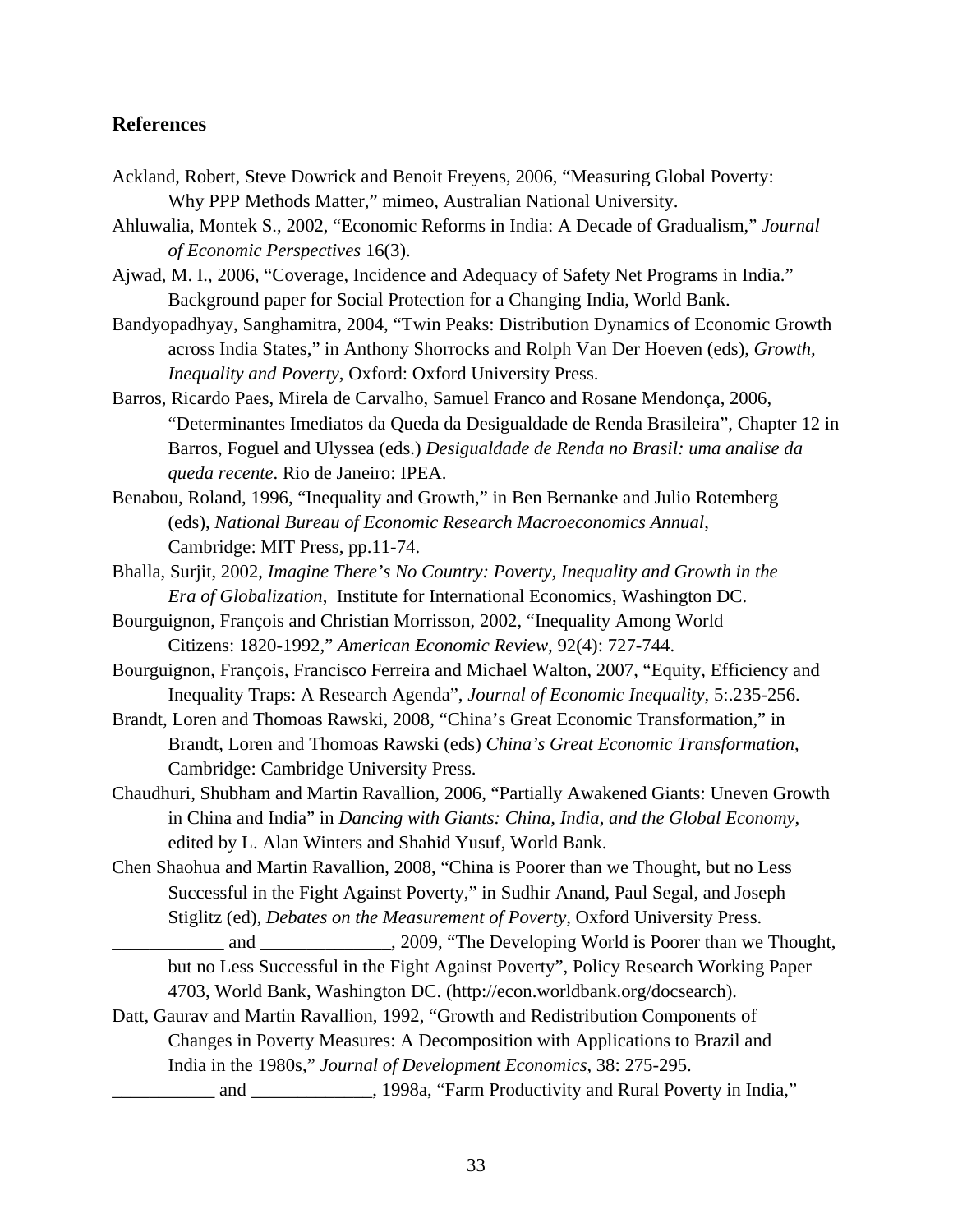*Journal of Development Studies*, 34(4): 62-85.

and \_\_\_\_\_\_\_\_\_\_\_\_\_, 1998b, "Why Have Some Indian States Done Better Than Others at Reducing Rural Poverty?" *Economica*, 65: 17-38.

\_\_\_\_\_\_\_\_\_\_\_ and \_\_\_\_\_\_\_\_\_\_\_\_\_, 2002, "Has India's Reform Economic Growth Left the Poor Behind," *Journal of Economic Perspectives*, 16(3), 89-108.

and  $\qquad$ , 2009, "Has India's Economic Growth Become Less Pro- Poor in the Wake of Economic Reforms?" *Policy Research Working Paper*, World Bank, Washington DC.

- Deaton, Angus, 2005, "Measuring Poverty in a Growing World (or Measuring Growth in a Poor World)," *Review of Economics and Statistics* 87: 353-378.
- Deaton, Angus and Jean Drèze, 2002, "Poverty and Inequality in India: A Re-Examination," *Economic and Political Weekly*, September 7: 3729-3748.
- Deaton, Angus and Olivier Dupriez, 2009, "Global Poverty and Global Price Indices," mimeo, Development Data Group, World Bank.
- Dalgaard, Esben and Henrik Sørensen, 2002, "Consistency Between PPP Benchmarks and National Price and Volume Indices," Paper presented at the 27<sup>th</sup> General Conference of the International Association for Research on Income and Wealth, Sweden.
- Drèze, Jean, 1990,"Famine Prevention in India," in Jean Drèze and Amartya Sen, *The Political Economy of Hunger*, Oxford: Oxford University Press.
- Drèze, Jean and Amartya Sen, 1995, *India: Economic Development and Social Opportunity.* Delhi: Oxford University Press.
- Eswaran, Mukesh and Ashok Kotwal, 1994, *Why Poverty Persists in India*, Delhi: Oxford University Press.
- Fan, Shenggen, 1991, "Effects of Technological Change and Institutional Reform on Growth in Chinese Agriculture," *American Journal of Agricultural Economics,* 7: 266-75.
- Ferreira Francisco, Phillippe Leite and Martin Ravallion, 2009, "Poverty Reduction without Economic Growth? Explaining Brazil's Poverty Dynamics 1985-2004," *Journal of Development Economics*, in press.
- Ferreira, Francisco, Phillippe Leite and Julie Litchfield, 2008, "The Rise and Fall of Brazilian Inequality: 1981-2004", *Macroeconomic Dynamics* 12: 199-230.
- Ferreira, Francisco, Phillippe Leite and Wai-Poi, forthcoming, "Trade Liberalization, Employment Flows and Wage Inequality in Brazil," in M. Nissanke and E. Thorbecke (eds.) *The Poor under Globalization in Africa, Asia and Latin America.* (Oxford, OUP).
- Fiszbein, Ariel and Schady Norbert, et al., 2009, *Conditional Cash Transfers for Attacking Present and Future Poverty,* World Bank, Washington DC.
- Gelbach, Jonah and Lant Pritchett, 2000, "Indicator Targeting in a Political Economy: Leakier can be Better. *Journal of Policy Reform* 4: 113–45.
- Heltberg, Rasmus, 2004, "The Grwoth Elasticity of Poverty," in Anthony Shorrocks and Rolph Van Der Hoeven (eds), *Growth,Inequality and Poverty*, Oxford: Oxford University Press.
- Holz, Carsten, 2006a, "China's Reform Period Economic Growth: How Reliable are Angus Maddison's Estimates?" *Review of Income and Wealth* 52(1): 85-119.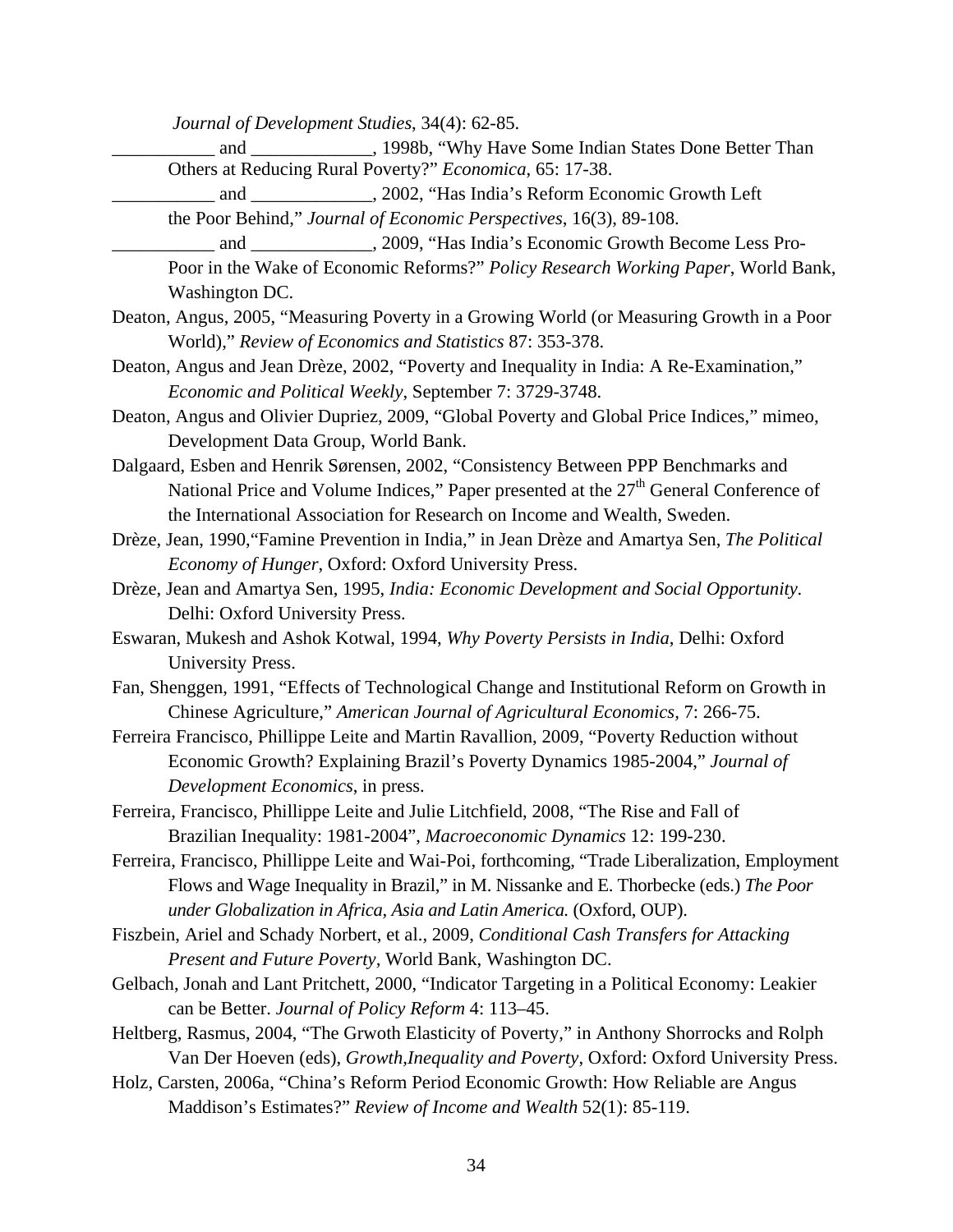\_\_\_\_\_\_\_\_\_\_\_, 2006b, "China's Reform Period Economic Growth: How Reliable are Angus Maddison's Estimates? Response to Angus Maddison's Reply," *Review of Income and Wealth* 52(3): 471-475.

- Kakwani, Nanak, 1993, "Poverty and Economic Growth with Application to Côte D'Ivoire," *Review of Income and Wealth,* 39, 121-139.
- Karshenas, Massoud, 2004, "Global Poverty Estimates and the Millennium Goals: Towards a Unified Framework," Employment Strategy Paper 2004/5, International Labour Organization, Geneva.
- Kuijs, Louis and Tao Wang, 2006, "China´s Pattern of Growth: Moving to Sustainability and Reducing Inequality," *China and the World Economy* 14(1): 1-14.
- Lanjouw, Peter and Rinku Murgai, 2009, "Rising Inequality: A Cause for Concern?" Chapter of the India Poverty Assessment, World Bank, Washington DC.
- Lanjouw, Peter and Martin Ravallion, 1999, "Benefit Incidence and the Timing of Program Capture", *World Bank Economic Review*, 13(2): 257-274.
- Lin, Justin, 1992, "Rural Reforms and Agricultural Growth in China," *American Economic Review*, 82: 34-51.
- Maddison, Angus, 1998, *Chinese Economic Performance in the Long Run*, Development Centre of the Organisation for Economic Co-operation and Development, Paris.
	- \_\_\_\_\_\_\_\_\_\_\_\_\_\_, 2006, "Do Official Statistics Exaggerate China's GDP Growth? A Reply to Carsten Holz," *Review of Income and Wealth* 52(1): 121-126.
- Maddison, Angus and Harry Wu, 2008, "Measuring China's Economic Performance," *World Economics* 9(2): 13-44.
- Montalvo, Jose and Martin Ravallion, 2009, "The Pattern of Growth and Poverty Reduction in China," Policy Research Working Paper 5069, World Bank, Washington DC.
- Murgai, Rinku and Martin Ravallion, 2005, "Employment Guarantee in Rural India: What Would it Cost and How Much Would it Reduce Poverty?", *Economic and Political Weekly*, July 30: 3450-3455.
- Ravallion, Martin, 1997, "Can High Inequality Developing Countries Escape Absolute Poverty?" *Economics Letters,* 56: 51-57.
	- . 2000, "Should Poverty Measures be Anchored to the National Accounts?" *Economic and Political Weekly*, 34: 3245-3252.
		- \_\_\_\_\_\_\_\_\_\_\_\_\_\_, 2003a, "Inequality Convergence," *Economics Letters*, 80(3): 351-356.
	- \_\_\_\_\_\_\_\_\_\_\_\_\_\_, 2003b, "Measuring Aggregate Economic Welfare in Developing Countries: How Well do National Accounts and Surveys Agree?," *Review of Economics and Statistics,* 85: 645–652.
	- \_\_\_\_\_\_\_\_\_\_\_\_\_\_, 2005, "Externalities in Rural Development: Evidence for China." In Kanbur, Ravi and Venables, Tony (Eds.) *Spatial Inequality and Development*, Oxford University Press, Oxford.

\_\_\_\_\_\_\_\_\_\_\_\_\_\_\_, 2007, "Inequality is Bad for the Poor," in *Inequality and Poverty Re-Examined*, edited by John Micklewright and Steven Jenkins, Oxford: Oxford University.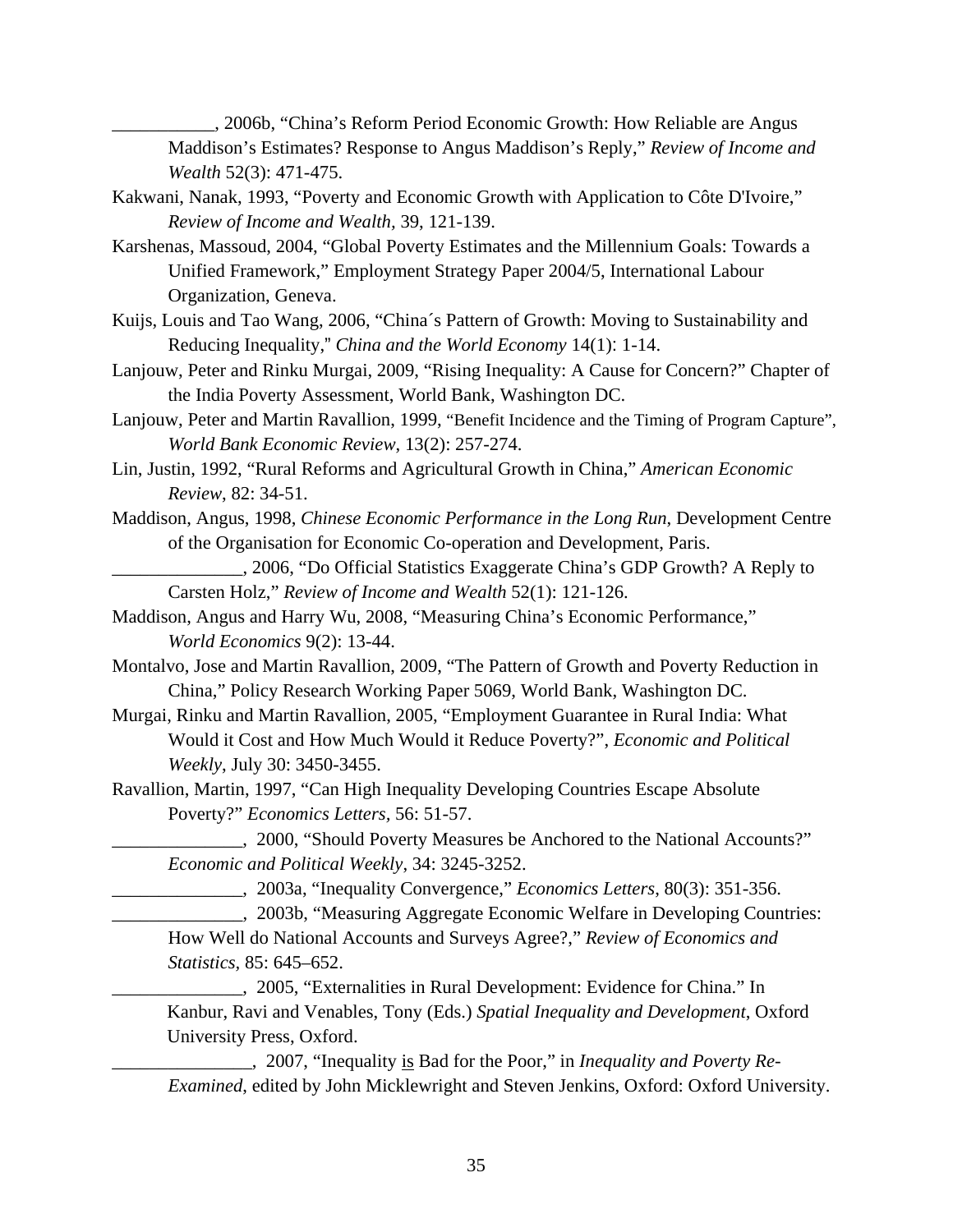\_\_\_\_\_\_\_\_\_\_\_\_\_\_\_, 2008a, "On the Welfarist Rationale for Relative Poverty Lines," in Kaushik Basu and Ravi Kanbur (eds) *Social Welfare, Moral Philosophy and Development: Essays in Honour of Amartya Sen's Seventy Fifth Birthday*, Oxford: Oxford University Press.

\_\_\_\_\_\_\_\_\_\_\_\_\_\_\_, 2008b, "A Global Perspective on Poverty in India," *Economic and Political Weekly* 43 (43): 31-37.

\_\_\_\_\_\_\_\_\_\_\_\_\_\_\_, 2009a, "Are there Lessons for Africa from China's Success Against Poverty?" *World Development*, 37(2): 303-313.

\_\_\_\_\_\_\_\_\_\_\_\_\_\_\_, 2009b, "How Relevant is Targeting to the Success of the Antipoverty Program?" *World Bank Research Observer*, forthcoming.

\_\_\_\_\_\_\_\_\_\_\_\_\_\_\_, 2009c, "Decentralizing Eligibility for a Federal Antipoverty Program: A Case Study for China," *World Bank Economic Review,* 23: 1-30.

\_\_\_\_\_\_\_\_\_\_\_\_\_\_\_, 2009d, "Do Poorer Countries have less Capacity for Redistribution?", Policy Research Working Paper 5046, World Bank, Washington DC.

- Ravallion, Martin and Shaohua Chen, 2007, "China's (Uneven) progress Against Poverty," *Journal of Development Economics*, 82(1): 1-42.
- Ravallion, Martin, Shaohua Chen and Prem Sangraula, 2009, "Dollar a Day Revisited," *World Bank Economic Review*, 23(2): 163-184.

Ravallion, Martin and Gaurav Datt, 1995, "Is Targeting Through a Work Requirement Efficient? Some Evidence for Rural India," in Dominique van de Walle and Kimberly Nead (eds) *Public Spending and the Poor: Theory and Evidence*, Baltimore: Johns Hopkins University Press.

\_\_\_\_\_\_\_\_\_\_\_\_\_\_ and \_\_\_\_\_\_\_\_\_\_, 1996, "How Important to India's Poor is the Sectoral Composition of Economic Growth?", *World Bank Economic Review*, 10: 1-26.

and \_\_\_\_\_\_\_\_\_\_, 2002, "Why Has Economic Growth Been More

Pro-Poor in Some States of India than Others?", *Journal of Development Economics*, 68, 381-400.

Ravallion, Martin, Gaurav Datt and Shubham Chaudhuri, 1993, "Does Maharashtra's 'Employment Guarantee Scheme' Guarantee Employment? Effects of the 1988 Wage Increase," *Economic Development and Cultural Change*, 1993, 41, pp. 251-275.

Ravallion, Martin and Dominique van de Walle (2008), *Land in Transition.* London: Palgrave-Macmillan.

Sala-i-Martin, Xavier, 2006, "The World Distribution of Income: Falling Poverty and… Convergence. Period," *Quarterly Journal of Economics*, CXXI (2): 351-397.

Sen, Abhijit and Hiamnshu, 2004, "Poverty and Inequality in India 2: Widening Disparities During the 1990s," *Economic and Political Weekly,* 39 (September 25), 4361–4375.

- Soares, Fabio V., Sergei Soares, Marcelo Medeiros and Rafael G. Osório, 2006, "Cash Transfer Programmes in Brazil: Impacts on Inequality and Poverty," International Poverty Centre Working Paper # 21.
- World Bank, 2008a, *Global Purchasing Power Parities and Real Expenditures. 2005 International Comparison Program*, Washington DC: World Bank.